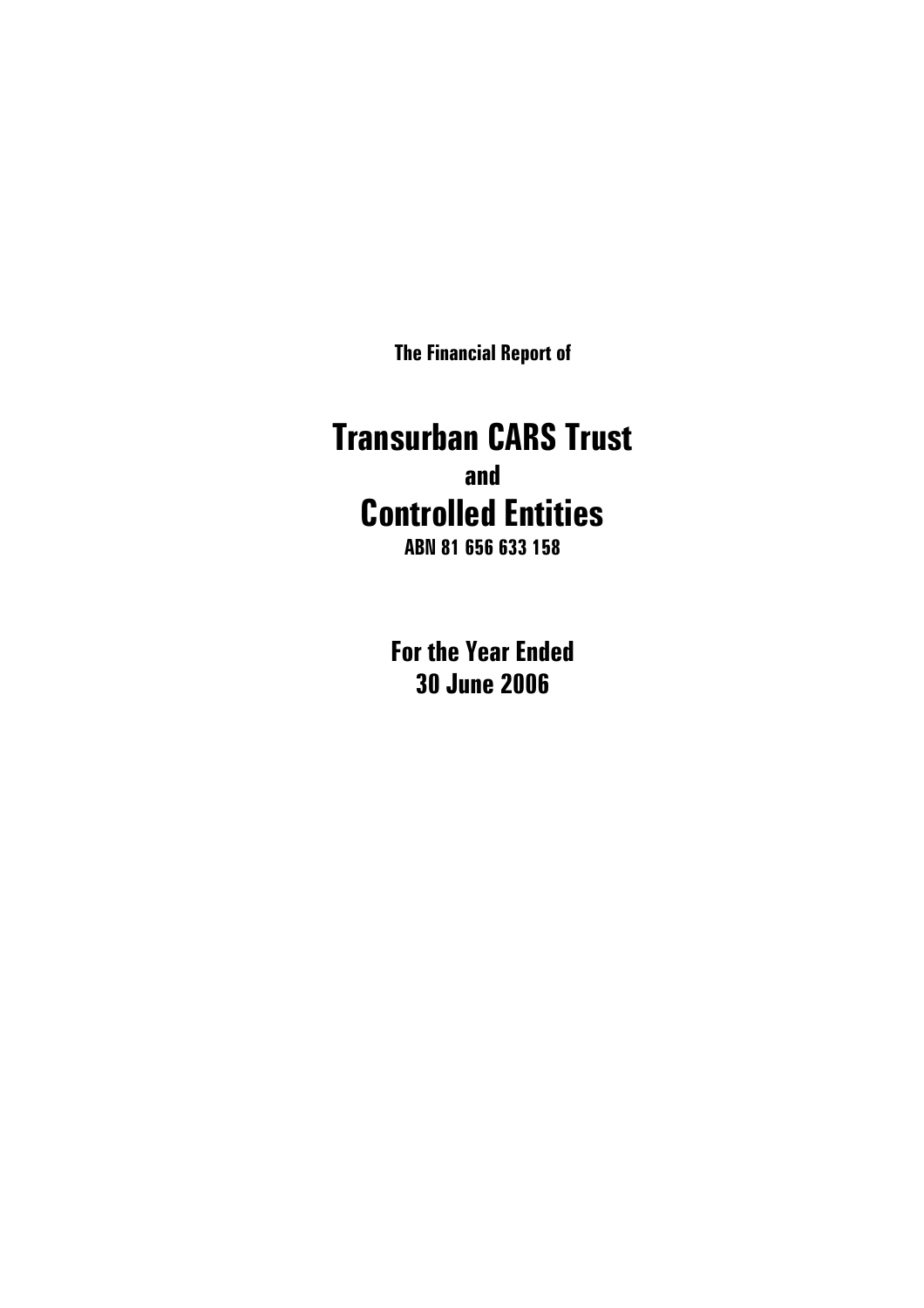### **CONTENTS**

|                                                     | Page<br><b>Number</b> |
|-----------------------------------------------------|-----------------------|
| Directors' Report                                   | 1                     |
| Auditors' Independence Declaration                  | 7                     |
| <b>Consolidated Income Statements</b>               | 8                     |
| <b>Consolidated Balance Sheets</b>                  | 9                     |
| <b>Consolidated Statements of Changes in Equity</b> | 10 <sup>1</sup>       |
| <b>Consolidated Cash Flow Statements</b>            | 11                    |
| Notes to the Financial Statements                   | 12                    |
| Directors' Declaration                              | 49                    |
| Independent audit report to the Members             | 50                    |

This financial report covers both the Transurban CARS Trust as an individual entity and the consolidated entity consisting of Transurban CARS Trust and its controlled entities.

Transurban CARS Trust is a Trust formed and domiciled in Australia. Its registered office and principal place of business is:

Transurban CARS Trust

Level 43 Rialto South Tower

525 Collins Street

Melbourne VIC 3000

Through the use of the internet, we have ensured that our corporate reporting is timely, complete, and available globally. All releases to the ASX and the media, financial reports and other information are available on our website: [www.transurban.com.au](http://www.transurban.com.au/)

The financial report was authorised for issue by the directors on 22 August 2006. The Trust has the power to amend and reissue the financial report.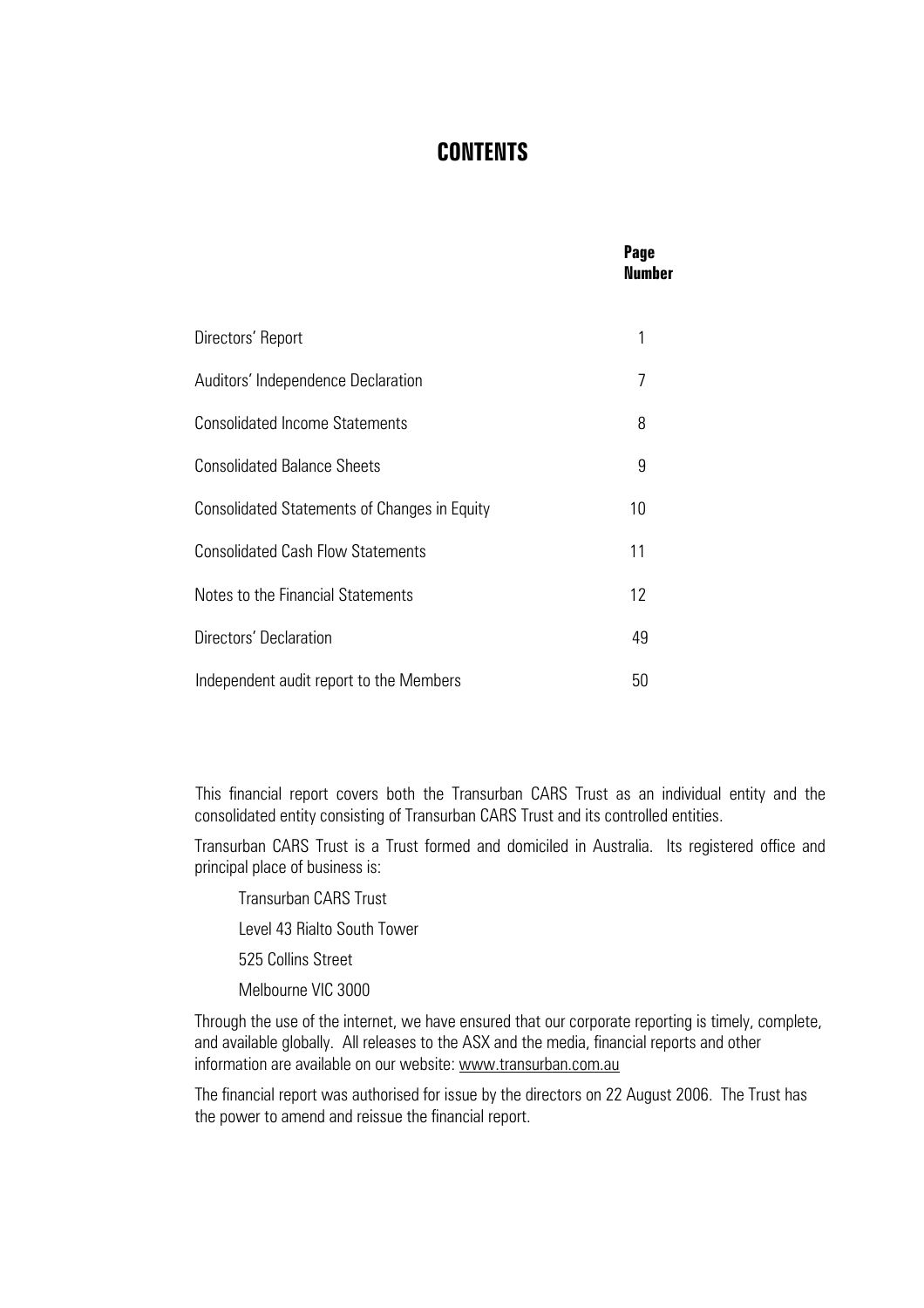The directors of Transurban Infrastructure Management Limited, the Responsible Entity of Transurban CARS Trust, present their report on the consolidated entity consisting of the Transurban CARS Trust ("the Trust"), and the entities it controlled at the end of, and during, the year ended 30 June 2006.

#### **Responsible Entity**

Transurban CARS Trust is registered as a managed investment scheme under Chapter 5C of the Corporations Act 2001 and as a result, requires a Responsible Entity. Transurban Infrastructure Management Limited ("TIML") is the Responsible Entity of the Transurban CARS Trust and is responsible for performing all functions that are required under the Corporations Act 2001.

#### **Directors**

With the exception of the changes noted below, the following persons were directors of TIML during the whole of the financial year and up to the date of this report:

#### **Non-executive directors Executive directors**

Laurence G Cox Kimberley Edwards (2) Geoffrey O Cosgriff Geoffrey R Phillips (3) Jeremy G A Davis Peter C Byers Susan M Oliver David J Ryan Christopher J S Renwick (1)

- $(1)$  Christopher J S Renwick was appointed a non-executive director on 26 July 2005 and continues in office at the date of this report.
- $(2)$  Kimberley Edwards was appointed an executive director on 26 July 2005 and continues in office at the date of this report.
- $(3)$  Geoffrey R Phillips was an executive director from the beginning of the financial year until his resignation on 26 July 2005.

#### **Principal Activities and Review of Operations**

The investment policy of the Trust continues to be that detailed in the prospectus and in accordance with the provisions of the governing documents of the Trust.

#### **a) Westlink M7**

The Trust increased its equity interest from 40 per cent to 45 per cent in the Westlink M7 project on 16 December 2005 in line with the opening of the Westlink M7 Motorway, eight months ahead of schedule.

Transurban and Macquarie Infrastructure Group have pre-emptive rights over the remaining 10 per cent held by Abigroup Limited and Leighton Holdings Limited.

Transurban's role in the Westlink project involves:

- A 45 per cent equity stake in the road's owner, Westlink Motorway,
- Supply of the tolling system, and
- Provision of tolling and customer management services.

Westlink M7 is a 40km motorway in Western Sydney which links the M2 at Baulkham Hills, the M4 at Eastern Creek and the M5 at Prestons, and bypasses 48 sets of traffic lights.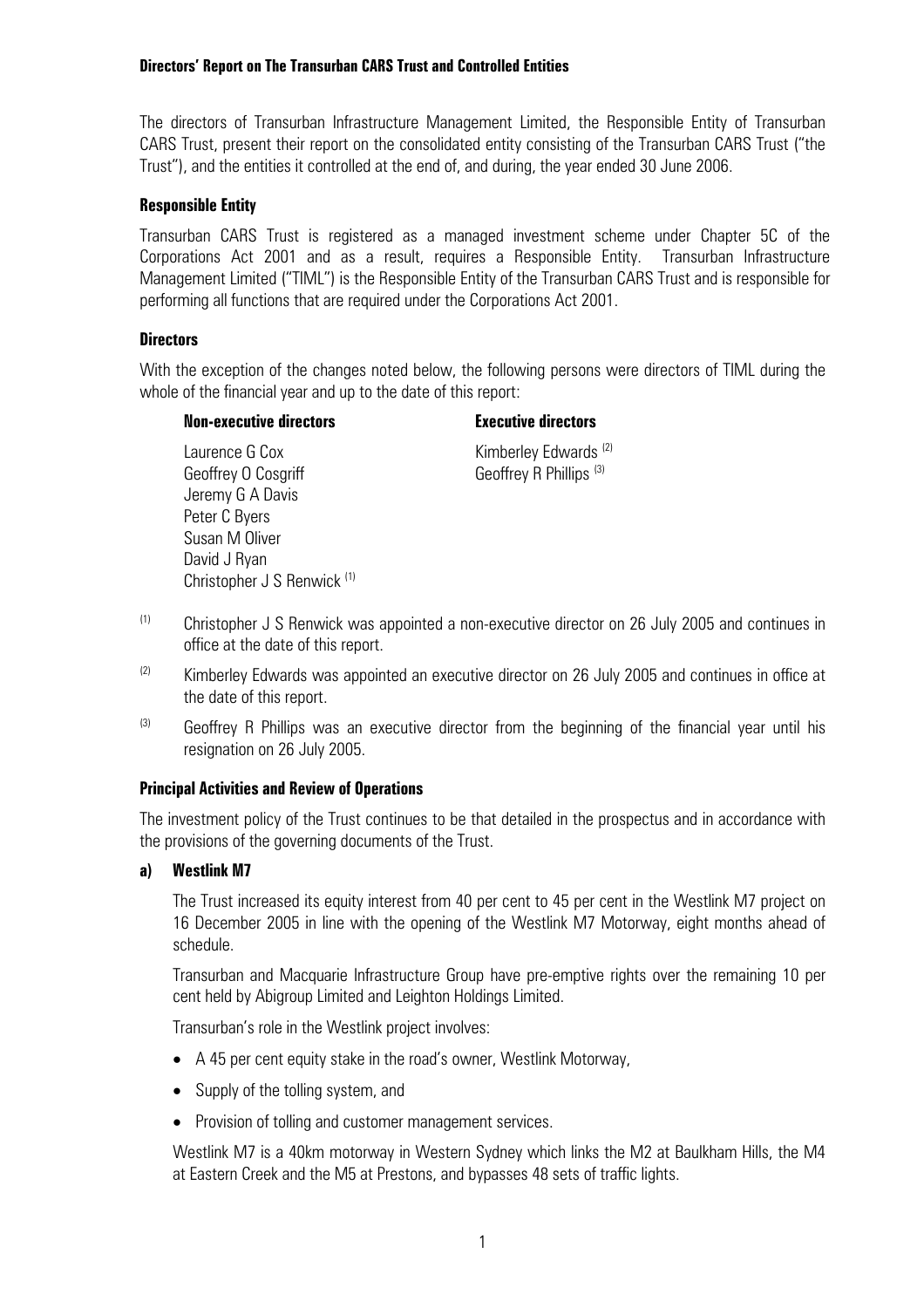#### **b) Construction Phase Loan Notes ("CPLN")**

During the period, Transurban CARS Trust ("TCT") received distributions from its wholly owned entity, Transurban WSO Trust ("TWT"). The distributions are funded from interest received by TWT from the CPLN's which it acquired to fund Transurban's contribution to the Westlink Motorway Partnership. The CPLN's are subordinated loan notes which pay interest at the rate of 6.27 per cent per annum.

The income received by way of distribution from TWT is the principal source of cash to fund distributions payable by TCT on the Convertible Adjusting Rate Securities ("CARS") issued by TCT.

CPLN's held by the Trust converted to Term Loan Notes ("TLN") on the Equity Contribution Date defined as the earlier of:

- the date of completion of construction of the Westlink M7 Motorway;
- the date which is 42 months after Financial close : and
- the date on which a demand is made after the occurrence of an event of default under the subscription agreement.

Construction of the Westlink M7 Motorway was completed on 16 December 2005, accordingly CPLN's converted to Term Loan Notes accruing interest at 11.93 per cent.

Any unpaid interest capitalises into additional Term Loan Notes.

#### **c) Convertible Adjusting Rate Securities ("CARS")**

During the period, TCT paid distributions to CARS holders at the fixed rate of 7.0 per cent per annum. The distributions which are paid twice annually with payment dates of 31 July and 31 December respectively were 100.0 per cent tax deferred for the year ended 30 June 2006.

Under the terms of the CARS prospectus, unit holders are eligible to convert their CARS units into Transurban triple stapled securities ("Transurban securities") at any time after the second anniversary of the issue date (14 April 2005). During the year exchange notices were received electing to convert units into Transurban Group stapled securities. The table below sets out the conversions for the year ended 30 June 2006.

|                                                                       | Units on<br>issue | Conversion<br>factor | <b>Stapled</b><br><b>Securities</b><br>issued<br><b>'000</b> |
|-----------------------------------------------------------------------|-------------------|----------------------|--------------------------------------------------------------|
| 30 June 2005                                                          | 4,300,000         |                      |                                                              |
| 31 December 2005, stapled securities<br>were issued on 3 January 2006 | (288, 711)        | 17.0679              | 4,928                                                        |
| 30 June 2006, stapled securities<br>were issued on 3 July 2006        | (273, 953)        | 17.4966              | 4,793                                                        |
| 30 June 2006                                                          | 3,737,336         |                      | 9,721                                                        |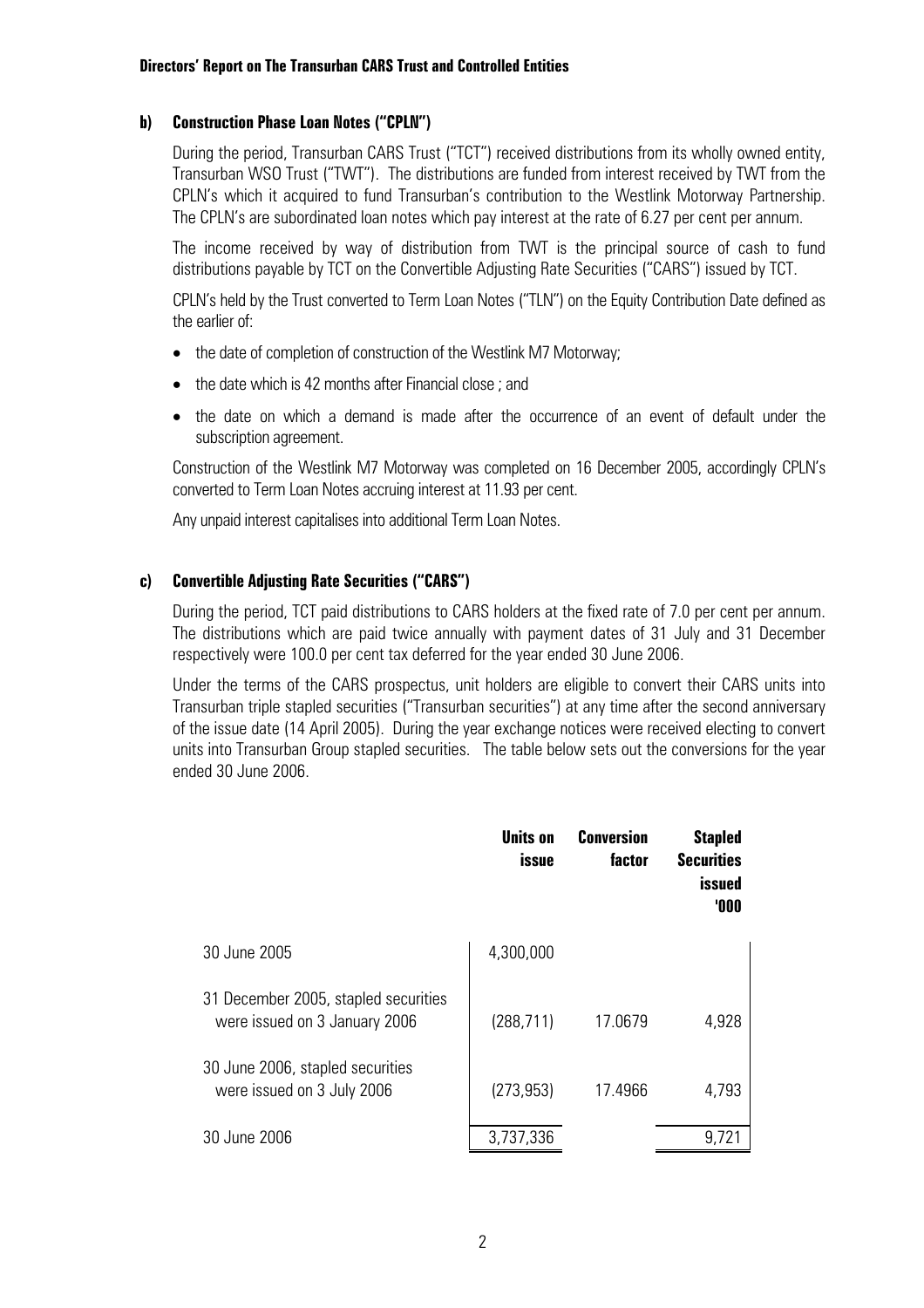#### **Distributions**

Distributions paid to holders of Convertible Adjusting Rate Securities ("CARS") during the financial year were as follows:

|                                                                       | 2006<br>\$'000 |
|-----------------------------------------------------------------------|----------------|
| <b>Convertible Adjusting Rate Securities</b>                          |                |
| Distribution payment for the period 1 January 2005 to 30 June 2005 of |                |
| 7.0 per cent per annum paid on 29 July 2005                           | 14,926         |
| Distribution payment for the period 1 July 2005 to 31 December 2005   |                |
| of 7.0 per cent per annum paid on 31 January 2006                     | 15.174         |
|                                                                       | 30,100         |

 A further distribution for the period 1 January 2006 to 30 June 2006 of \$13.9 million was paid on 31 July 2006.

#### **Results**

A summary of the consolidated revenue and overall result is set out below:

|                                                         | Consolidated    |                   | Parent          |                   |
|---------------------------------------------------------|-----------------|-------------------|-----------------|-------------------|
|                                                         | 2006            | 2005              | 2006            | 2005              |
|                                                         | \$'000          | \$'000            | \$'000          | $$^{\prime}000$   |
| Revenue from continuing operations<br>Net profit/(loss) | 41,237<br>3,450 | 26,030<br>(8,939) | 38,031<br>5,948 | 26,030<br>(8,928) |

#### **Significant Changes in the State of Affairs**

With the exception of the events mentioned in the 'Review of Operations' above, in the opinion of the Directors there were no significant changes in the state of affairs of the consolidated entity that occurred during the financial year.

#### **Matters Subsequent to the End of the Financial Period**

Transurban has exercised its pre-emptive right to purchase an additional 2.5 per cent equity interest in the Westlink M7 for \$34.3 million. This will increase Transurban's holding in the Westlink M7 from 45.0 per cent to 47.5 per cent. Transurban and Macquarie Infrastructure Group have pre-emptive rights over the remaining 5.0 per cent held by Leighton Holdings Limited.

With the exception of this event at the date of this report, the directors are not aware of any circumstances that have arisen since 30 June 2006 that has significantly affected, or may significantly affect:

- (a) the Trust's operations in future financial years, or
- (b) the results of those operations in future financial years, or
- (c) the Trust's state of affairs in future financial years.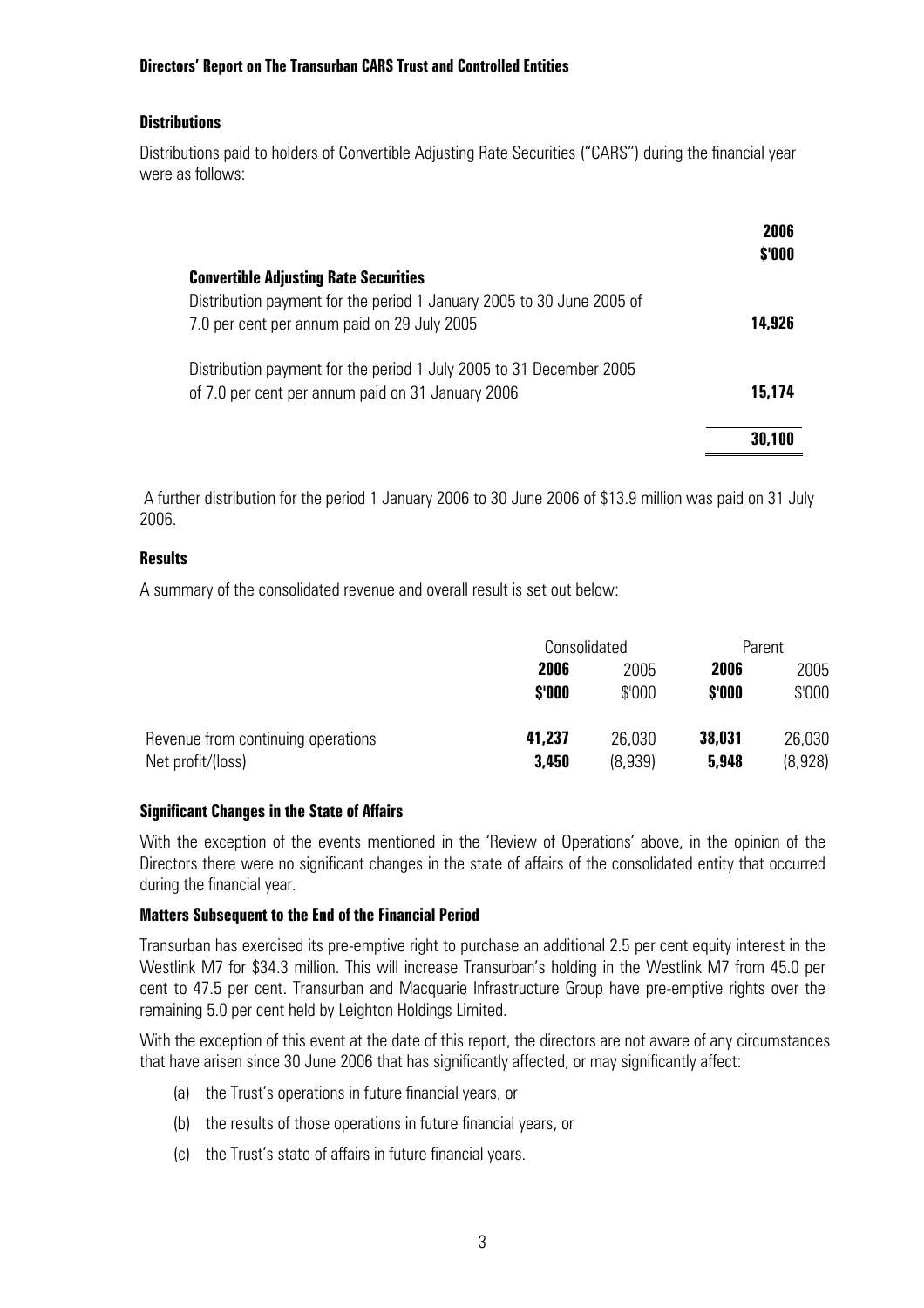#### **Likely Developments and Expected Results of Operations**

Information on likely developments in the operations of the consolidated entity and the expected results of operations have not been included in this report because the directors believe it would be likely to result in unreasonable prejudice to the consolidated entity.

#### **Environmental Regulation**

WestLink M7 operations are not subject to any special environmental regulation apart from that which would apply to any other road or development of a similar nature except where protection for sensitive areas and specified trees that are endangered sites used by bats for roosting.

#### **Insurance and Indemnification of officers**

No insurance premiums are paid for out of the assets of the Trust in regards to insurance cover provided to the Responsible Entity or any of its agents. So long as the officers of the Responsible Entity act in accordance with the Trust Constitution and the Act, they remain fully indemnified out of the assets of the Trust against any losses incurred while acting on behalf of the Trust. The auditor of the Trust is in no way indemnified out of the assets of the Trust.

#### **Fees paid to and interest held in the Trust by the Responsible Entity or its Associates**

Fees paid to the responsible entity and its associates out of Trust property during the year are disclosed in Note 25.

No fees were paid out of Trust property to the directors of the Responsible Entity during the year.

The number of securities held by the Responsible Entity or its associates as at the end of the financial year are disclosed in Note 28 of the financial statements.

#### **Interests in the Trust issued during the financial year**

|                                                                            | Consolidated |              |              | Parent    |
|----------------------------------------------------------------------------|--------------|--------------|--------------|-----------|
|                                                                            | 2006         | 2005         | 2006         | 2005      |
| CARS on issue at 1 July<br>CARS issued during the year                     | 4,300,000    | 4,300,000    | 4,300,000    | 4,300,000 |
| <b>CARS</b> converted to Transurban Stapled Securities                     | (562, 664)   |              | (562, 664)   |           |
| CARS on issue at 30 June                                                   | 3,737,336    | 4,300,000    | 3,737,336    | 4,300,000 |
|                                                                            |              | Consolidated |              | Parent    |
|                                                                            | 2006         | 2005         | 2006         | 2005      |
|                                                                            | <b>Units</b> | Units        | <b>Units</b> | Units     |
| Ordinary units on issue at 1 July<br>Ordinary units issued during the year | 12           | 12           | 12           | 12        |
| Ordinary units on issue at 30 June                                         | 12           | 12           | 12           | 12        |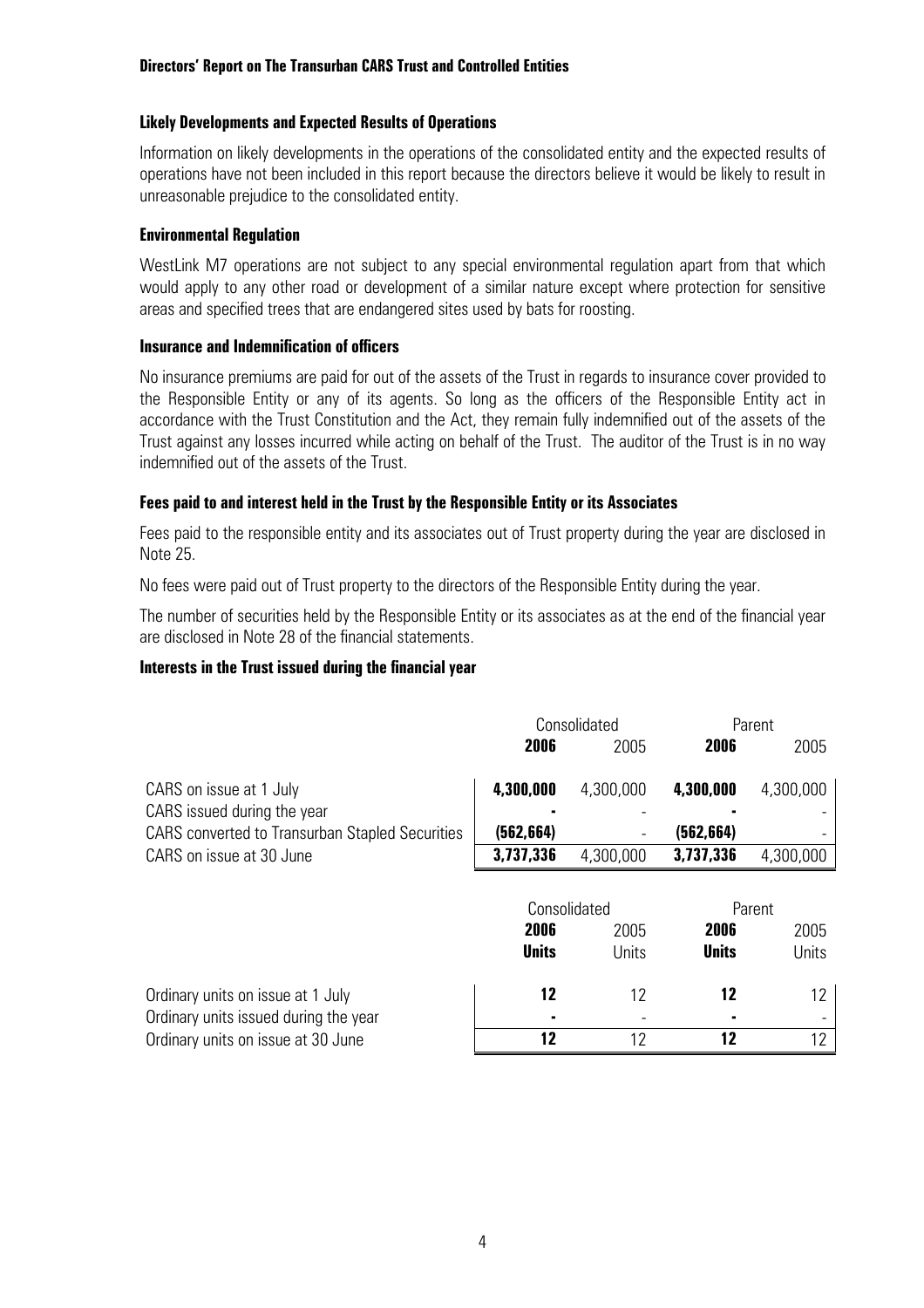#### **Value of Assets**

|                                  | Consolidated   |                |                | Parent         |  |
|----------------------------------|----------------|----------------|----------------|----------------|--|
|                                  | 2006<br>\$'000 | 2005<br>\$'000 | 2006<br>\$'000 | 2005<br>\$'000 |  |
| Value of Trust assets at 30 June | 491,916        | 437,236        | 477,575        | 437.247        |  |

The value of the Trust's assets is derived using the basis of accounting set out in Note 1 to the financial statements.

#### **Directors' Interests**

#### **Security Holdings**

As at the date of this Directors' Report, the directors of the Responsible Entity have disclosed relevant interests in Stapled Securities, options over Stapled Securities and Convertible Adjusting Rate Securities ("CARS") issued by the Transurban Group as follows:

| <b>Name</b>   | <b>Number of CARS</b> | <b>Number of</b><br><b>Transurban Stapled</b><br><b>Securities</b> | <b>Options issued over</b><br><b>Transurban Stapled</b><br><b>Securities</b> |
|---------------|-----------------------|--------------------------------------------------------------------|------------------------------------------------------------------------------|
| L G Cox       |                       | 1,142,500                                                          |                                                                              |
| P C Byers     |                       | 70,580                                                             |                                                                              |
| G O Cosgriff  | 121                   | 31,110                                                             |                                                                              |
| J G A Davis   |                       | 51,817                                                             |                                                                              |
| S M Oliver    |                       | 68,009                                                             |                                                                              |
| C J S Renwick |                       |                                                                    |                                                                              |
| D J Ryan      |                       | 22,394                                                             |                                                                              |
| K Edwards     |                       | 1,873,500                                                          |                                                                              |

#### **Rounding of amounts**

The Trust is of a kind referred to in Class Order 98/0100, issued by the Australian Securities and Investments Commission, relating to the "rounding off" of amounts in the directors' report. Amounts in the directors' report have been rounded off in accordance with that Class Order to the nearest thousand dollars, unless otherwise indicated.

#### **Auditors' independence declaration**

A copy of the auditors' independence declaration as required under section 307c of the *Corporations Act 2001* is set out on page 7.

#### **Auditor**

PricewaterhouseCoopers continues in office in accordance with the Corporations Act 2001.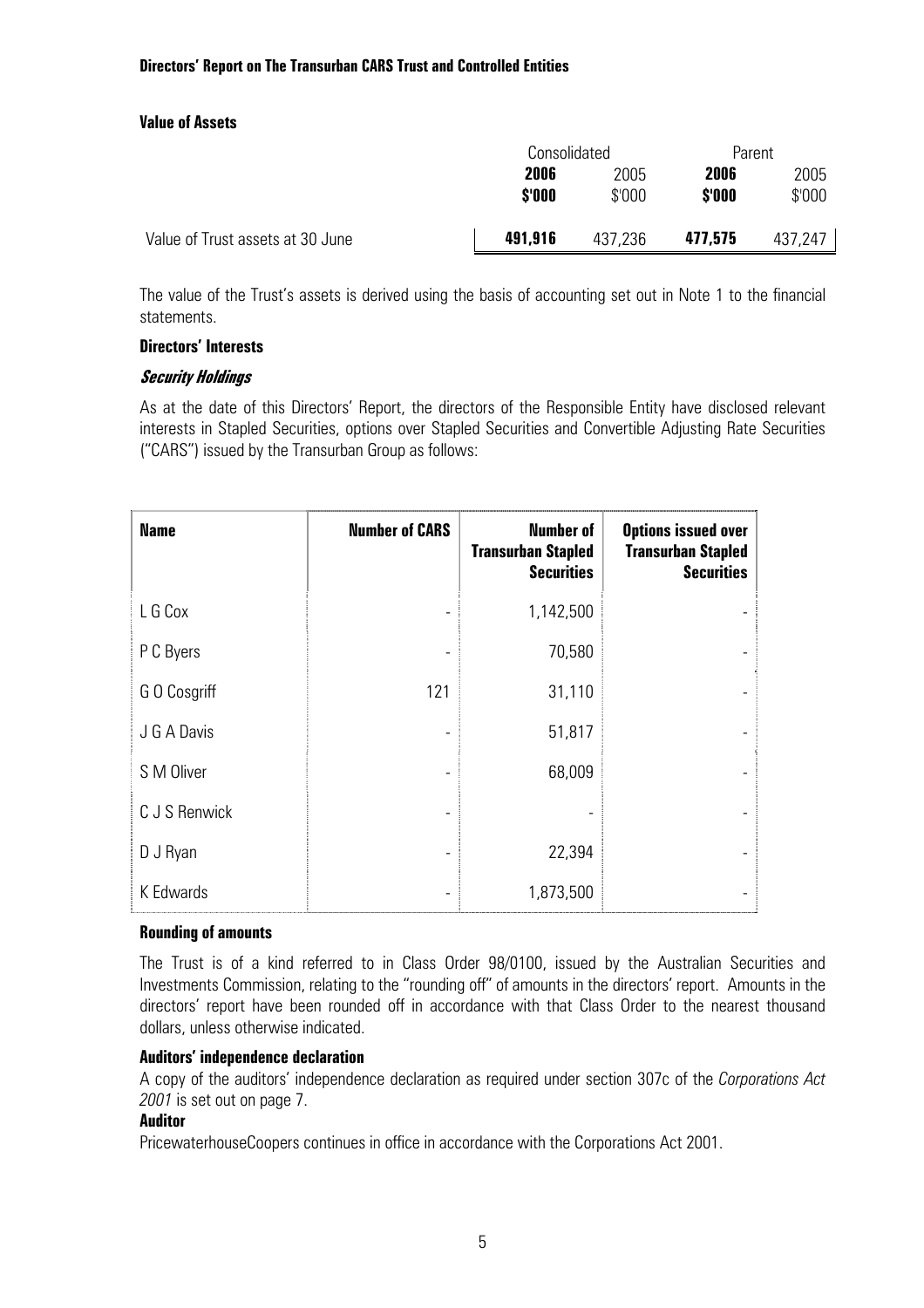This report is made in accordance with a resolution of the directors of Transurban Infrastructure Management Limited.

Namence Pbx.

**Laurence G Cox**  Chairman

Gavard 5

**\_\_\_\_\_\_\_\_\_\_\_\_\_\_\_\_\_\_\_\_\_\_\_\_\_\_** 

**Kimberley Edwards**  Managing Director

Melbourne 22 August 2006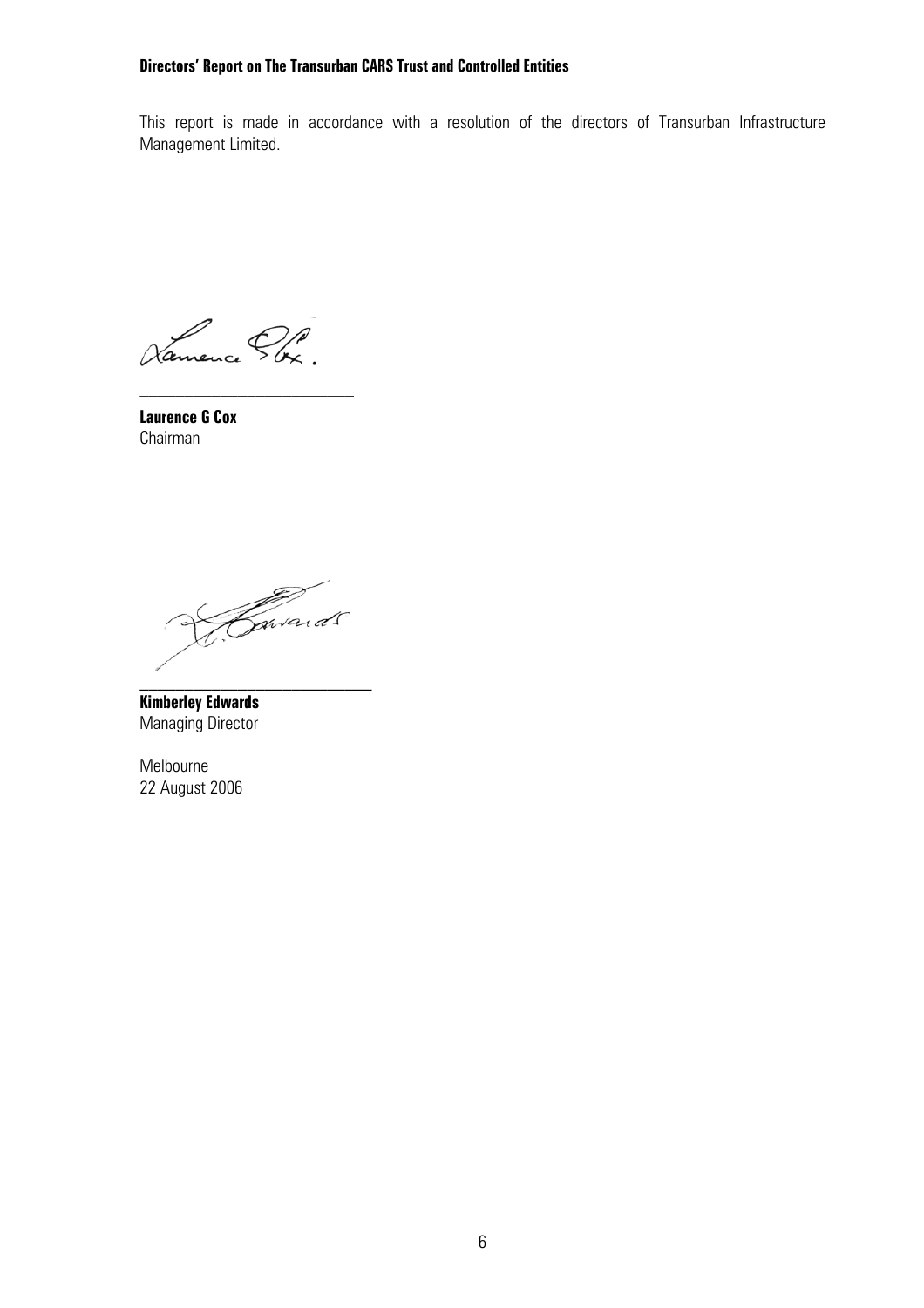

#### **PricewaterhouseCoopers ABN 52 780 433 757**

Freshwater Place 2 Southbank Boulevard Southbank Vic 3006 GPO Box 1331L MELBOURNE VIC 3001 DX 77 Melbourne Australia www.pwc.com/au Telephone +61 3 8603 1000 Facsimile +61 3 8603 1999

#### **Auditors' Independence Declaration**

As lead auditor for the audit of the Transurban Group for the year ended 30 June 2006, I declare that to the best of my knowledge and belief, there have been:

- a) no contraventions of the auditor independence requirements of the Corporations Act 2001 in relation to the audit other than a contravention covered by ASIC Class Order 05/910, and
- b) no contraventions of any applicable code of professional conduct in relation to the audit for the reporting period.

This statement is in respect of the Transurban Group and the entities it controlled during the year.

Tin Goldwill

Tim Goldsmith Melbourne

Partner 22 August 2006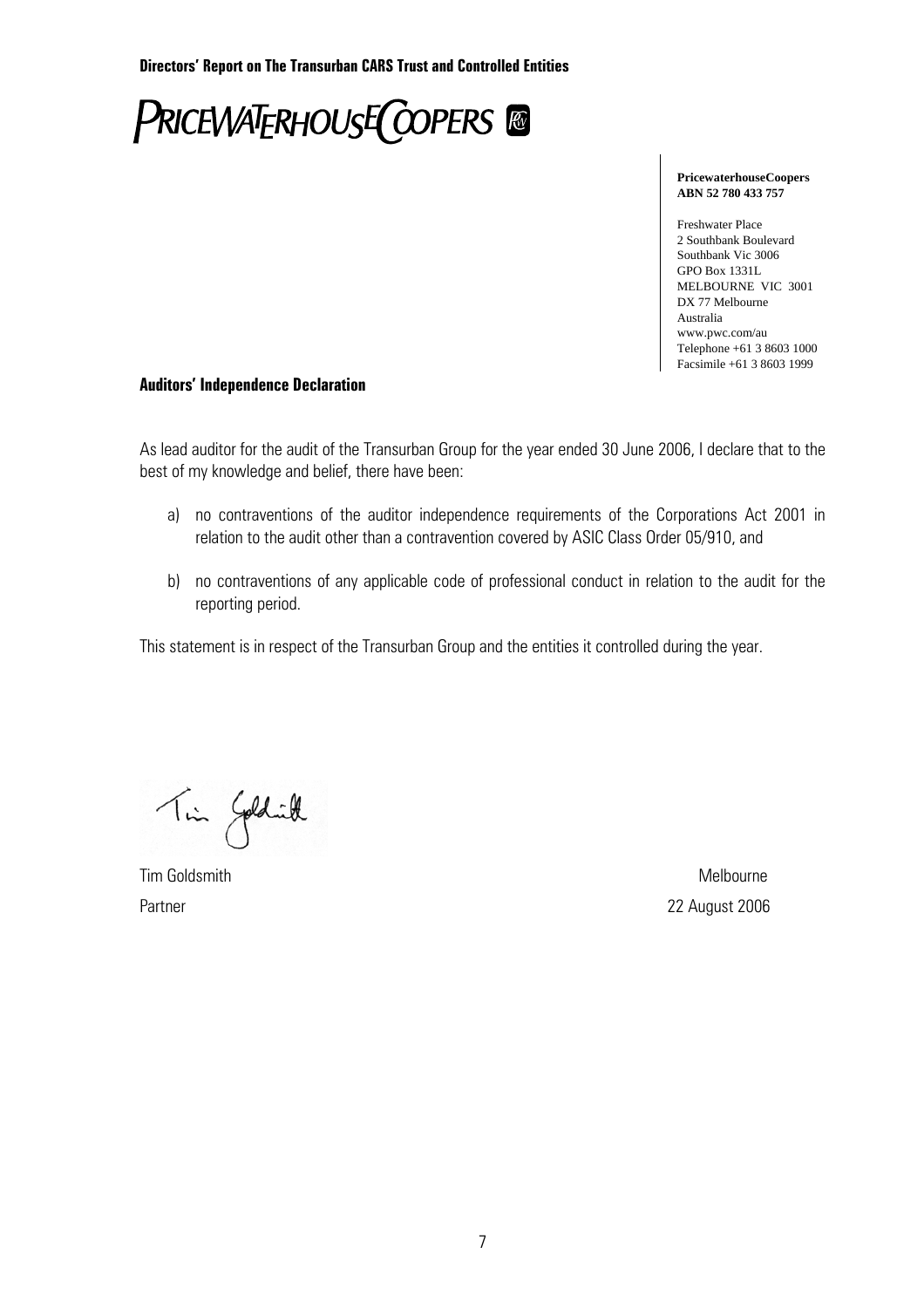#### **The Transurban CARS Trust and Controlled Entities Income statements for the year ended 30 June 2006**

|              | Consolidated   |                | Parent    |           |  |
|--------------|----------------|----------------|-----------|-----------|--|
| <b>Notes</b> | 2006           | 2005           | 2006      | 2005      |  |
|              | \$'000         | \$'000         | \$'000    | \$'000    |  |
| 6            | 41,237         | 26,030         | 38,031    | 26,030    |  |
| 7            | 2,940          |                |           |           |  |
|              | (2,599)        | (3, 843)       | (2,589)   | (3,832)   |  |
| 8            | (29, 494)      | (31, 126)      | (29, 494) | (31, 126) |  |
|              |                |                |           |           |  |
| 28           | (8, 634)       |                |           |           |  |
|              | 3,450          | (8,939)        | 5,948     | (8,928)   |  |
|              |                |                |           |           |  |
|              |                |                |           |           |  |
|              | <b>Dollars</b> | <b>Dollars</b> |           |           |  |
|              | 287,500        | (744, 917)     |           |           |  |
|              | 287,500        | (744, 917)     |           |           |  |
|              |                |                |           |           |  |

*The above income statements should be read in conjunction with the accompanying notes.*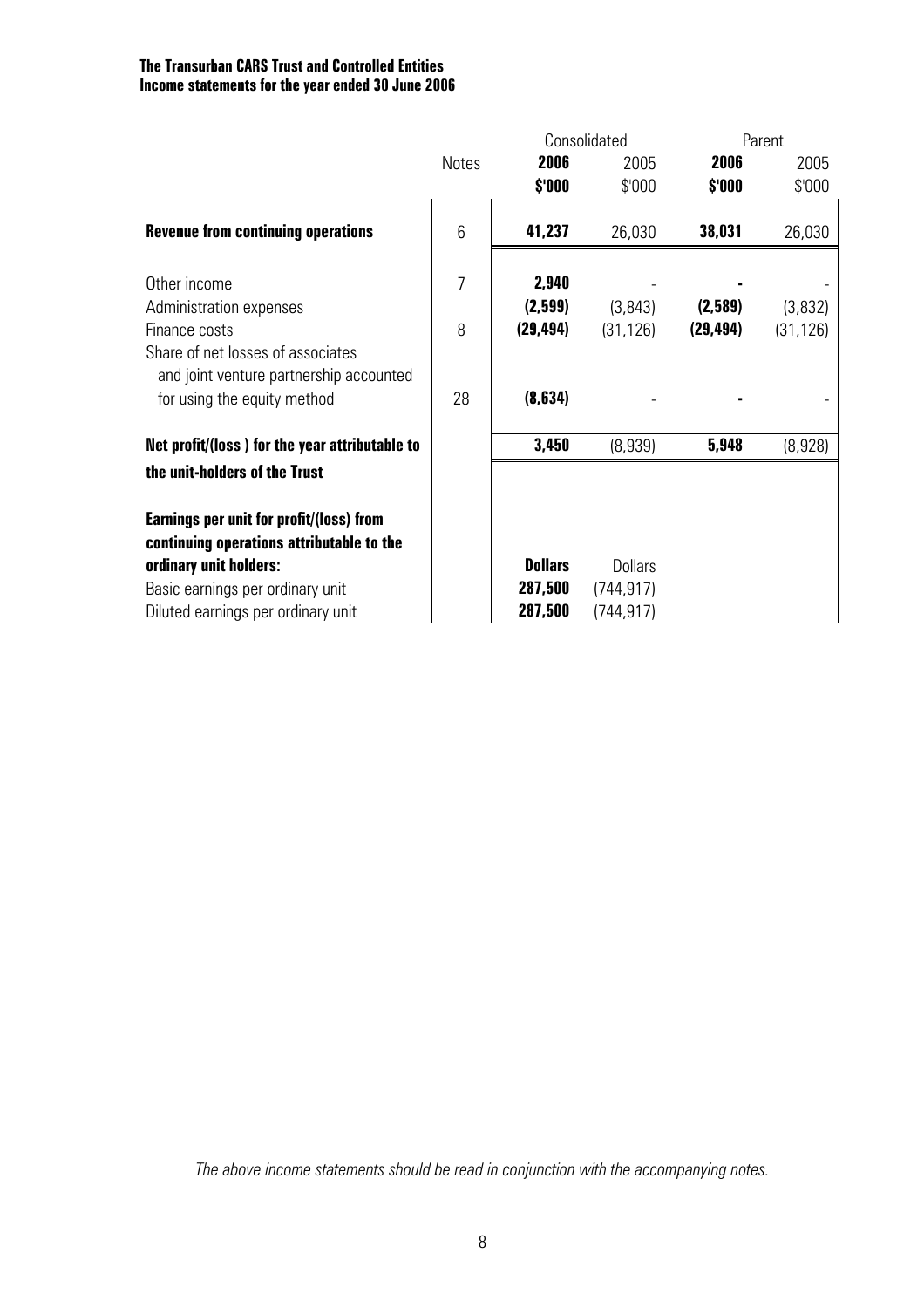#### **The Transurban CARS Trust and Controlled Entities Balance sheets as at 30 June 2006**

| 2006<br>2006<br><b>Notes</b><br>2005<br>\$'000<br>\$'000<br>\$'000<br><b>CURRENT ASSETS</b><br>10<br>Cash and cash equivalents<br>12,452<br>32,531<br>12,452<br>201<br>Trade and other receivables<br>11<br>354<br>73,123<br>12,653<br>32,885<br>85,575<br><b>Total Current Assets</b><br><b>NON-CURRENT ASSETS</b><br>Investments accounted for using<br>the equity method<br>13<br>9,496<br>Held-to-maturity investments<br>14<br>469,767<br>392,000<br>Other financial assets<br>15<br>392,000 | 2005      |
|---------------------------------------------------------------------------------------------------------------------------------------------------------------------------------------------------------------------------------------------------------------------------------------------------------------------------------------------------------------------------------------------------------------------------------------------------------------------------------------------------|-----------|
|                                                                                                                                                                                                                                                                                                                                                                                                                                                                                                   |           |
|                                                                                                                                                                                                                                                                                                                                                                                                                                                                                                   | \$'000    |
|                                                                                                                                                                                                                                                                                                                                                                                                                                                                                                   |           |
|                                                                                                                                                                                                                                                                                                                                                                                                                                                                                                   | 32,531    |
|                                                                                                                                                                                                                                                                                                                                                                                                                                                                                                   | 365       |
|                                                                                                                                                                                                                                                                                                                                                                                                                                                                                                   | 32,896    |
|                                                                                                                                                                                                                                                                                                                                                                                                                                                                                                   |           |
|                                                                                                                                                                                                                                                                                                                                                                                                                                                                                                   |           |
|                                                                                                                                                                                                                                                                                                                                                                                                                                                                                                   |           |
|                                                                                                                                                                                                                                                                                                                                                                                                                                                                                                   |           |
|                                                                                                                                                                                                                                                                                                                                                                                                                                                                                                   | 392,000   |
| 16<br>12,351<br><b>Other</b>                                                                                                                                                                                                                                                                                                                                                                                                                                                                      | 12,351    |
| 479,263<br>392,000<br><b>Total Non-Current Assets</b><br>404,351                                                                                                                                                                                                                                                                                                                                                                                                                                  | 404,351   |
| <b>TOTAL ASSETS</b><br>491,916<br>477,575<br>437,236                                                                                                                                                                                                                                                                                                                                                                                                                                              | 437,247   |
| <b>CURRENT LIABILITIES</b>                                                                                                                                                                                                                                                                                                                                                                                                                                                                        |           |
| 18,757<br>18,755<br>Trade and other payables<br>17<br>17,119                                                                                                                                                                                                                                                                                                                                                                                                                                      | 17,119    |
| 18,757<br>17,119<br>18,755<br><b>Total Current Liabilities</b>                                                                                                                                                                                                                                                                                                                                                                                                                                    | 17,119    |
| <b>NON-CURRENT LIABILITIES</b>                                                                                                                                                                                                                                                                                                                                                                                                                                                                    |           |
| 18<br>482,537<br>482,529<br>Borrowings<br>449,785                                                                                                                                                                                                                                                                                                                                                                                                                                                 | 449,785   |
| <b>Total Non-Current Liabilities</b><br>482,537<br>449,785<br>482,529                                                                                                                                                                                                                                                                                                                                                                                                                             | 449,785   |
| <b>TOTAL LIABILITIES</b><br>501,294<br>466,904<br>501,284                                                                                                                                                                                                                                                                                                                                                                                                                                         | 466,904   |
| <b>NET LIABILITIES</b><br>(9,378)<br>(23, 709)<br>(29,668)                                                                                                                                                                                                                                                                                                                                                                                                                                        | (29, 657) |
|                                                                                                                                                                                                                                                                                                                                                                                                                                                                                                   |           |
| <b>UNITHOLDERS' FUNDS</b>                                                                                                                                                                                                                                                                                                                                                                                                                                                                         |           |
| <b>Accumulated losses</b><br>20<br>(9,378)<br>(29,668)<br>(23, 709)<br>(29,657)                                                                                                                                                                                                                                                                                                                                                                                                                   |           |
| (9,378)<br>(23, 709)<br><b>TOTAL UNITHOLDERS' FUNDS</b><br>(29, 668)<br>(29, 657)                                                                                                                                                                                                                                                                                                                                                                                                                 |           |

*The above balance sheets should be read in conjunction with the accompanying notes.*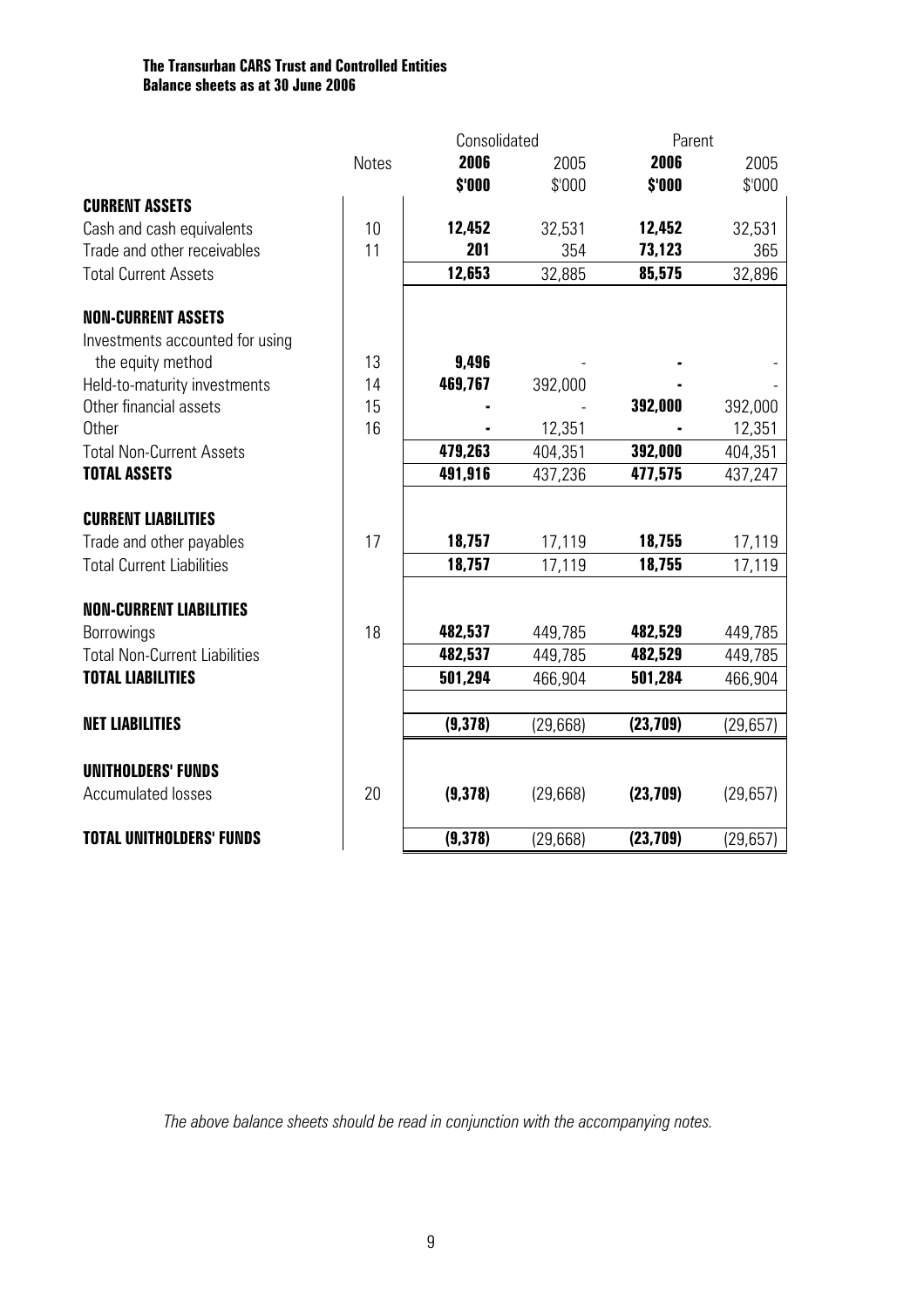#### **The Transurban CARS Trust and Controlled Entities Statements of changes in equity for the year ended 30 June 2006**

|                                                     |              |           | Consolidated |           | Parent    |  |
|-----------------------------------------------------|--------------|-----------|--------------|-----------|-----------|--|
|                                                     | <b>Notes</b> | 2006      | 2005         | 2006      | 2005      |  |
|                                                     |              | \$'000    | \$'000       | \$'000    | \$'000    |  |
| Total equity at the beginning of the financial year | 20           | (29, 668) | (20, 729)    | (29, 657) | (20, 729) |  |
| Adjustment on adoption of AASB 132 and<br>AASB 139: |              |           |              |           |           |  |
| <b>Retained Profits</b>                             | 34           | 16,840    |              |           |           |  |
| Profit/(loss) for the year                          | 20           | 3,450     | (8,939)      | 5,948     | (8,928)   |  |
| Total equity at the end of the financial year       |              |           |              |           |           |  |
| attributable to Unit holders of the Trust           | 20           | (9,378)   | (29,668)     | (23, 709) | (29, 657) |  |

 *The above statements of changes in equity should be read in conjunction with the accompanying notes.*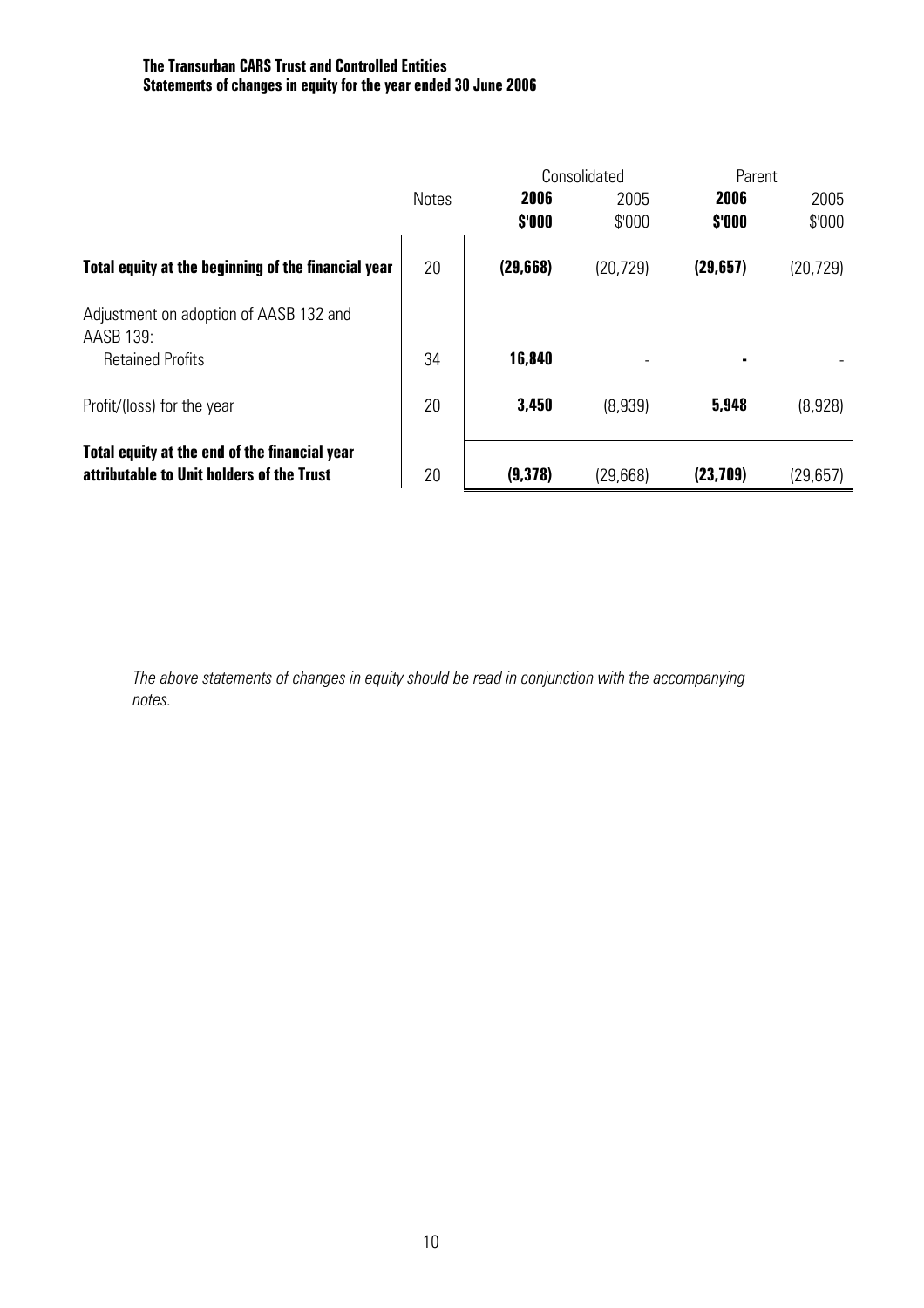#### **The Transurban CARS Trust and Controlled Entities Cash flow statements for the year ended 30 June 2006**

|                                                                     |              | Consolidated |             |           | Parent      |  |
|---------------------------------------------------------------------|--------------|--------------|-------------|-----------|-------------|--|
|                                                                     | <b>Notes</b> | 2006         | 2005        | 2006      | 2005        |  |
|                                                                     |              | \$'000       | \$'000      | \$'000    | \$'000      |  |
| <b>Cash flows from operating activities</b>                         |              |              |             |           |             |  |
| Receipts from customers (inclusive of GST)                          |              | 270          | 355         | 270       | 355         |  |
| Payments to suppliers (inclusive of GST)                            |              | (2,860)      | (4,503)     | (2,850)   | (4, 492)    |  |
| Interest received                                                   |              | 12,528       | 26,051      | 1,148     | 1,473       |  |
| Distributions received                                              |              |              |             | 11,380    | 24,578      |  |
| Interest paid                                                       |              | (30, 100)    | (30, 135)   | (30, 100) | (30, 135)   |  |
| <b>Net cash (outflows) from operating</b><br><b>activities</b>      | 29           | (20, 162)    | (8, 232)    | (20, 152) | (8, 221)    |  |
|                                                                     |              |              |             |           |             |  |
| <b>Cash flows from investing activities</b>                         |              |              |             |           |             |  |
| Payment for purchase of subsidiary, net of                          |              |              |             |           |             |  |
| cash acquired                                                       |              | (47, 350)    |             |           |             |  |
| Loans to related parties                                            |              |              | (92)        | (47, 350) | (103)       |  |
| <b>Net cash (outflows) from investing activities</b>                |              | (47, 350)    | (92)        | (47, 350) | (103)       |  |
|                                                                     |              |              |             |           |             |  |
| <b>Cash flows from financing activities</b>                         |              |              |             | 47,423    |             |  |
| Loans from related parties<br>Repayment of loans to related parties |              | 47,433       | 171<br>(23) |           | 171<br>(23) |  |
| <b>Net cash inflows from financing activities</b>                   |              | 47,433       | 148         | 47,423    | 148         |  |
|                                                                     |              |              |             |           |             |  |
| Net (decrease) in cash held                                         |              | (20, 079)    | (8, 176)    | (20, 079) | (8, 176)    |  |
| Cash at the beginning of the financial year                         |              | 32,531       | 40,707      | 32,531    | 40,707      |  |
| Cash at the end of the financial year                               |              | 12,452       | 32,531      | 12,452    | 32,531      |  |

*The above cash flow statements should be read in conjunction with the accompanying notes.*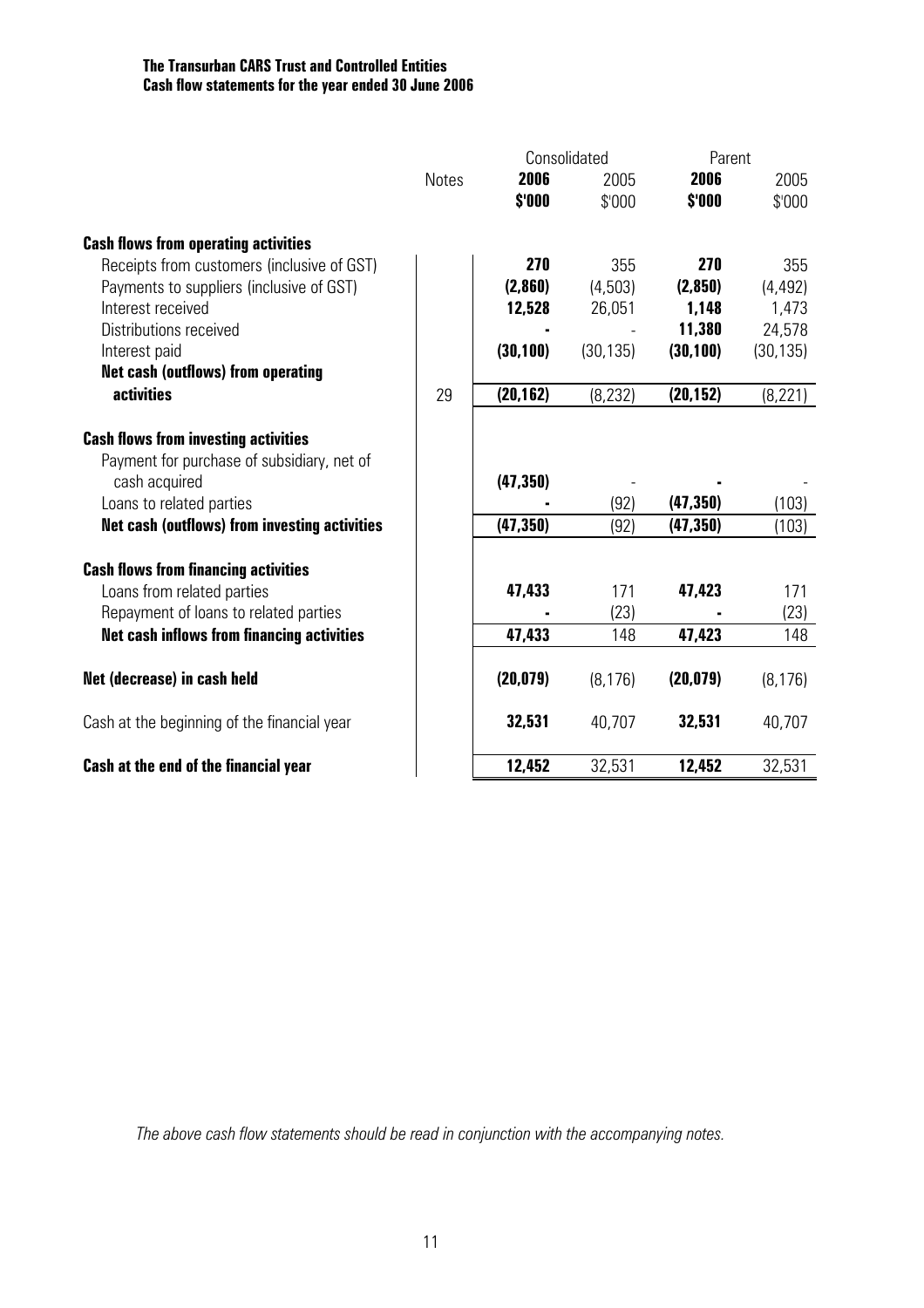#### **1. SUMMARY OF SIGNIFICANT ACCOUNTING POLICIES**

This general purpose financial report for year ended 30 June 2006 has been prepared in accordance with Australian equivalents to International Financial Reporting Standards ("AIFRS"), other authoritative pronouncements of the Australian Accounting Standards Board, Urgent Issues Group Interpretations and the Corporations Act 2001. Where necessary, comparatives have been reclassified for consistency with current year disclosures. The financial report is presented in the Australian Currency.

#### *Application of AASB 1 First-time Adoption of Australian Equivalents to International Financial Reporting Standards*

These financial statements are the first financial statements to be prepared in accordance with AIFRS. AASB 1 First-time Adoption of Australian Equivalents to International Financial Reporting Standards has been applied in preparing these financial statements.

Financial statements of the Group until 30 June 2005 had been prepared in accordance with previous Australian Generally Accepted Accounting Principles ("AGAAP"). AGAAP differs in certain respects from AIFRS. When preparing the Group 2006 financial statements, management has amended certain accounting, valuation and consolidation methods applied in the AGAAP financial statements to comply with AIFRS. With the exception of financial instruments, the comparative figures in respect of 2005 were restated to reflect these adjustments. The Group has taken the exemption available under AASB 1 to only apply AASB 132 and AASB 139 from 1 July 2005.

Reconciliations and descriptions of the effect of transition from previous AGAAP to AIFRSs on the Group's equity and its net income are given in note 34.

#### *Early adoption of standards*

The Trust has not elected to adopt any new accounting standards early.

#### *Historical cost convention*

These financial statements have been prepared under the historical cost convention, as modified by the revaluation of financial assets and liabilities (including derivative instruments) at fair value through profit and loss.

#### **(a) Principles of consolidation**

 The consolidated financial statements incorporate the assets and liabilities of all entities controlled by Transurban CARS Trust ("Trust" or "parent entity") as at 30 June 2006 and the results of all controlled entities for the year then ended. Transurban CARS Trust and its controlled entities together are referred to in this financial report as the consolidated entity or Group. The effects of all transactions between entities in the consolidated entity are eliminated in full.

 Where control of an entity is obtained during the financial period, its results are included in the consolidated income statement from the date on which control commences. Where control of an entity ceases during a financial year its results are included for that part of the year during which control existed.

#### *Associates and joint ventures*

Associates are all entities over which the Trust has significant influence but not control, generally accompanying a shareholding of between 20 per cent and 50 per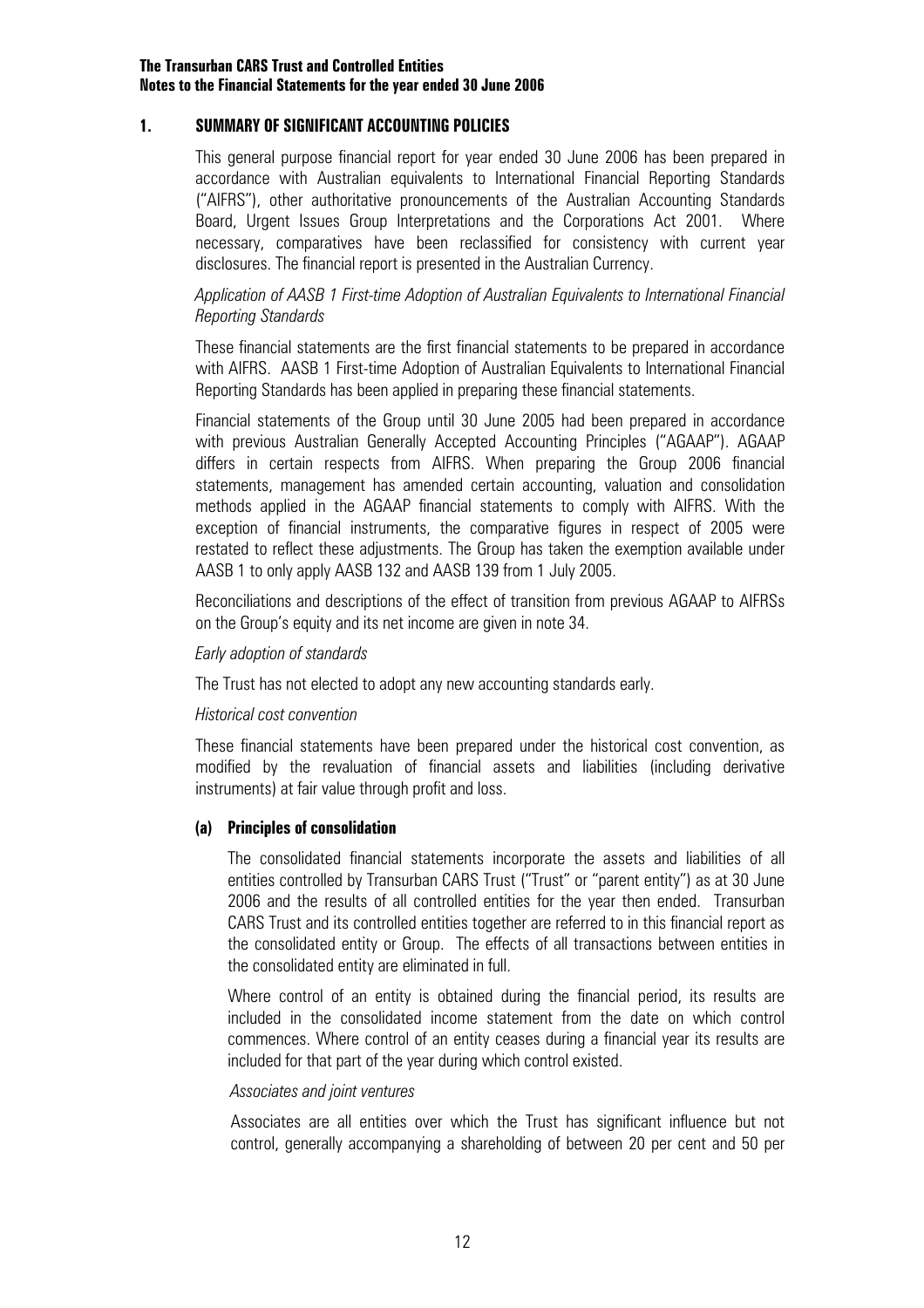cent of the voting rights. Interests in joint ventures are where the Group jointly controls an entity with another party.

Investments in associates are accounted for using the equity method of accounting in the consolidated financial statements, after initially being recognised at cost. Similarly, the interest in the joint venture partnership is accounted for using the equity method.

The Trust's share of its associates' and joint ventures' post-acquisition profits or losses is recognised in the income statement, and its share of post-acquisition movements in reserves is recognised in reserves. The cumulative post-acquisition movements are adjusted against the carrying amount of the investment. Dividends receivable from associates and joint ventures are recognised in the parent entity's income statement, while in the consolidated financial statements they reduce the carrying amount of the investment.

When the Trust's share of losses in an associate or joint venture equals or exceeds its interest in the associate the Group does not recognise further losses, unless it has incurred obligations or made payments on behalf of the associate or joint venture.

#### **(b) Segment reporting**

A business segment is a group of assets and operations engaged in providing products or services that are subject to risks and returns that are different to those of other business segments. A geographical segment is engaged in providing products or services within a particular economic environment and is subject to risks and returns that are different from those of segments operating in other economic environments.

#### **(c) Revenue recognition**

Revenue is measured at the fair value of the consideration received or receivable. Interest revenue is recognised on a time proportionate basis that takes into account the effective yield on the financial assets.

#### **(d) Income Tax**

 Income tax has not been brought to account in the financial statements of the Trust as under the terms of the Constitution and pursuant to the provisions of the Income Tax Legislation, the Trust is not liable to income tax provided that its taxable income (including assessable realised capital gains) is fully distributed to unit holders.

#### **(e) Business combinations**

 The purchase method of accounting is used to account for all business combinations regardless of whether equity instruments or other assets are acquired. Cost is measured as the fair value of the assets given, shares issued or liabilities incurred or assumed at the date of exchange, plus costs directly attributable to the acquisition. Where equity instruments are issued in an acquisition, the fair value of the instruments is their published market price as at the date of exchange unless, in rare circumstances, it can be demonstrated that the published price at the date of exchange is an unreliable indicator of fair value and that other evidence and valuation methods provide a more reliable measure of fair value. Transaction costs arising on the issue of equity instruments are recognised directly in equity and internal costs are expensed as incurred.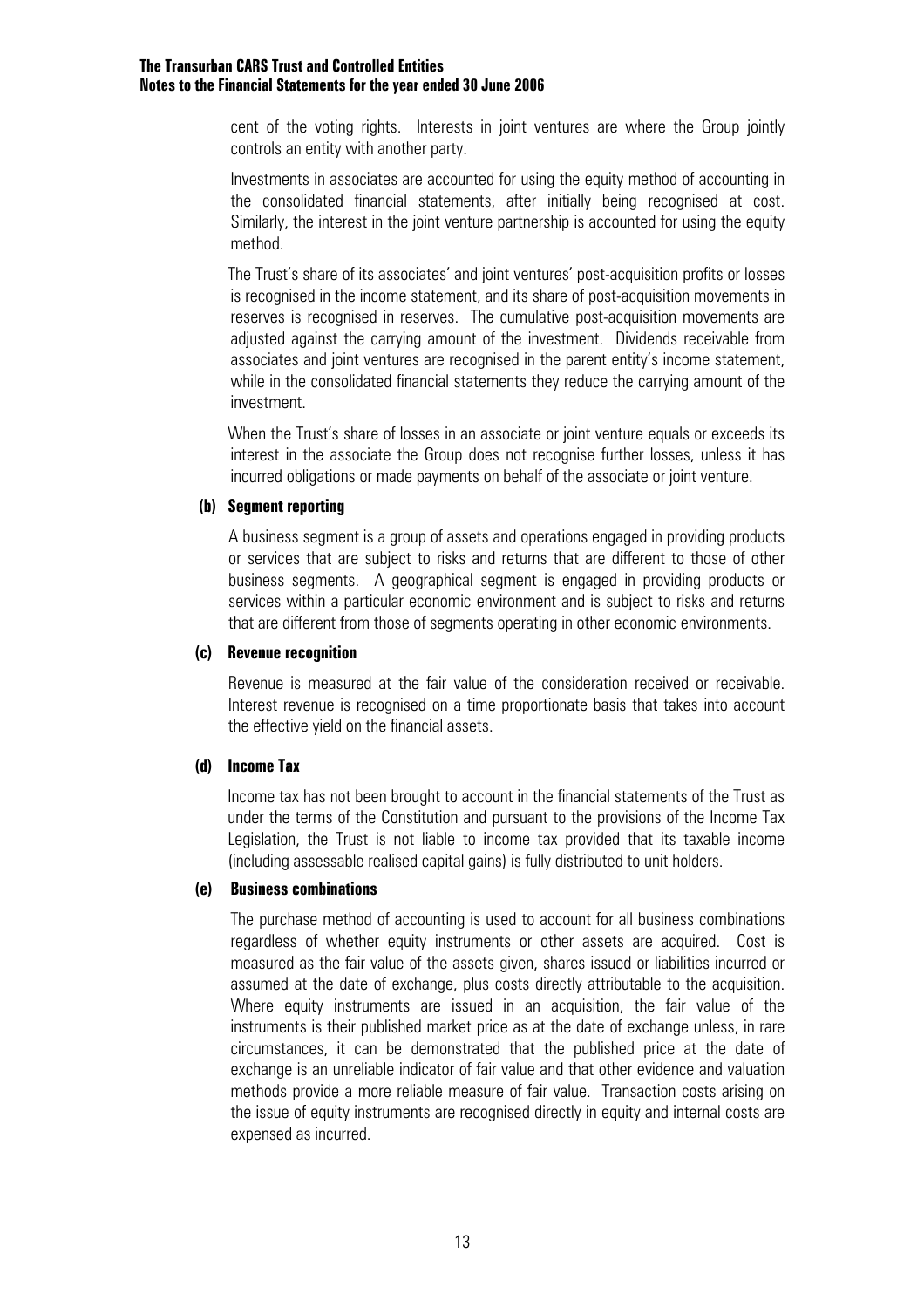Identifiable assets acquired and liabilities and contingent liabilities assumed in a business combination are measured initially at their fair values at the acquisition date, irrespective of the extent of any minority interest. The excess of the cost of acquisition over the fair value of the Group's share of the identifiable net assets acquired is recorded as goodwill. If the cost of acquisition is less than the Group's share of the fair value of the identifiable net assets of the subsidiary acquired, the difference is recognised directly in the income statement, but only after a reassessment of the identification and measurement of the net assets acquired.

 Where settlement of any part of cash consideration is deferred, the amounts payable in the future are discounted to their present value as at the date of exchange. The discount rate used is the entity's incremental borrowing rate, being the rate at which a similar borrowing could be obtained from an independent financier under comparable terms and conditions.

#### **(f) Cash and Cash Equivalents**

Cash and cash equivalents includes cash on hand, cash deposits held at call with financial institutions and other highly liquid investments with short periods to maturity which are readily convertible to cash on hand and are subject to an insignificant risk of changes in value, and bank overdrafts. Bank overdrafts are shown within borrowings in current liabilities on the balance sheet.

#### **(g) Investments and other Financial Assets**

#### *From 1 July 2004 to 30 June 2005*

The Group has taken the exemption available under AASB 1 to apply AASB 139 only from 1 July 2005. The Group has applied previous AGAAP to the comparative information on financial instruments within the scope of AASB 132 and AASB 139. For further information on previous AGAAP refer to the annual report for the year ended 30 June 2005.

#### *Adjustments on transition date: 1 July 2005*

The nature of the main adjustments to make this information comply with AASB 132 and AASB 139 are that, with the exception of held-to-maturity investments and loans and receivables which are measured at amortised cost (refer below), fair value is the measurement basis. Fair value is inclusive of transaction costs. Changes in fair value are either taken to the income statement or an equity reserve (refer below). At the date of transition (1 July 2005) changes to carrying amounts are taken to retained earnings or reserves.

#### *From 1 July 2005*

The Group classifies its investments in the following categories: financial assets at fair value through profit or loss, loans and receivables, held-to-maturity investments, and available for sale financial assets. The classification depends on the purpose for which the investments were acquired. Management determines the classification of its investments at initial recognition and re-evaluates this designation at each reporting date.

#### *(i) Financial assets at fair value through profit or loss*

This category has two sub-categories: financial assets held for trading, and those designated at fair value through profit or loss on initial recognition. A financial asset is classified in this category if acquired principally for the purpose of selling in the short-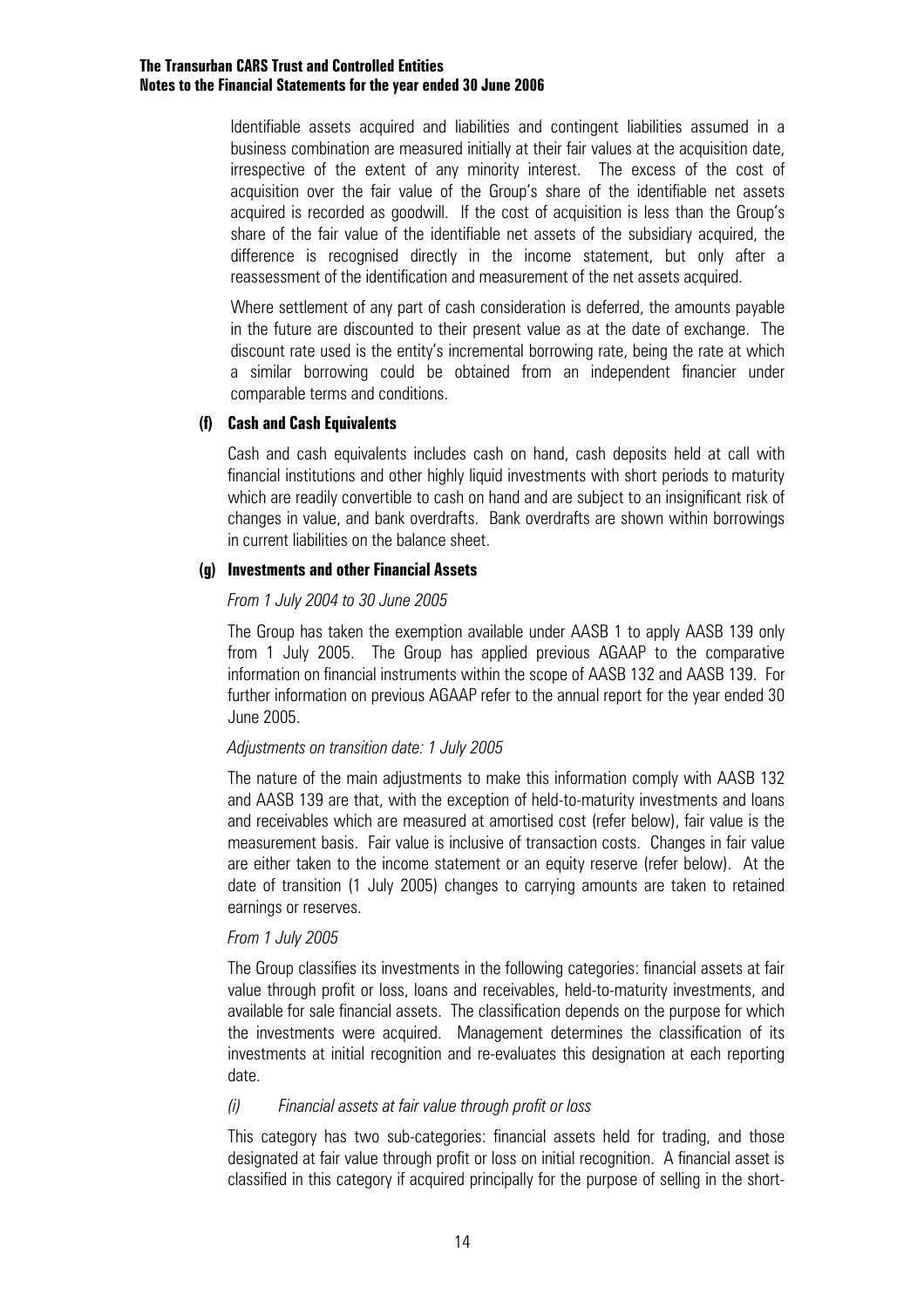term or if so designated by management. The policy of management is to designate a financial asset if there exists the possibility it will be sold in the short term and the asset is subject to frequent changes in fair value. Derivatives are also categorised as held for trading unless they are designated as hedges. Assets in this category are classified as current assets if they are either held for trading or are expected to be realised within 12 months of the balance sheet date.

#### *(ii) Loans and receivables*

Loans and receivables are non-derivative financial assets with fixed or determinable payments that are not quoted in an active market. They arise when the Group provides money, goods or services directly to a debtor with no intention of selling the receivable. They are included in current assets, except for those with maturities greater than 12 months after the balance sheet date which are classified as noncurrent assets. Loans and receivables are included in receivables in the balance sheet.

#### *(iii) Held-to-maturity investments*

Held-to-maturity investments are non-derivative financial assets with fixed or determinable payments and fixed maturities that the Group's management has the positive intention and ability to hold to maturity.

#### **(h) Trade and other payables**

Trade and other payables represent liabilities for goods and services provided to the consolidated entity prior to the end of the financial year and which are unpaid. The amounts are unsecured and are usually paid within 45 days of recognition.

#### **(i) Borrowings**

Borrowings are initially recognised at fair value, net of transaction costs incurred. Borrowings are subsequently measured at amortised cost. Any differences between the proceeds (net of transaction costs) and the redemption amount are recognised in the income statement over the period of the borrowings using the effective interest method.

On issue of CARS, the fair value of the liability component, being the obligation to make future payments of principal and interest to security holders, is calculated using a market interest rate for an equivalent non-convertible security. The residual amount, representing the fair value of the conversion option, is included in equity as other equity securities with no recognition of any change in the value of the option in subsequent periods. The liability is included in borrowings and carried on an amortised cost basis with interest on the securities recognised as borrowing costs on an effective yield basis until the liability is extinguished on conversion or maturity of the securities.

#### **(j) Borrowing Costs**

Borrowing costs are recognised as expenses in the period in which they are incurred, except to the extent to which they relate to the construction of qualifying assets in which case borrowing costs are capitalised into the cost of the asset. Borrowing costs include interest on short-term and long-term borrowings.

The capitalisation rate used to determine the amount of borrowing cost to be capitalised is the weighted average interest rate applicable to the entity's outstanding borrowings during the year.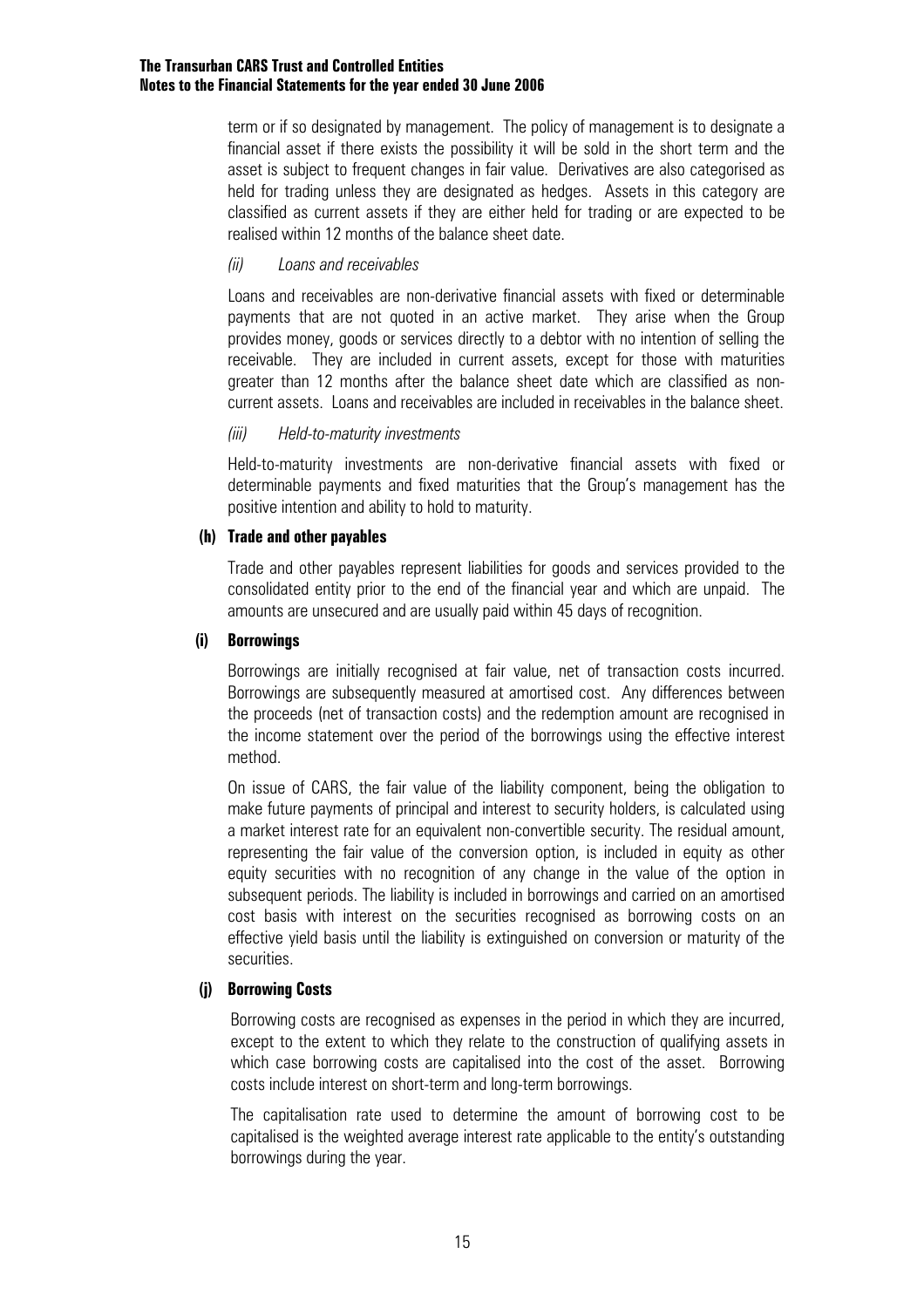#### **(k) Impairment of assets**

At each reporting date, the Group assesses whether there is any indication that an asset may be impaired. Where an indicator of impairment exists, the Group makes a formal estimate of recoverable amount. Where the carrying amount of an asset exceeds its recoverable amount the asset is considered impaired and is written down to its recoverable amount. The decrement in the carrying amount is recognised as an expense in net profit or loss in the reporting period in which the impairment occurs.

Recoverable amount is the greater of fair value less costs to sell and value in use. It is determined for an individual asset, unless the asset's value in use cannot be estimated to be close to its fair value less costs to sell and it does not generate cash inflows that are largely independent of those from other assets or groups of assets, in which case, the recoverable amount is determined for the cash-generating unit to which the asset belongs.

In assessing value in use, the estimated future cash flows are discounted to their present value using a pre-tax discount rate that reflects current market assessments of the time value of money and the risks specific to the asset.

#### **(l) Distributions**

Provision is made for the amount of any distribution declared, being appropriately authorised and no longer at the discretion of the entity, on or before the end of the financial year but not distributed at balance date.

#### **(m) Earnings per Unit**

#### *(i) Basic Earnings per Unit*

 Basic earnings per unit is determined by dividing the profit after income tax attributable to shareholders by the weighted average number of units outstanding during the financial year.

#### *(ii) Diluted Earnings per Unit*

Diluted earnings per unit adjusts the figures used in the determination of basic earnings per share by taking into account the weighted average number of shares assumed to have been issued for no consideration in relation to dilutive potential shares.

#### **(n) Goods and Services Tax (GST)**

Revenues, expenses and assets are recognised net of the amount of associated GST, unless the GST incurred is not recoverable from the taxation authority. In this case it is recognised as part of the cost of acquisition of the asset or as part of the expense.

Receivables and payables are stated inclusive of the amount of GST receivable or payable. The net amount of GST recoverable from, or payable to, the taxation authority is included with other receivables or payables in the balance sheet.

Cash flows are presented on a gross basis. The GST components of cash flows arising from investing or financing activities which are recoverable from, or payable to the taxation authority, are presented as operating cash flows.

#### **(o) Rounding of Amounts**

The consolidated entity is of a kind referred to in Class Order 98/0100 issued by the Australian Securities and Investments Commission, relating to the '"rounding off" of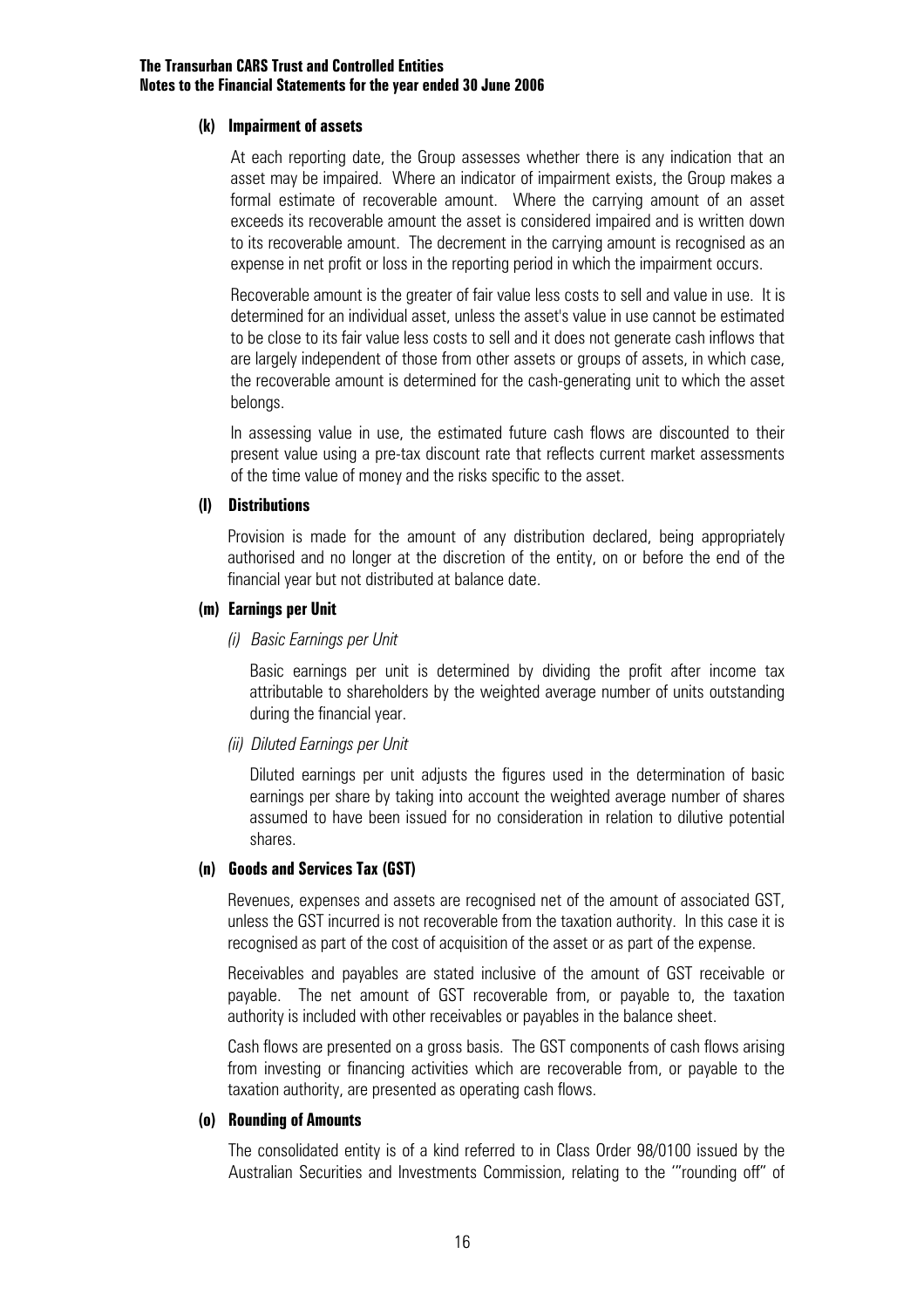amounts in the financial report. Amounts in the financial report are rounded off in accordance with that Class Order to the nearest thousand dollars or in certain cases the nearest dollar.

#### **(p) New Accounting Standards and UIG Interpretations**

Certain new accounting standards and UIG interpretations have been published that are not mandatory for 30 June 2006 reporting period. The Group's assessment of the impact of these new standards and interpretations is set out below.

#### (i) UIG 4 *Determining whether an Asset Contains a Lease*

 UIG 4 is applicable to annual periods beginning on or after 1 January 2006. The Group has not elected to adopt UIG 4 early. It will apply UIG 4 in its 2007 financial statements and the UIG 4 transition provisions. The Group will therefore apply UIG 4 on the basis of facts and circumstances that existed as of 1 July 2006. Implementation of UIG 4 is not expected to change the accounting for any of the Group's current arrangements.

 (ii) AASB 7 *Financial Instruments: Disclosures and AASB 2005-10 Amendments to Australian Accounting Standards [AASB 132, AASB 101, AASB 114, AASB 117, AASB 133, AASB 139, AASB 1, AASB 4, AASB 1023 and AASB 1038]* 

 AASB 7 and AASB 2005-10 are applicable to annual reporting periods beginning on or after 1 January 2007. The Group has not adopted the standards early. Application of the standards will not affect any of the amounts recognised in the financial statements, but will impact the type of information disclosed in relation to the Group's financial instruments.

#### **(q) Trade Receivables**

Trade receivables are recognised initially at fair value and subsequently measured at amortised cost, less provision for doubtful debts. Trade receivables are due for settlement no more than 31 days from the date of revenue recognition.

Collectibility of trade debtors is reviewed on an ongoing basis. Debts which are known to be uncollectible are written off. A provision for doubtful debts is established when there is objective evidence that the Group will not be able to collect all amounts due according to the original terms of receivables. The amount of the provision is the difference between the asset's carrying value and the present value of estimated future cash flows, discounted at the original effective interest rate. Cash flows relating to short-term receivables are not discounted if the effect of discounting is immaterial. The amount of the provision is recognised in the income statement.

#### **2. TRUST FORMATION AND TERMINATION**

The Trust was established on 20 December 2002 through the issue of 12 ordinary units at \$1 per unit to Transurban Holding Trust. The Trust was due to terminate on 20 December 2082 unless terminated earlier. However, amendments made to the Trust Deed have extended the Trust to perpetuity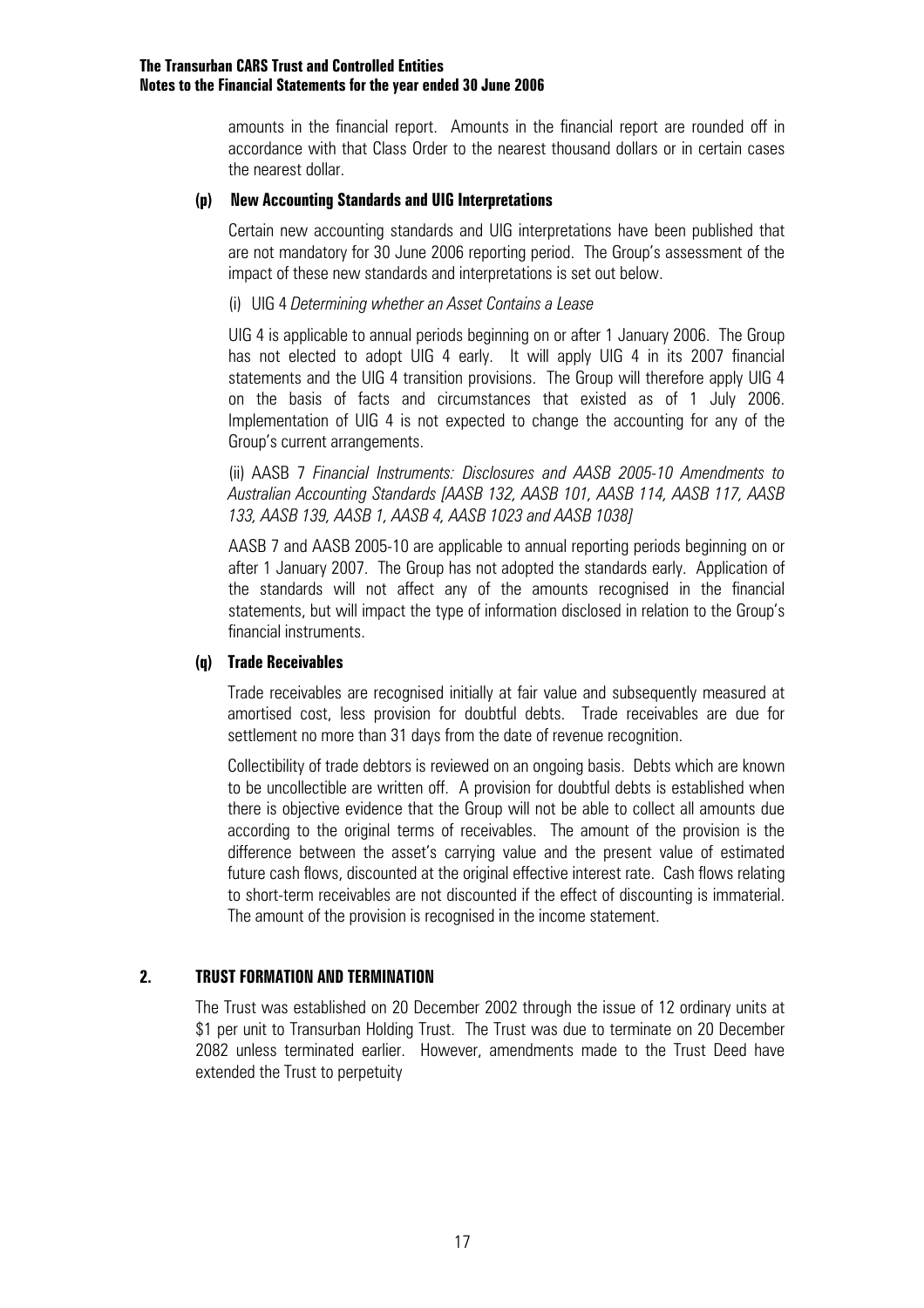#### **3. FINANCIAL RISK MANAGEMENT**

The Group's activities expose it to a variety of financial risks: market risk (including currency risk and fair value interest rate risk), credit risk, liquidity risk and cash flow interest rate risk. The Group's overall risk management program focuses on the unpredictability of financial markets and seeks to minimise potential adverse effects on the financial performance of the Group. The Group uses derivative financial instruments such as foreign exchange contracts and interest rate swaps to hedge certain risk exposures.

Risk management is carried out by the Finance department under policies approved by the Board of Directors. Finance identifies, evaluates and hedges financial risks in close cooperation with the Group's operating units.

#### **(a) Market risk**

*(ii) Interest rate risk* 

Refer to (d) below.

#### **(b) Credit risk**

The Group has no significant concentrations of credit risk. The Group has policies in place to ensure that transactions are made with customers with an appropriate credit history. Derivative counterparties and cash transactions are limited to high credit quality financial institutions. The Group continually monitors the credit ratings and credit exposure of each counterparty.

#### **(c) Liquidity risk**

.

The Group maintains sufficient cash, uncommitted and overdraft facilities to maintain short-term flexibility and enable the Group to meet financial commitments in a timely manner.

#### **(d) Cash flow and fair value interest rate risk**

The Group's interest rate risk arises from long-term borrowings. Borrowings issued at variable rates expose the Group to cash flow interest rate risk. Borrowings issued at fixed rates expose the Group to fair value interest rate risk. The Group does not have significant fixed rate exposures.

The Group manages its cash flow interest rate risk by using floating-to-fixed interest rate swaps. Such interest rate swaps have the economic effect of converting borrowings from floating rates to fixed rates. Generally, the Group raises long term borrowings at floating rates and swaps them into fixed rates that are lower than those available if the Group borrowed at fixed rates directly. Under the interest-rate swaps, the Group agrees with other parties to exchange, at specified intervals (mainly semiannually), the difference between fixed contract rates and floating rate interest amounts calculated by reference to the agreed notional principal amounts.

The Group has interest-bearing assets in the form of Term Loan Notes. The interest rate receivable on this facility is fixed and therefore the Group is not subject to risk arising from interest rate fluctuations.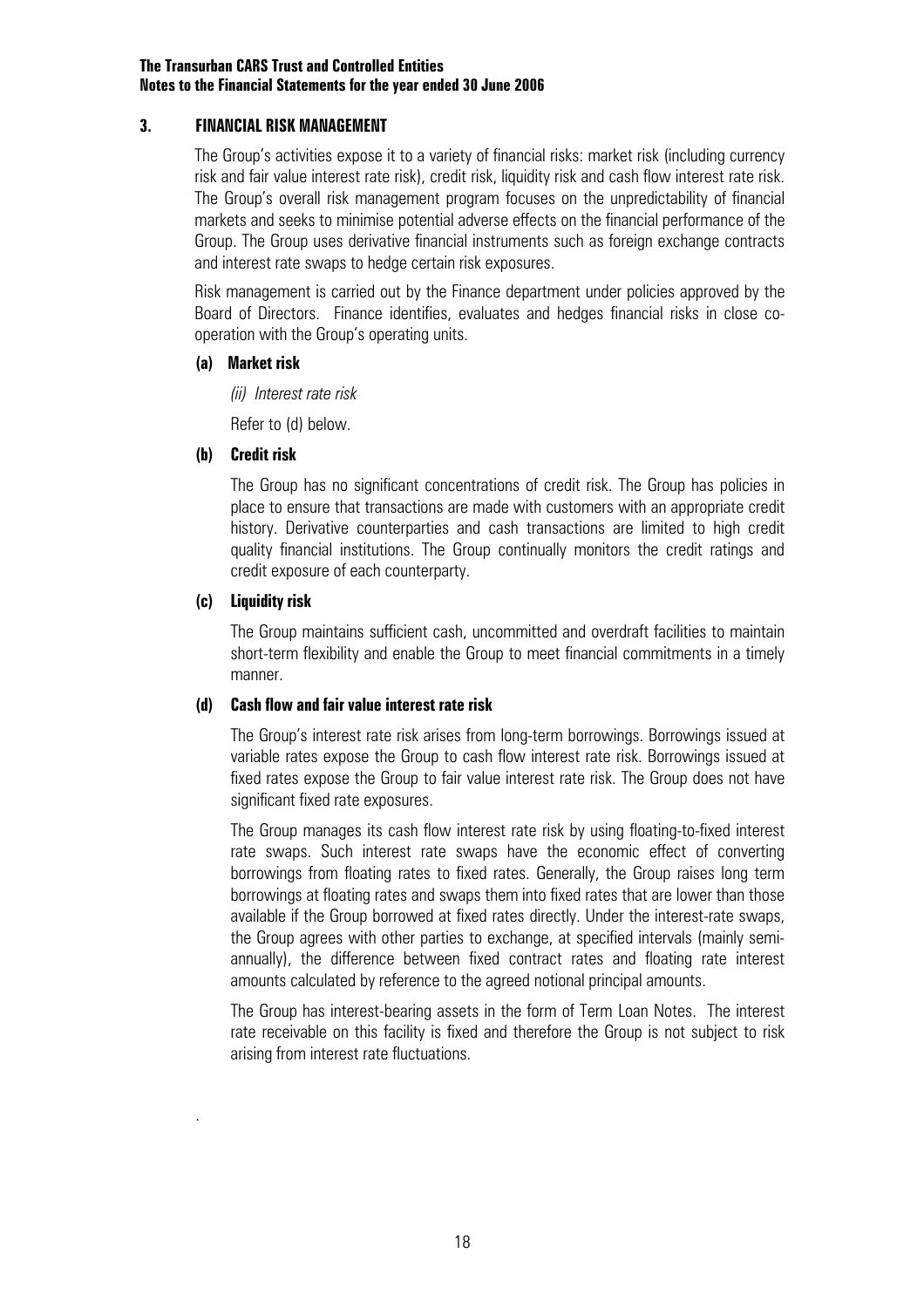#### **4. CRITICAL ACCOUNTING ESTIMATES AND JUDGEMENTS**

Estimates and judgements are continually evaluated and are based on historical experience and other factors, including expectations of future events that may have a financial impact on the entity and that are believed to be reasonable under the circumstances.

On adoption of AASB 139 options held to acquire an interest in the Westlink M7 project have been revalued at their fair value. These fair value calculations have been based on assumptions regarding traffic flows, discount rates, growth rates and other factors affecting operating activities of the M7. Gains or losses arising from changes in the fair value of the options are presented in the income statement in the period in which they arise.

#### **5. SEGMENT INFORMATION**

The Trust's sole business segment and geographic segment for the year ending 30 June 2006 was investing in the Westlink Motorway Partnership based in NSW, Australia. All revenues and expenses are directly attributable to this sole purpose. Internal financial reporting is based on this sole business segment.

|        | Consolidated |        | Parent |
|--------|--------------|--------|--------|
| 2006   | 2005         | 2006   | 2005   |
| \$'000 | \$'000       | \$'000 | \$'000 |

#### **6. REVENUE**

| <b>From continuing operations</b> |        |                          |        |        |
|-----------------------------------|--------|--------------------------|--------|--------|
| Interest                          | 41,237 | 26,030                   | 1,090  | 1,452  |
| Trust distributions               | ۰      | $\overline{\phantom{0}}$ | 36,941 | 24,578 |
|                                   | 41.237 | 26,030                   | 38,031 | 26,030 |

#### **7. OTHER INCOME**

| Fair value gains on other financial assets     |       |   |  |
|------------------------------------------------|-------|---|--|
| at fair value through profit or loss (note 12) | 2,940 | - |  |
|                                                | 2.940 | - |  |

#### **8. EXPENSES**

| <b>Expenses</b>                           |           |              |           |          |
|-------------------------------------------|-----------|--------------|-----------|----------|
| Finance costs                             |           |              |           |          |
| Interest and finance charges paid/payable | (29, 494) | (31, 126)    | (29, 494) | (31.126) |
|                                           | (29, 494) | .126)<br>(31 | (29, 494) | 126)     |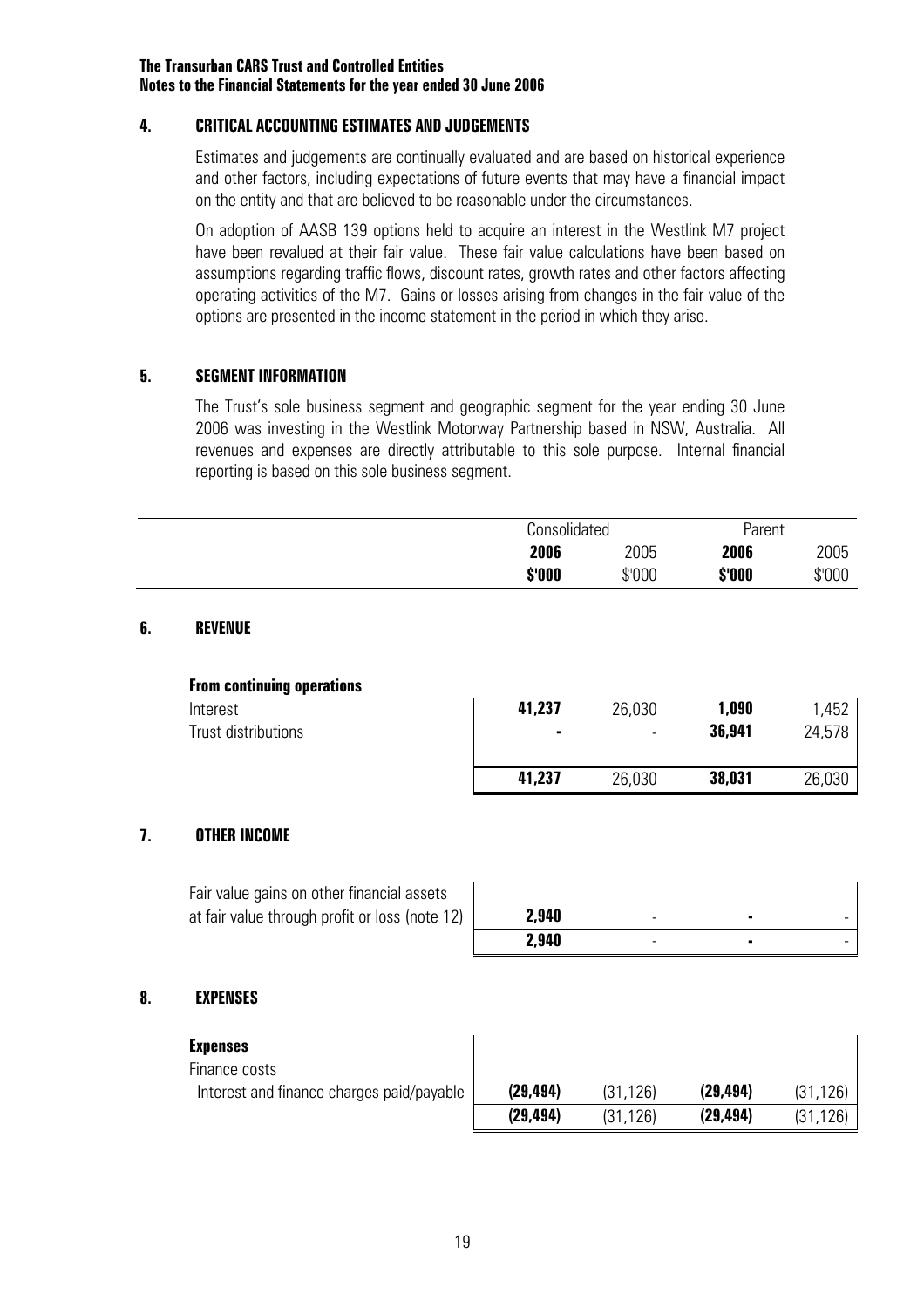|        | Consolidated | Parent           |
|--------|--------------|------------------|
| 2006   | 2005         | 2006<br>2005     |
| \$'000 | \$'000       | \$'000<br>\$'000 |

#### **9. INCOME TAX**

| Tax losses at beginning of period  | 72,126    | 36,403 | 72.126    | 36,403 |
|------------------------------------|-----------|--------|-----------|--------|
| Tax losses/(income) for the period | (65, 025) | 35,723 | (65, 025) | 35,723 |
| Tax losses at end of period        | 7.101     | 72.126 | 7.101     | 72,126 |

Potential future income tax benefits at 30 June 2006 for tax losses not brought to account for the consolidated entity are \$2.1 million (2005: \$21.6 million). These losses cannot be used directly by the consolidated entity for the reason outlined in note 1(d), but may be available for the benefit of unit holders in the future.

These benefits of tax losses will only be realised for the benefit of security holders in the consolidated entity if:

- (i) the consolidated entity derives future assessable income of a nature and of an amount sufficient to enable the benefit from the deductions for the losses to be realised; and
- (ii) the consolidated entity continues to comply with the conditions for deductibility imposed by tax legislation; and
- (iii) no changes in tax legislation adversely affect the ability of the entity to realise the benefit from the deductions for the losses.

| Consolidated |        | Parent |        |
|--------------|--------|--------|--------|
| 2006         | 2005   | 2006   | 2005   |
| \$'000       | \$'000 | \$'000 | \$'000 |

#### **10. CURRENT ASSETS – CASH AND CASH EQUIVALENTS**

| Cash at bank                        | 12,452 | 32.531 | 12,452 | 32,531 |
|-------------------------------------|--------|--------|--------|--------|
| Balance per statement of cash flows | 12,452 | 32.531 | 12,452 | 32,531 |

#### **(a) Cash at bank and on hand**

These are interest bearing. The weighted interest rate for the year was 5.65 per cent (2005: 4.81 per cent).

#### **(b) Funds not for general use**

The amount shown in Cash at Bank includes \$12.4 million (2005: \$20.1 million) which is held in a reserve account to fund future CARS distributions and was not available for general use at 30 June 2006.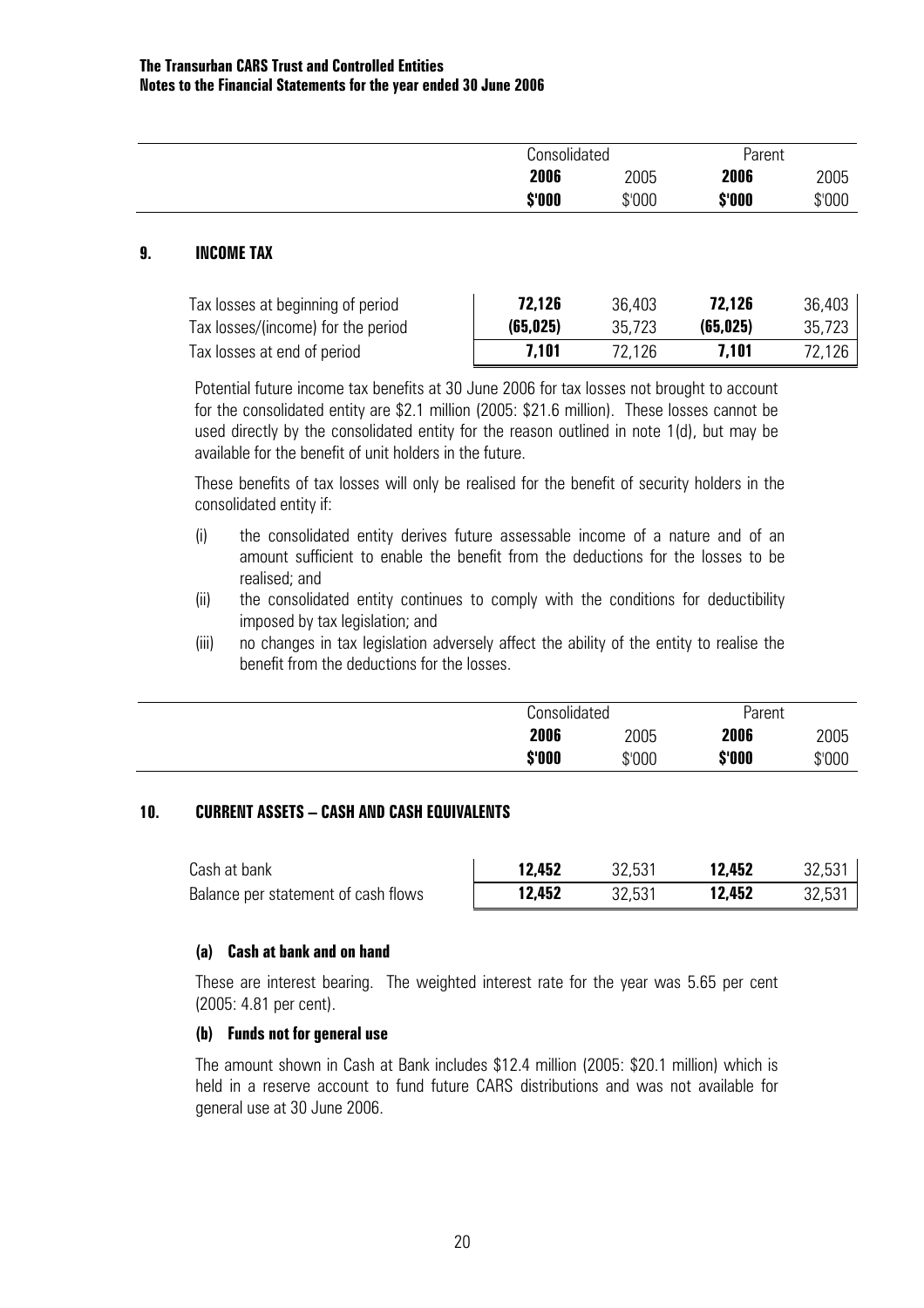| Consolidated |        | Parent |        |
|--------------|--------|--------|--------|
| 2006         | 2005   | 2006   | 2005   |
| \$'000       | \$'000 | \$'000 | \$'000 |

#### **11. CURRENT ASSETS – TRADE AND OTHER RECEIVABLES**

| Loans to related parties | 07  |     | 73,014 | U3  |
|--------------------------|-----|-----|--------|-----|
| Other receivables        | 109 | 262 | 109    | 262 |
|                          | 201 | 354 | 73,123 | 365 |

#### **(a) Other receivables**

 These amounts generally arise from transactions outside the usual operating activities of the Group.

#### **(b) Fair values**

The fair values and carrying values of receivables of the Group are the same.

#### **(c) Effective Interest rates**

Trade and other receivables are non-interest bearing.

#### **(d) Credit risk**

 Credit risk represents the loss that would be recognised if counterparties failed to perform as contracted. The credit is the carrying amount net of any provisions for doubtful receivables.

| Consolidated |        | Parent |        |
|--------------|--------|--------|--------|
| 2006         | 2005   | 2006   | 2005   |
| \$'000       | \$'000 | \$'000 | \$'000 |

#### **12. CURRENT ASSETS – OTHER FINANCIAL ASSETS AT FAIR VALUE THROUGH PROFIT OR LOSS**

| At beginning of year             |          |                          |  |
|----------------------------------|----------|--------------------------|--|
| Adjusted on adoption of AASB 139 | 16,840   | -                        |  |
| <b>Revaluation</b>               | 2,940    | -                        |  |
| Exercise of option               | (19,780) | $\overline{\phantom{a}}$ |  |
| At end of year                   |          |                          |  |

#### **Transition to AASB 139**

The Group has taken the exemption available under AASB 1 *First-time Adoption* of Australian Equivalents to *International Reporting Standards* to apply AASB 139 *Financial Instruments: Recognition and Measurement* from 1 July 2005. At the date of transition to this standard at 1 July, the Group recognised the fair value of options held to acquire an additional 5 per cent interest in the Westlink M7. The effect was the recognition of a financial asset of \$16,840,000 and an increase in retained earnings of the same amount.

These options were revalued and exercised on 16 December 2005.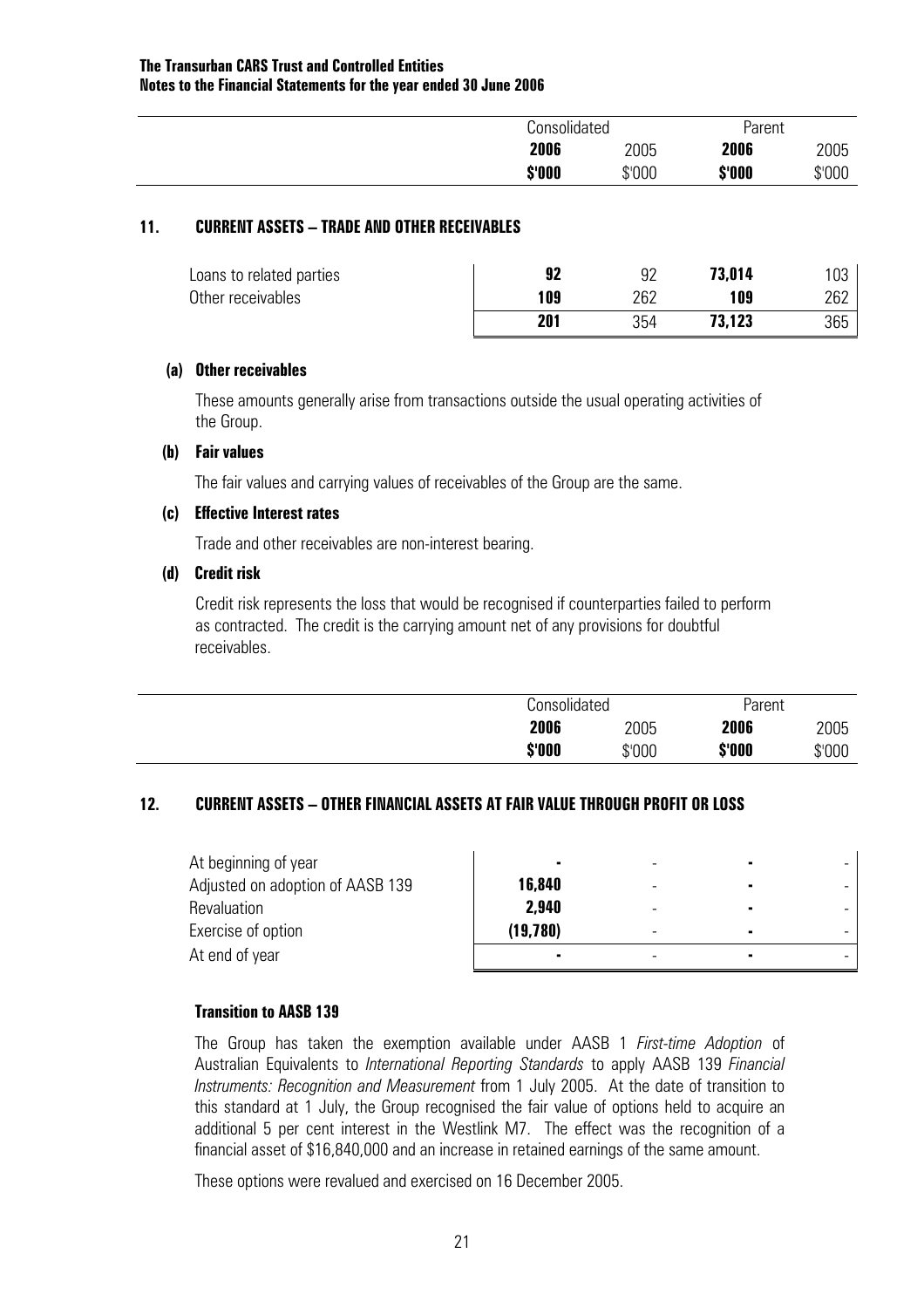| Consolidated |        | Parent |        |
|--------------|--------|--------|--------|
| 2006         | 2005   | 2006   | 2005   |
| \$'000       | \$'000 | \$'000 | \$'000 |

#### **13. NON-CURRENT ASSETS – INVESTMENTS ACCOUNTED FOR USING THE EQUITY METHOD**

 Interest in joint venture partnership and associates (note 28)

| 9,496 | $\overline{\phantom{0}}$ | ٠ | $\overline{\phantom{a}}$ |
|-------|--------------------------|---|--------------------------|
| 9,496 | -                        | ٠ | $\overline{\phantom{a}}$ |

 $\mathbf{I}$ 

#### **(a) Shares in associates**

Investments in associates are accounted for in the consolidated financial statements using the equity method of accounting and are carried at cost (refer to note 28).

#### **(b) Interest in joint venture partnership**

The interest in the Westlink Motorway Partnership is accounted for using the equity method of accounting and is carried at cost (refer to note 28).

| <b>Consolidated</b> |        | Parent |        |
|---------------------|--------|--------|--------|
| 2006                | 2005   | 2006   | 2005   |
| \$'000              | \$'000 | \$'000 | \$'000 |

#### **14. NON-CURRENT ASSETS – HELD-TO-MATURITY INVESTMENTS**

| Investment in Construction Phase Loan |         |                          |   |  |
|---------------------------------------|---------|--------------------------|---|--|
| <b>Notes</b>                          |         | 392,000                  | ٠ |  |
| Investment in Term Loan Notes         | 469,767 | $\overline{\phantom{0}}$ |   |  |
|                                       | 469,767 | 392,000                  |   |  |

#### **Investment in Term Loan Notes ("TLN")**

 On the construction completion of the WestLink M7 motorway in December 2005, the Group's Construction Phase Loan Notes ("CPLN") converted to TLN. The notes current and former state represent Transurban's funding contribution to the Westlink Motorway Partnership. On conversion the interest receivable on these notes increased to 11.93 per cent from 6.27 per cent. Any unpaid interest capitalises into additional TLN. In the period to 30 June 2006 \$28.8 million of interest capitalised into additional TLN, and a further \$49.0 million were acquired though a business combination (refer to note 26).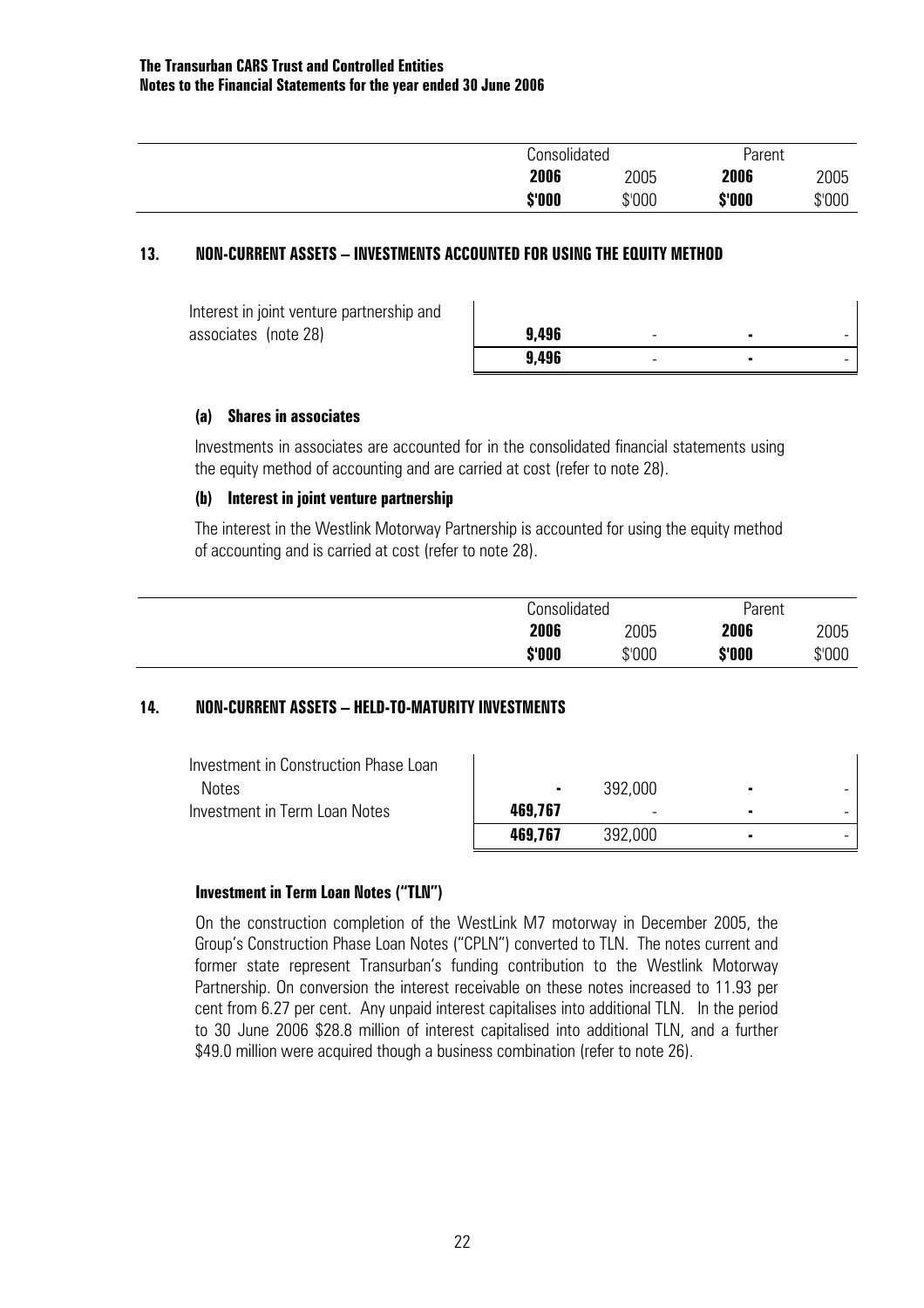|        | Consolidated |        | Parent |
|--------|--------------|--------|--------|
| 2006   | 2005         | 2006   | 2005   |
| \$'000 | \$'000       | \$'000 | \$'000 |

#### **15. NON-CURRENT ASSETS – OTHER FINANCIAL ASSETS**

| Units in controlled entities | $\overline{\phantom{0}}$ | 392,000 | 392,000 |
|------------------------------|--------------------------|---------|---------|
|                              | -                        | 392,000 | 392,000 |

#### **16. NON-CURRENT ASSETS – OTHER**

| Deferred Borrowing Costs | 12,351 | $12.35^{\circ}$ |
|--------------------------|--------|-----------------|
|                          | 12,351 | 12,35           |

#### **Transition to AASB 132 and AASB 139**

 The Group has taken the exemption available under AASB 1 *First-time Adoption of Australian Equivalents to International Financial Reporting Standards* to apply AASB 139 and AASB 132 from 1 July 2005. At the date of transition to these standards, costs incurred in the raising of debt "Deferred borrowing costs" valued at \$12,351,000 that were classified in the balance sheet under previous AGAAP as other non-current assets were re-classified as a reduction in non-current liabilities – borrowings.

|        | Consolidated |        | Parent |
|--------|--------------|--------|--------|
| 2006   | 2005         | 2006   | 2005   |
| \$'000 | \$'000       | \$'000 | \$'000 |

#### **17. CURRENT LIABILITIES – TRADE AND OTHER PAYABLES**

| Trade payables             |        |        |        |        |
|----------------------------|--------|--------|--------|--------|
| CARS coupon payable        | 13,924 | 14.926 | 13,924 | 14,926 |
| Loans from related parties | 4,812  | 2,178  | 4,808  | 2,178  |
| Other payables             | 20     |        | 20     |        |
|                            | 18,757 | 17.119 | 18,755 | 17.119 |

#### **(a) CARS coupon payable**

CARS coupon payment represents the interest payment due to holders of Convertible Adjusting Rate Securities ("CARS"). The distribution on these securities of 7.0 per cent per annum for the period 1 January 2006 to 30 June 2006 totalling \$13.9 million has been charged to the income statement as a borrowing cost because the CARS are classified as a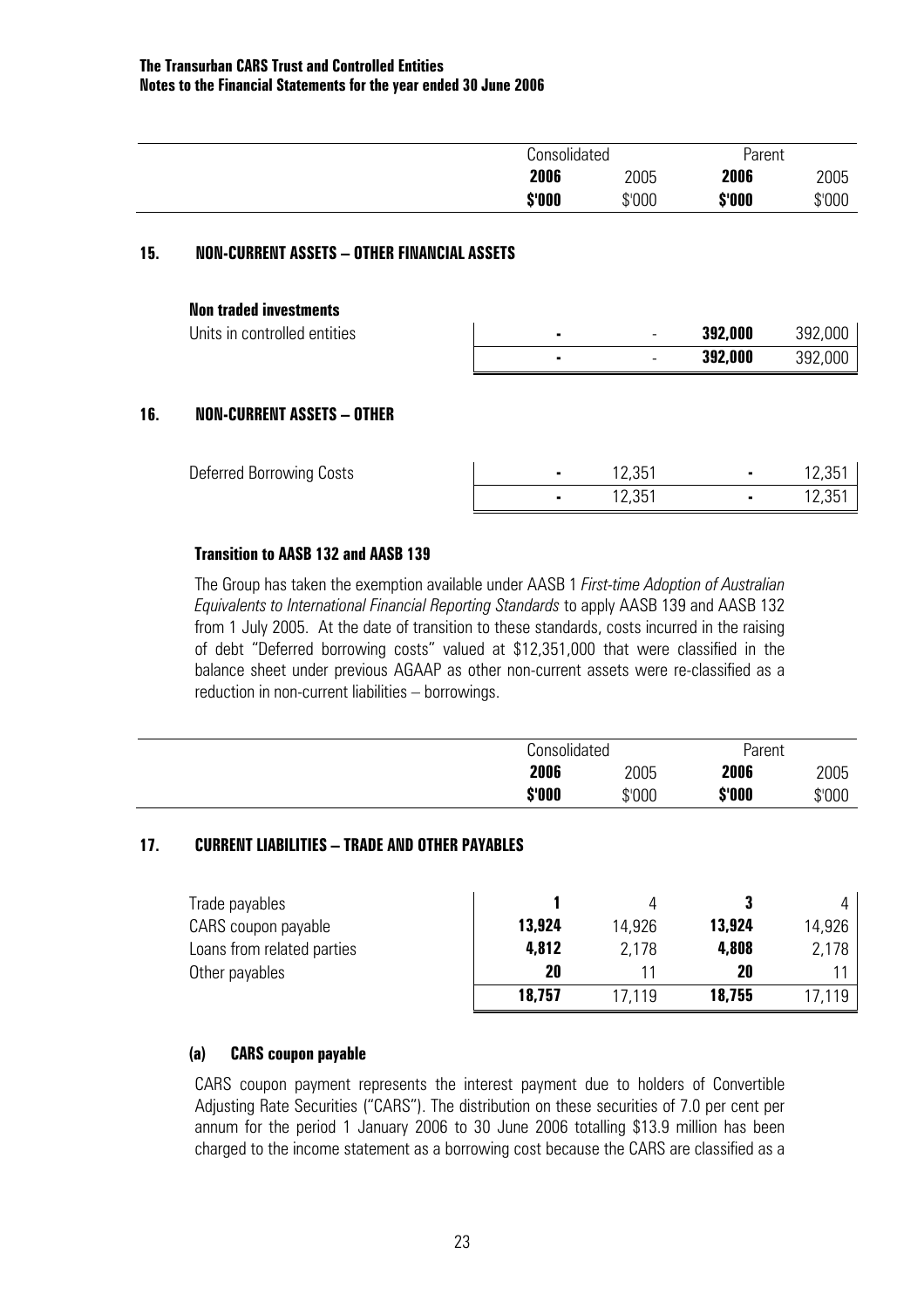liability. This coupon was paid to CARS holders on 31 July 2006. The coupon payments to CARS holders are guaranteed by Transurban Holding Trust (THT), a related entity.

#### **(b) Fair value**

No disclosure of fair value is required given the carrying amount of trade payables is a reasonable approximation of its fair value.

|        | Consolidated |        | Parent |
|--------|--------------|--------|--------|
| 2006   | 2005         | 2006   | 2005   |
| \$'000 | \$'000       | \$'000 | \$'000 |

#### **18. NON-CURRENT LIABILITIES – BORROWINGS**

| Secured                                      |         |         |         |         |
|----------------------------------------------|---------|---------|---------|---------|
| Loan from related parties                    | 120,760 | 19.785  | 120,752 | 19.785  |
| <b>Convertible Adjusting Rate Securities</b> | 361.777 | 430,000 | 361,777 | 430.000 |
|                                              | 482,537 | 449.785 | 482,529 | 449,785 |

#### **Convertible Adjusting Rate Securities ("CARS")**

\$430.0 million was raised in April 2003 via the issue of 4.3 million CARS. Semi annual interest is paid at a fixed rate of 7.0 per cent per annum until the first re-set date on 14 April 2007. These securities are generally convertible into Transurban Securities at a discount of 2.5 per cent and rank ahead of Transurban Stapled Securities on a winding up of Transurban in conjunction with a winding up of Transurban CARS Trust.

Transurban Holding Trust acts as guarantor for Transurban CARS Trust in relation to the interest payments to holders of CARS. The term of this guarantee is until the first reset date, 14 April 2007, at which time the guarantee may or may not be extended. The option in 2007 is purely for conversion to equity and there is no intention to repay the debt and as a result non-current disclosure has been adopted.

During the year CARS holders had two opportunities to convert their holdings to Transurban Stapled Securities:

31 December 2005, when 288,711 CARS were converted, and

30 June 2006, when 273,953 CARS were converted.

Reconciliation of the movement in the CARS liability.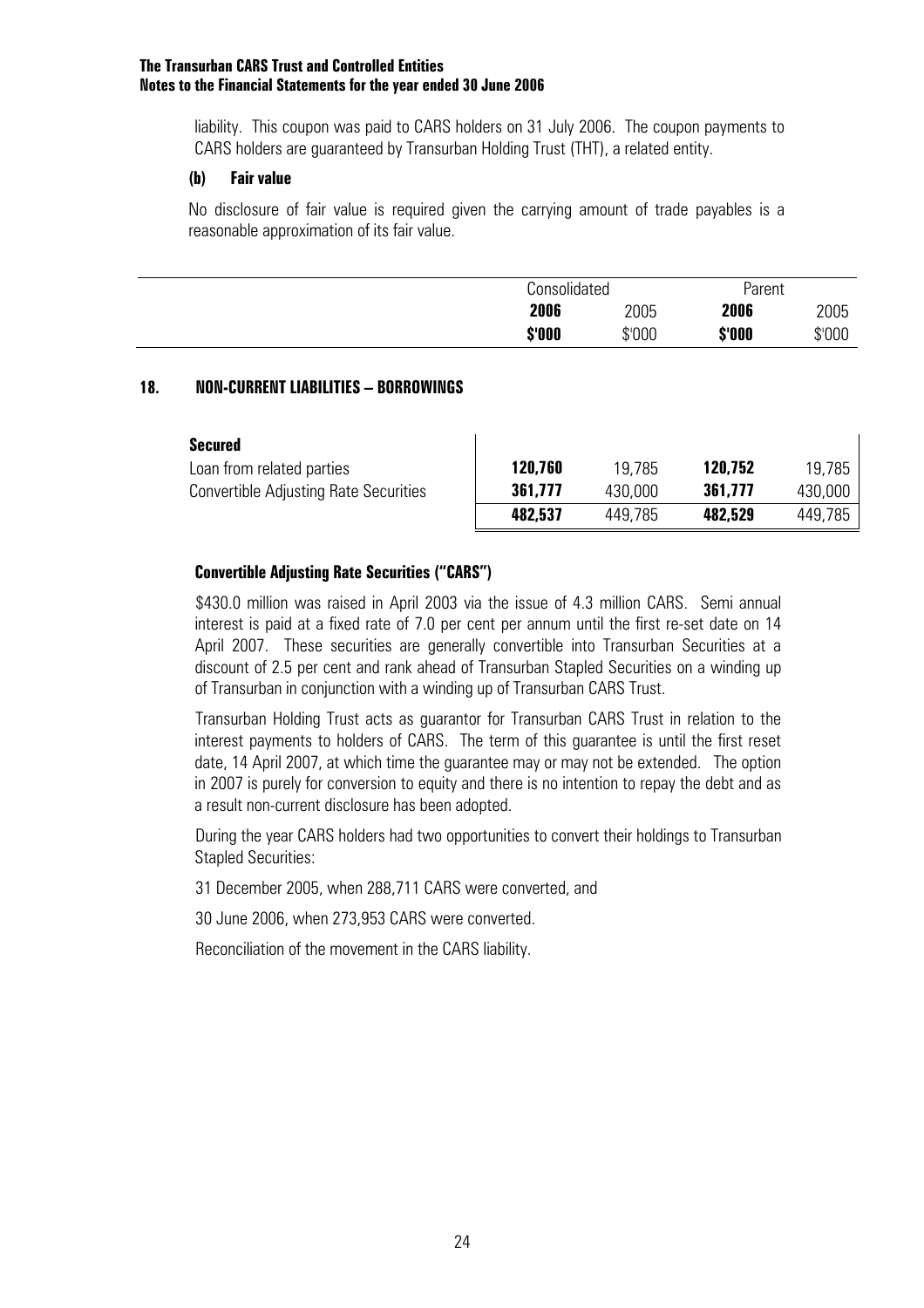|                                                                                  | Consolidated |         | Parent    |         |
|----------------------------------------------------------------------------------|--------------|---------|-----------|---------|
|                                                                                  | 2006         | 2005    | 2006      | 2005    |
|                                                                                  | \$'000       | \$'000  | \$'000    | \$'000  |
| Balance at 1 July                                                                | 430,000      | 430,000 | 430,000   | 430,000 |
| Adjustment on adoption of AASB 139<br>and 132 (refer to note 16)                 | (12, 351)    |         | (12, 351) |         |
| Amortisation of deferred borrowing costs<br>under effective interest rate method | 394          |         | 394       |         |
| Conversion on 31 December 2005 at<br>the rate of 17.0679 stapled securities      | (28, 871)    |         | (28, 871) |         |
| Conversion on 30 June 2006 at the                                                |              |         |           |         |
| rate of 17.4966 stapled securities                                               | (27, 395)    |         | (27, 395) |         |
| Balance at 30 June                                                               | 361,777      | 430,000 | 361,777   | 430,000 |

#### **Loan from related parties**

The loan from related parties does not have any fixed date for repayment and is noninterest bearing.

#### **Fair Value**

The carrying amount and fair values of interest bearing liabilities at balance date are the same.

#### **19. CONTRIBUTED EQUITY**

|                  | Consolidated |        |       | Parent |              |                |       |        |
|------------------|--------------|--------|-------|--------|--------------|----------------|-------|--------|
|                  | 2006         | 2006   | 2005  | 2005   | 2006         | 2006           | 2005  | 2005   |
|                  | <b>Units</b> | \$'000 | Units | \$'000 | <b>Units</b> | \$'000         | Units | \$'000 |
|                  |              |        |       |        |              |                |       |        |
| Units fully paid | 12           | ۰      | 12    | -      | 12           | $\blacksquare$ |       | -      |

The Trust has issued 12 ordinary units at \$1 each. Each unit represents a right to an individual unit in the Trust and does not extend to a right to the underlying assets of the scheme. There are no separate classes of units and each unit has the same rights attaching to it as all other units of the Trust. There were no movements in the number of units during the financial year.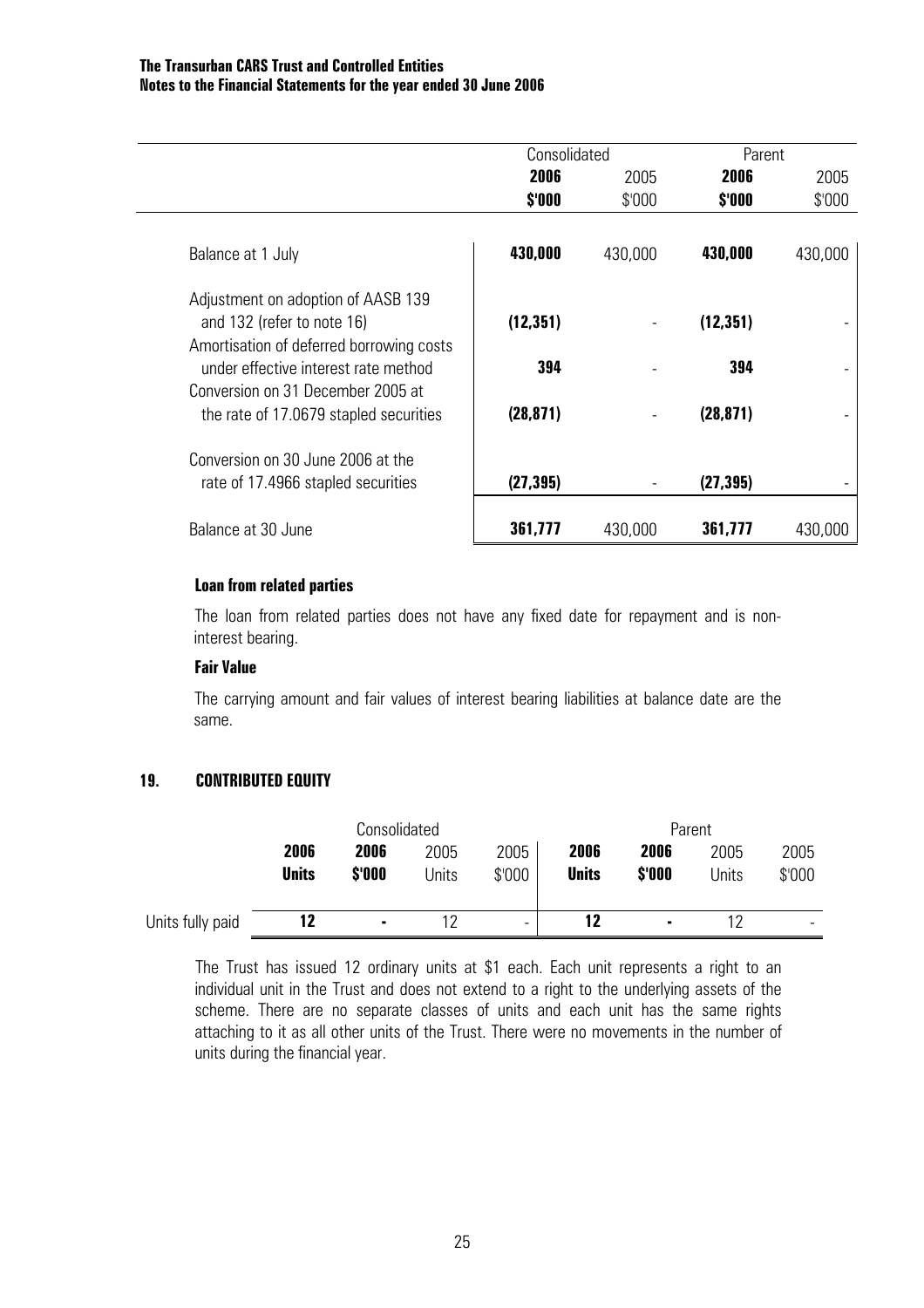|        | Consolidated |        | Parent |
|--------|--------------|--------|--------|
| 2006   | 2005         | 2006   | 2005   |
| \$'000 | \$'000       | \$'000 | \$'000 |

#### **20. ACCUMULATED LOSSES**

| Balance at 1 July<br>Adjustment on adoption of AASB 139 | (29, 668) | (20, 729) | (29, 657) | (20, 729) |
|---------------------------------------------------------|-----------|-----------|-----------|-----------|
| note 12                                                 | 16,840    | -         | ٠         |           |
| Net profit/(loss) for the year                          | 3,450     | (8.939)   | 5,948     | (8,928)   |
| Balance at 30 June                                      | (9,378)   | (29,668)  | (23,709)  | (29,657)  |

#### **21. DISTRIBUTIONS**

|                                                                       | 2006<br>\$'000 |
|-----------------------------------------------------------------------|----------------|
| <b>Convertible Adjusting Rate Securities</b>                          |                |
| Distribution payment for the period 1 January 2005 to 30 June 2005 of |                |
| 7.0 per cent per annum paid on 29 July 2005                           | 14,926         |
| Distribution payment for the period 1 July 2005 to 31 December 2005   |                |
| of 7.0 per cent per annum paid on 31 January 2006                     | 15.174         |
|                                                                       |                |
|                                                                       | 30,100         |

The coupon payment for the half year ended 30 June 2006 of \$13.9 million was paid on 31 July 2006.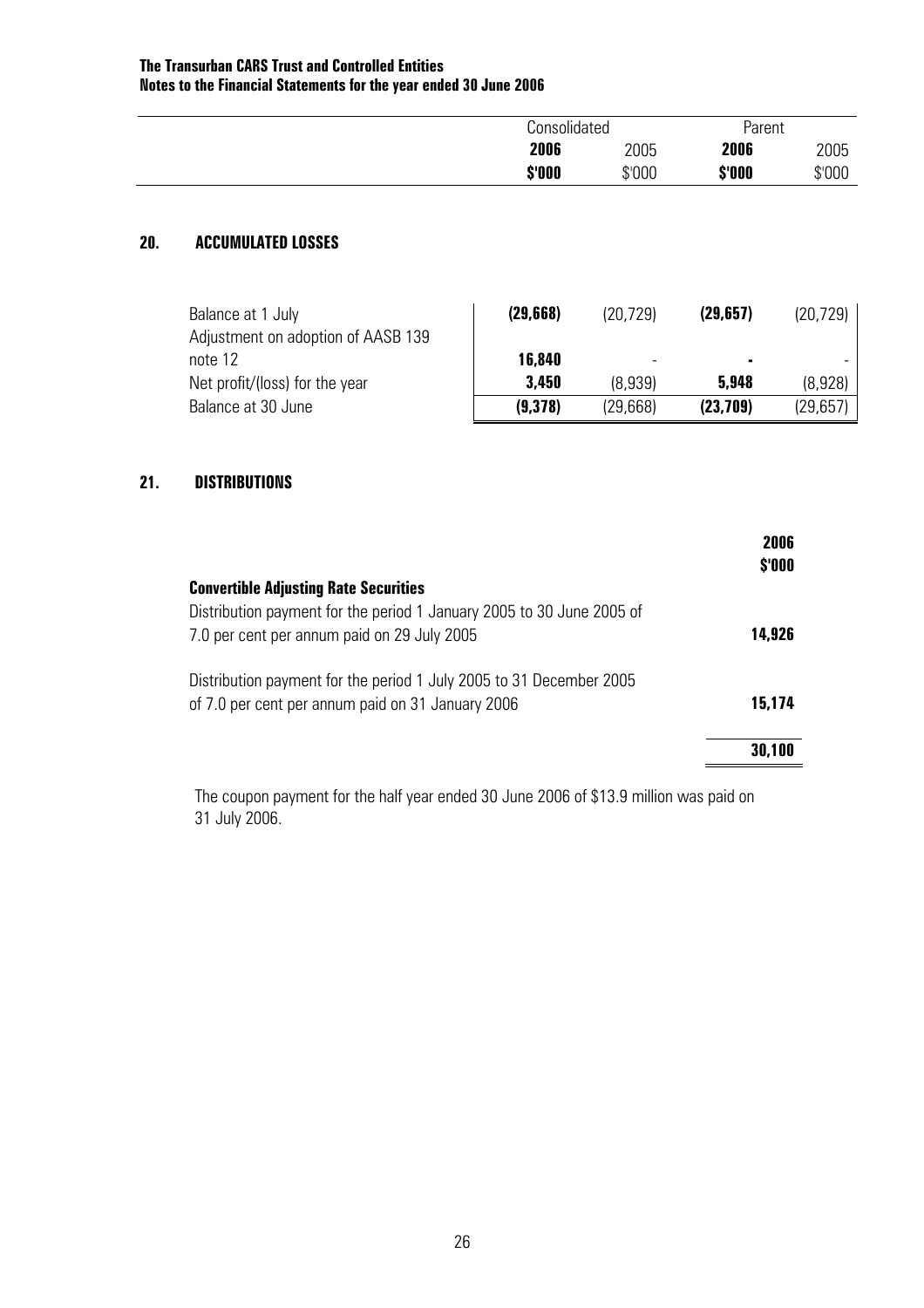#### **22. REMUNERATION OF AUDITORS**

 During the year the following services were paid to the auditor, PricewaterhouseCoopers Australian Firm:

|                                      |         | Consolidated |         | Parent |
|--------------------------------------|---------|--------------|---------|--------|
|                                      | 2006    | 2005         | 2006    | 2005   |
|                                      | S       | \$           | \$      | \$     |
| <b>Assurance services</b>            |         |              |         |        |
| Audit or review of financial reports | 22,000  | 14,900       | 22,000  | 14,900 |
| Other assurance services             | 95,810  |              | 95,810  |        |
|                                      | 117,810 | 14,900       | 117,810 | 14,900 |
| <b>Taxation Services</b>             |         |              |         |        |
| Review of income tax returns         | 13,240  | 12,705       | 13,240  | 12,705 |
|                                      | 13,240  | 12,705       | 13,240  | 12,705 |

It is the Group's policy to employ PricewaterhouseCoopers on assignments additional to their statutory audit duties where PricewaterhouseCoopers' expertise and experience with the Group are important.

#### **23. DIRECTOR DISCLOSURES**

The following persons were directors of Transurban Infrastructure Management Limited, the responsible entity of the Trust, during the financial year:

 *Chairman – non-executive* 

Laurence G Cox

 *Non-executive directors*  Peter C Byers Geoffrey O Cosgriff Jeremy GA Davis Susan M Oliver David J Ryan Christopher J S Renwick

 *Executive directors*  Kimberley Edwards Geoffrey R Phillips

Christopher J S Renwick was appointed a non-executive director on 26 July 2005 and continues in office at the date of this report.

Kimberley Edwards was appointed an executive director on 26 July 2005 and continues in office at the date of this report.

Geoffrey R Phillips was an executive director from the beginning of the financial year until his resignation on 26 July 2005.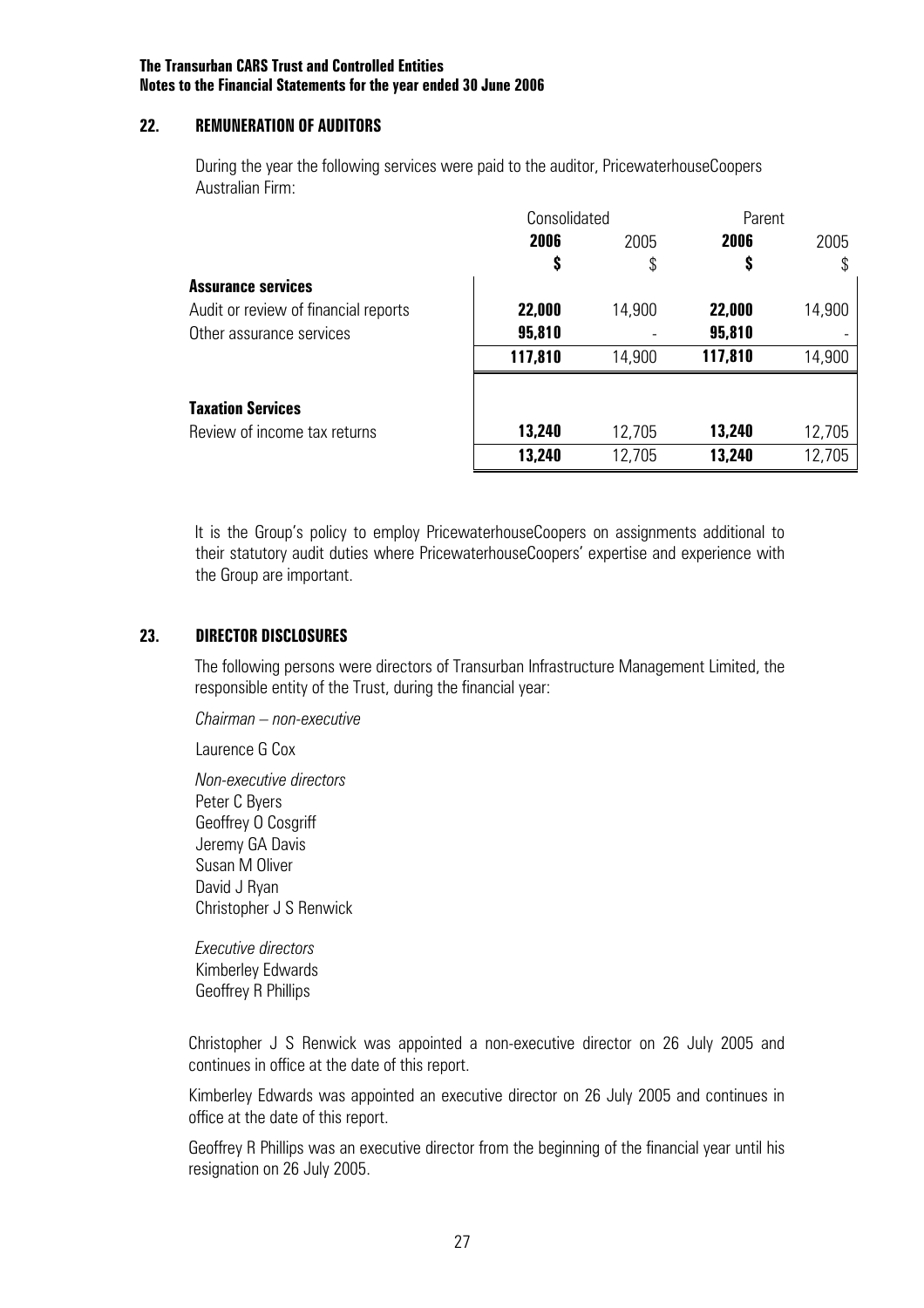#### **Key management personnel**

The directors of Transurban Infrastructure Management Limited are the key management personnel.

#### **Remuneration Report**

The remuneration report is set out under the following main headings:

- A. Principles used to determine the nature and amount of non-executive director remuneration
- B. Details of remuneration
- C. Share-based compensation

The information provided under headings A-C includes remuneration disclosures that are required under Accounting Standard AASB 124 *Related Party Disclosures*. These disclosures have been audited.

#### **A. Principles used to determine the nature and amount of non-executive directors remuneration**

#### *Non-Executive Directors*

The remuneration of non-executive directors consists of director's fees and committee fees. Non-executive directors are not currently provided with any form of equity-based compensation.

The constitutions of the entities comprising the Transurban Group ("the Group") provide that the total remuneration paid in a year to non-executive directors may not exceed \$950,000 per entity. Subject to this limit, remuneration structure and amounts for non-executive directors are recommended by the Nomination and Remuneration Committee of the Board with assistance from external remuneration consultants. Liability for the Superannuation Guarantee Contribution is met from gross remuneration. The current fee arrangements were last reviewed with effect from 1 October 2005.

In 1997, the Board implemented a policy to provide retirement allowances to non-executive directors. The policy provided for an entitlement to a lump sum payment (not exceeding the maximum allowable under the Corporations Act 2001) if the non-executive director completed a minimum of three years service. The lump sum was equivalent to the total emoluments received during the Relevant Period. The Relevant Period was one-third of the director's total period of service or three years (both calculated to the day of retirement), whichever was the lesser. This policy was reviewed in September 2005 when it was resolved to discontinue retirement benefits for all participating non-executive directors with effect from 30 September 2005 such that future directors are not entitled to this benefit. The value of benefits accrued up to this date will attract interest from 1 October 2005 at the statutory FBT rate (currently 7.05%). The accrued `frozen' retirement benefits plus interest will be paid to directors upon their retirement.

#### **B. Details of remuneration**

Details of the remuneration of the directors who are also the key management personnel of Transurban Infrastructure Management Limited are set out in the following tables. Executive directors are remunerated by Transurban Limited and associated remuneration is not included in the tables below. Share-based payments relate to the Transurban Group as a whole and are disclosed as a reasonable basis of apportionment is not available.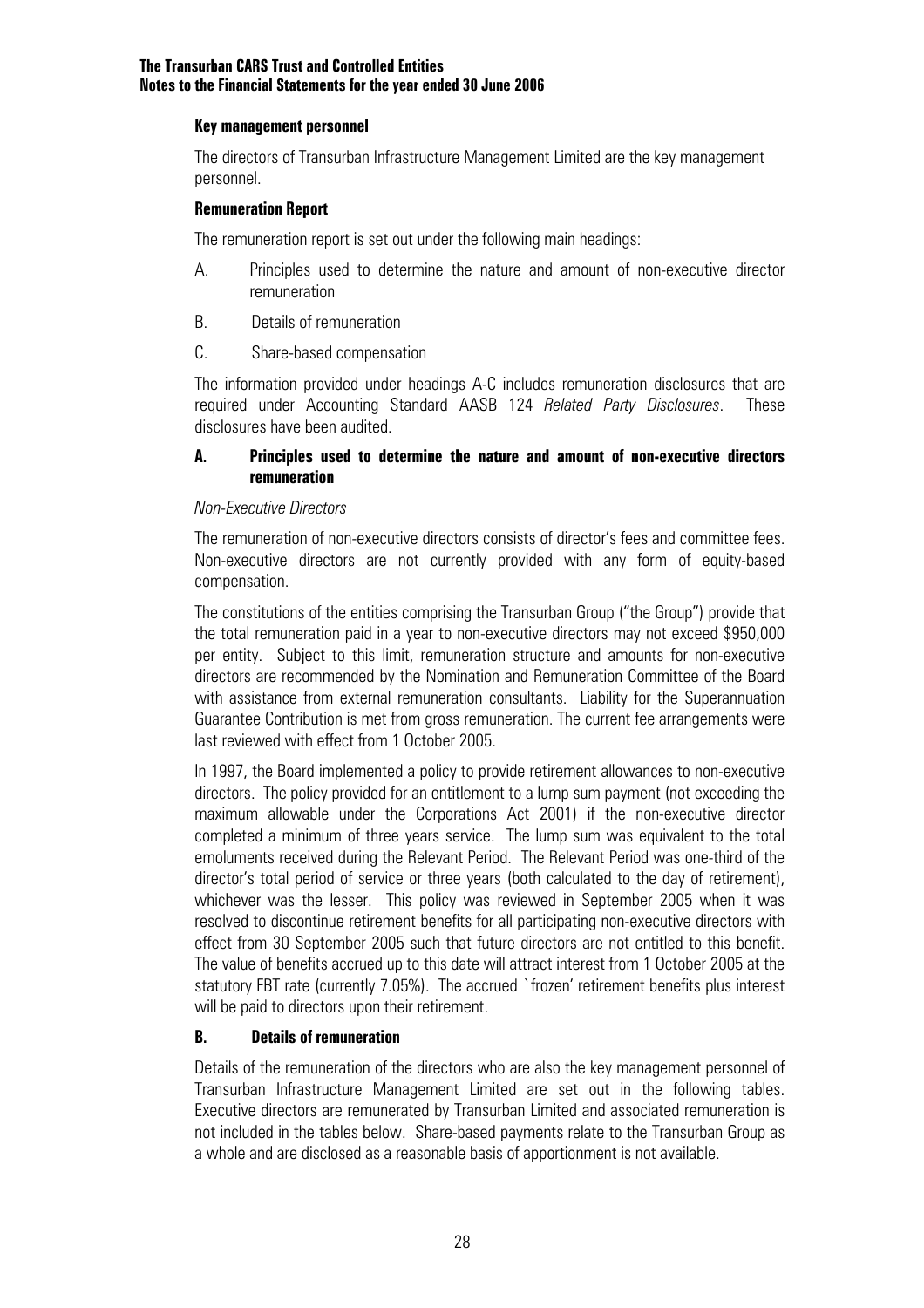| 2006          |                                      |                                 |                               |                              |                                  |                                |              |
|---------------|--------------------------------------|---------------------------------|-------------------------------|------------------------------|----------------------------------|--------------------------------|--------------|
|               | <b>Short-term</b><br><b>Benefits</b> | <b>Post-employment benefits</b> |                               | <b>Share-based payment</b>   |                                  |                                |              |
| <b>Name</b>   | <b>Cash salary</b><br>and fees       | Super-<br>annuation             | <b>Retirement</b><br>benefits | <b>Options</b>               | <b>Executive</b><br>Loan<br>Plan | Long term<br><i>incentives</i> | <b>Total</b> |
|               | \$                                   | \$                              | \$                            | \$                           | \$                               | \$                             | \$           |
| L G Cox       | 72,523                               | 2,428                           | 13,305                        | $\overline{a}$               |                                  |                                | 88,256       |
| P C Byers     | 28,882                               | 2,599                           | 5,112                         |                              |                                  |                                | 36,593       |
| J G A Davis   | 16,999                               | 11,900                          | 5,212                         | $\qquad \qquad \blacksquare$ |                                  |                                | 34,111       |
| S M Oliver    | 27,351                               | 2,462                           | 5,143                         | -                            |                                  |                                | 34,956       |
| G O Cosgriff  | 24,322                               | 3,590                           | 3,873                         | $\qquad \qquad \blacksquare$ |                                  |                                | 31,785       |
| D J Ryan      | 29,023                               | 2,612                           |                               |                              |                                  |                                | 31,635       |
| C J S Renwick | 8,318                                | 20,117                          | $\overline{\phantom{a}}$      |                              |                                  |                                | 28,435       |
| K Edwards     |                                      | $\overline{a}$                  | $\overline{\phantom{a}}$      | 57,972                       | 93,151                           | 512,111                        | 663,234      |
| G R Phillips  |                                      |                                 |                               | 19,324                       |                                  |                                | 19,324       |
| Total         | 207,418                              | 45,708                          | 32,645                        | 77,296                       | 93,151                           | 512,111                        | 968,329      |

#### **2005**

|              | <b>Short-term</b><br><b>Benefits</b> | <b>Post-employment benefits</b> |                                      | <b>Share-based payment</b> |                                         |                                |              |
|--------------|--------------------------------------|---------------------------------|--------------------------------------|----------------------------|-----------------------------------------|--------------------------------|--------------|
| <b>Name</b>  | <b>Cash salary</b><br>and fees       | Super-<br>annuation             | <b>Retirement</b><br><b>benefits</b> | <b>Options</b>             | <b>Executive</b><br>Loan<br><b>Plan</b> | Long term<br><i>incentives</i> | <b>Total</b> |
|              | \$                                   | \$                              | \$                                   | \$                         | \$                                      | \$                             | \$           |
| L G Cox      | 55,362                               | 4,236                           | 33,606                               | $\overline{\phantom{0}}$   |                                         |                                | 93,204       |
| P C Byers    | 19,309                               | 1,738                           | 15,675                               | -                          |                                         |                                | 36,722       |
| J G A Davis  | 15,128                               | 15,714                          | 15,772                               | $\overline{\phantom{0}}$   |                                         |                                | 46,614       |
| S M Oliver   | 18,571                               | 1,671                           | 16,374                               | -                          | $\overline{\phantom{0}}$                |                                | 36,616       |
| GO Cosgriff  | 21,502                               | 1,935                           | 9,362                                |                            | $\qquad \qquad$                         |                                | 32,799       |
| D J Ryan     | 21,797                               | 1,962                           |                                      |                            |                                         |                                | 23,759       |
| G R Phillips |                                      |                                 |                                      | 61,333                     |                                         |                                | 61,333       |
| Total        | 151,669                              | 27,256                          | 90,789                               | 61,333                     |                                         | -                              | 331,047      |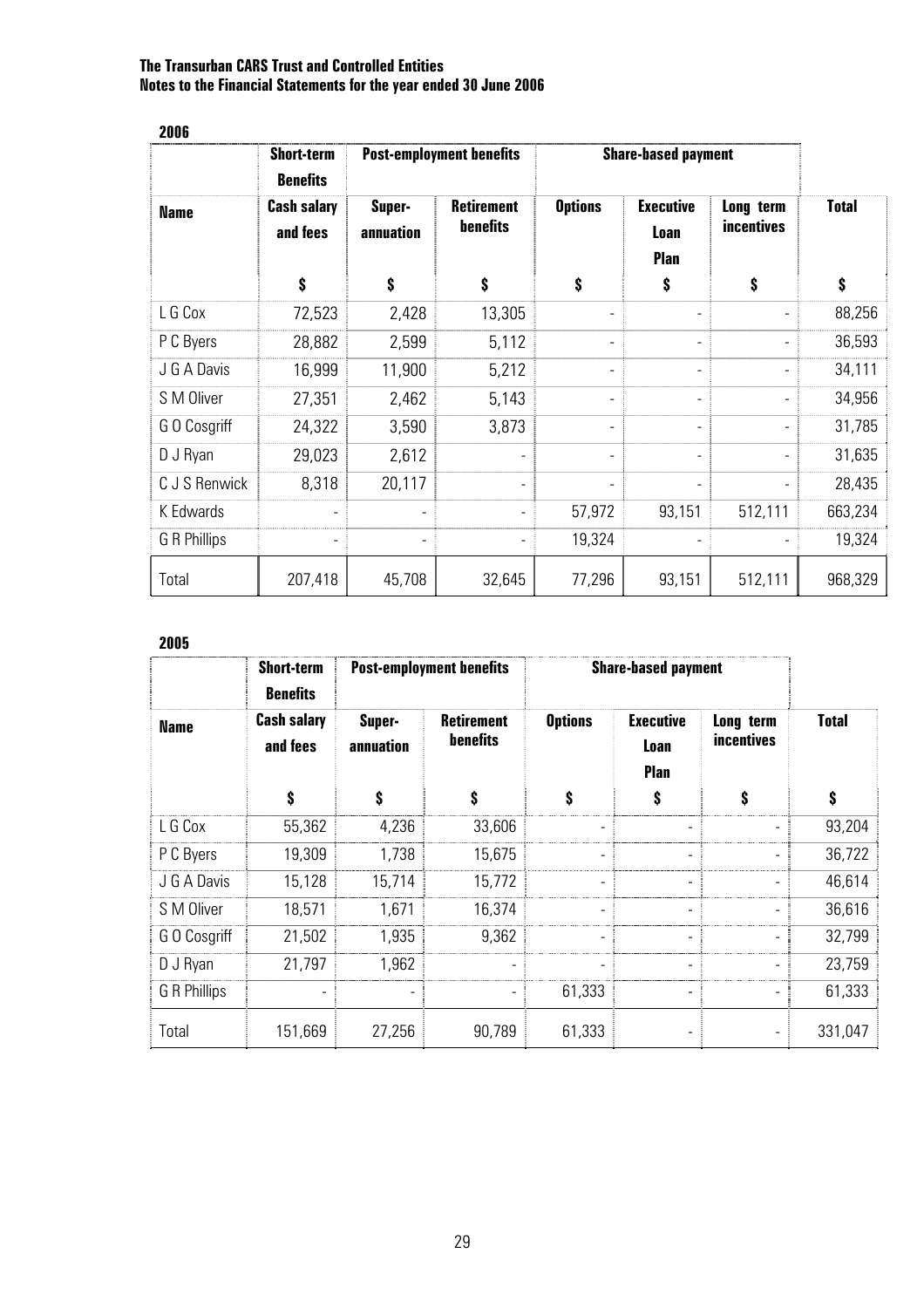#### **C. Share-based compensation**

#### **Options**

Options were issued at no cost to the Option holder and vested in three equal tranches on the second, third and fourth anniversaries of their issue. The Exercise of the options was subject to an Exercise Condition. The Exercise Condition involved a comparison between Total Shareholder Return ("TSR") of The Transurban Group's Stapled Securities over the two years prior to a vesting date of options and the TSR of each of the other companies in the S&P/ASX 200 Industrials as at the end of the relevant Exercise Condition Test Period which had been in the S&P/ASX 200 Industrials for the full term of the Exercise Condition Test Period ("Test Companies") measured over the same period.

TSR measures the total return on investment of a security. It takes into account both capital appreciation and distribution income. The Transurban Group and each of the Test Companies were ranked according to their respective TSRs over the Exercise Condition Test Period. The ranking determines the extent to which vested options could be exercised. If the Group's TSR exceeded the 65th percentile of the ranking, 100 per cent of the vested options were exercisable. If Transurban Group's TSR was below the 25th percentile of the ranking, none of the vested options were exercisable. If the TSR fell between these percentiles, the percentage of vested options that were exercisable were calculated according to a formula.

The exercise price of options was the volume weighted average price at which the Group's stapled securities were traded on the Australian Stock Exchange during the 5 business days immediately prior to granting the options. When exercised, each option was converted into one stapled security, comprising one ordinary share in Transurban Limited, one ordinary share in Transurban Holdings Limited and one unit in Transurban Holding Trust. Options were exercisable at any time after vesting.

Fair values at grant date were independently determined, using a Black-Scholes derived option valuation model taking into consideration the exercise price, the term of the option, the market price of Transurban Group stapled securities on the grant date, the expected price volatility of Transurban Group stapled securities, expected future distributions and the risk free rate of interest over the term of the options.

The terms and conditions of each grant of options affecting remuneration in this or future reporting periods are as follows:

| <b>Grant date</b> | <b>Expiry date</b> | <b>Exercise</b><br>price | Value per<br>option at<br>grant date | <b>Date exercisable</b>                         |
|-------------------|--------------------|--------------------------|--------------------------------------|-------------------------------------------------|
| 26 April 2001     | 30 April 2006      | \$3.817                  | \$0.425                              | One-third after 28/04/03,<br>26/04/04, 26/04/05 |
| 23 October 2001   | 31 October 2006    | \$4.404                  | \$0.491                              | One-third after 28/04/03,<br>26/04/04, 26/04/05 |
| 1 February 2002   | 30 April 2007      | \$4.280                  | \$0.477                              | One-third after 01/02/04,<br>01/02/05, 01/02/06 |
| 9 April 2002      | 30 April 2007      | \$4.030                  | \$0.449                              | One-third after 20/05/04,<br>20/05/05, 20/05/06 |
| 20 May 2002       | 30 April 2007      | \$4.220                  | \$0.470                              | One-third after 20/05/04,<br>20/05/05, 20/05/06 |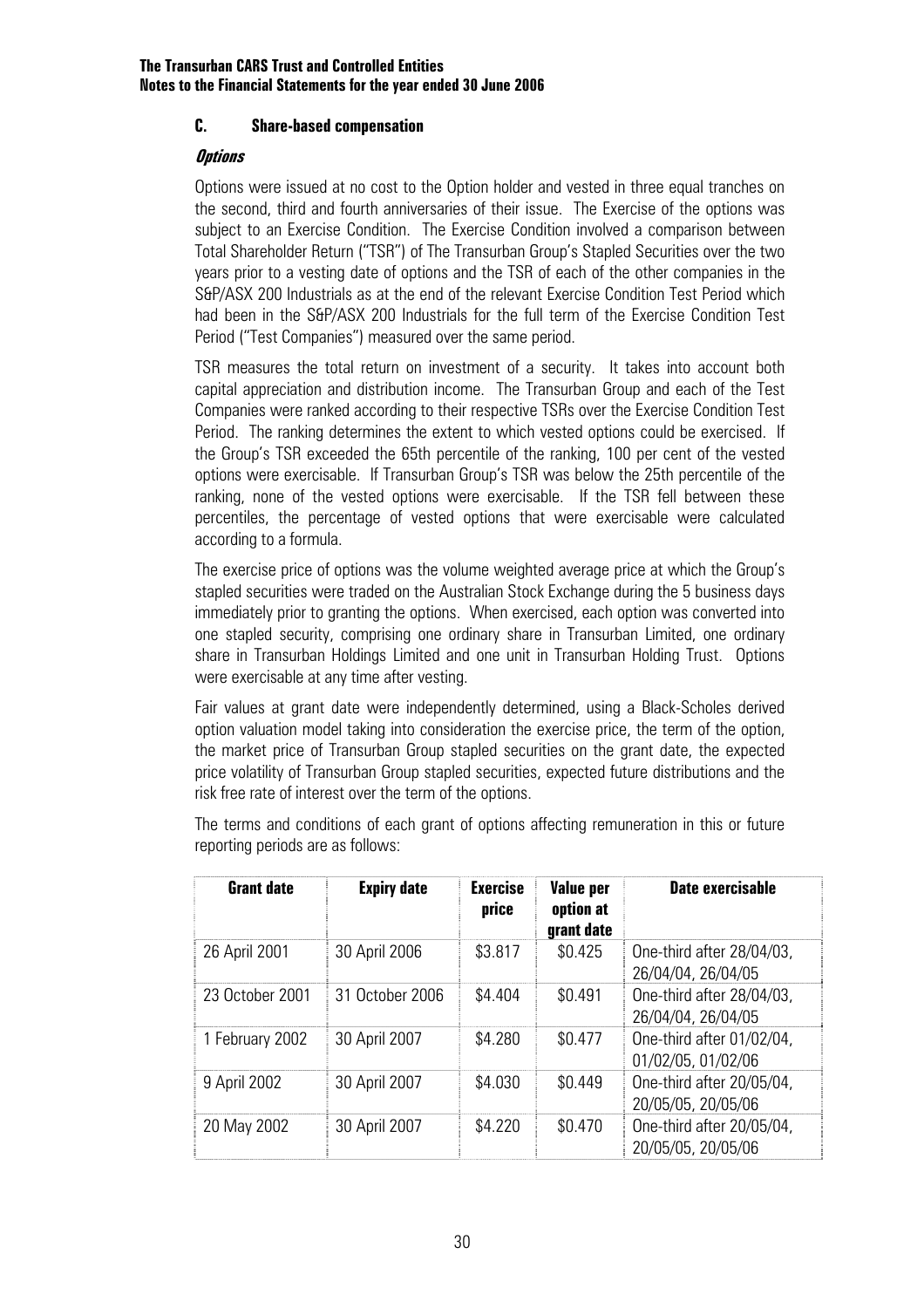Details of options over ordinary units provided as remuneration to each director of Transurban Infrastructure Management Limited are set out below.

| Name         |      | <b>Number of options</b><br>granted during the year |      | <b>Number of options vested</b><br>during the year |
|--------------|------|-----------------------------------------------------|------|----------------------------------------------------|
|              | 2006 | 2005                                                | 2NNƘ | 2005                                               |
| G R Phillips |      |                                                     |      | 166.667                                            |
| K Fdwards    |      |                                                     |      | 500.000                                            |

#### **Executive long term incentives ("ELTI") plans**

The executive long term incentive plan ("ELTIP") was introduced in 2003 to provide long term incentives to executive directors and executives in the period after issued options had fully vested.

Under the ELTIP, participants were allocated "ELTI units". Each ELTI unit entitled the holder to a cash payment on the maturity date, approximately two years after the date of allocation. The cash payment per unit is equal to the increase in the stapled security price over the period between the date of allocation and the maturity date. The proportion of ELTI units which vest with the executive at maturity is dependent on the Transurban Group's ranking in the Total Shareholder Returns ("TSRs") of the companies within the ASX 200 Industrials over the two years prior to maturity. If Transurban's TSR ranking is below the 40th percentile, no payment will be made. For TSR rankings between the 40th and 70th percentiles, the proportion increases linearly from 25 per cent to 100 per cent. If Transurban's TSR ranking is above the 70th percentile, the proportion is 100 per cent.

The terms and conditions of each grant of long term incentive plan units affecting remuneration in this or future reporting periods are as follows:

| <b>Grant date</b> | <b>Expiry date</b> | Grant<br>price | <b>Units on</b><br><b>issue</b> | Value per<br>unit at<br>grant<br>date | Value per unit<br>at reporting<br>date | <b>Date Payable</b> |
|-------------------|--------------------|----------------|---------------------------------|---------------------------------------|----------------------------------------|---------------------|
| 30 Sept 2003      | 30 Sept 2005       | \$4.23         |                                 | \$0.46                                |                                        | 30 Nov 2005         |
| 30 Sept 2004      | 30 Sept 2006       | \$5.45         | 800,000                         | \$0.54                                | \$1.01                                 | 30 Nov 2006         |

| Name      | <b>Number of ELTIs granted during</b><br>the year |         | <b>Number of ELTIs paid during the</b><br>vear |  |  |
|-----------|---------------------------------------------------|---------|------------------------------------------------|--|--|
|           | 2006                                              | 2005    | 2006                                           |  |  |
| K Edwards |                                                   | 800,000 | 850,000                                        |  |  |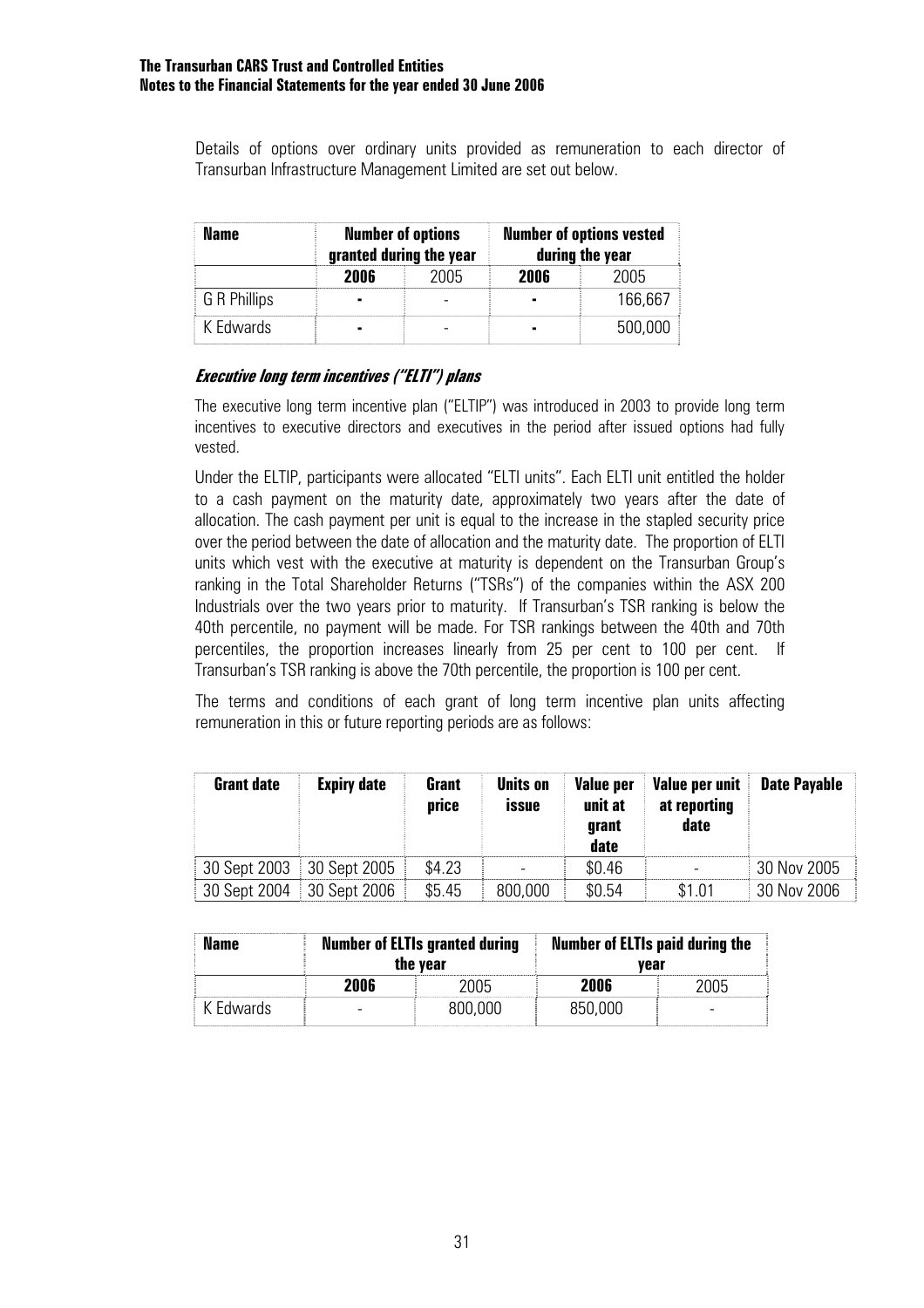#### *Executive Loan Plan ("ELP")*

The Executive Loan plan ("ELP") was introduced in 2005 as it offered payoff characteristics similar to those of an option-based plan and thus rewarded TSR out performance. The ELP, similar to those which had been introduced by a number of other companies whose equity securities were stapled, was also more cost effective than an option-based plan in terms of cost to the Group for a given amount of incentive. (The cost referred to above was in the form of fringe benefits tax that was payable by the Group on the allocation of Options.)

The ELP is structured as a performance loan plan which is linked to improvements in the price of stapled securities over a three year period. The Plan has been structured so that rewards are only obtained if there are materially improved security holder returns.

Executives participating in the ELP are provided with an interest free loan to assist them to acquire stapled securities at market price. The term of the loan is three years and there is only one testing date. The stapled securities are held by the executive but will only vest in the executive in accordance with the terms of the Plan. Expiry occurs 3 years plus 60 days from the date of commencement of the Plan, unless the rules of the Plan otherwise provide. Holding locks are applied to the stapled securities to ensure that the stapled securities can only be dealt with in accordance with the terms of the Plan. The acquired shares cannot be transferred or sold while the loan is outstanding.

Stapled securities will vest in the executive if:

- (a) the executive is employed by the Transurban Group for at least 3 years from the date of commencement of the Plan, unless the rules of the Plan otherwise provide; and
- (b) the performance hurdle relevant to the offer is met.

If the stapled securities vest in the executive:

- (a) then the executive can either pay the amount of the loan which needs to be repaid and which is attributable to those vested stapled securities, in which case they will be free to deal with those stapled securities as they see fit; or
- (b) The Group will otherwise sell the vested securities and apply for the proceeds of sale in discharge of the amount of the loan which is repayable attributable to those stapled securities, with any surplus to be provided to the executive.

Any unvested stapled securities will also be sold by the Group and the proceeds will be applied in reduction of the repayable amount of the loan attributable to those unvested securities, with the executive having no entitlement to the surplus.

The Plan has been designed so that the executive does not need to provide any money to purchase securities in the Transurban Group and is not himself or herself directly responsible for repayment of any loan provided. The proceeds of sale of stapled securities are, unless the rules of the Plan provide otherwise, applied to discharge the repayable portion of any loan.

If the executive does not meet the hurdle identified, and remains employed by the Transurban Group for a period of 3 years from the date of commencement of the Plan, unless the rules of the Plan otherwise provide, no stapled securities will vest in the executive and all stapled securities will be sold with the proceeds being applied in repayment of the repayable portion of the loan, with no surplus being provided to the executive.

If an executive leaves the employ of the Transurban Group those unvested securities will lapse and will be sold with the proceeds being applied in repayment of the repayable portion of the loan.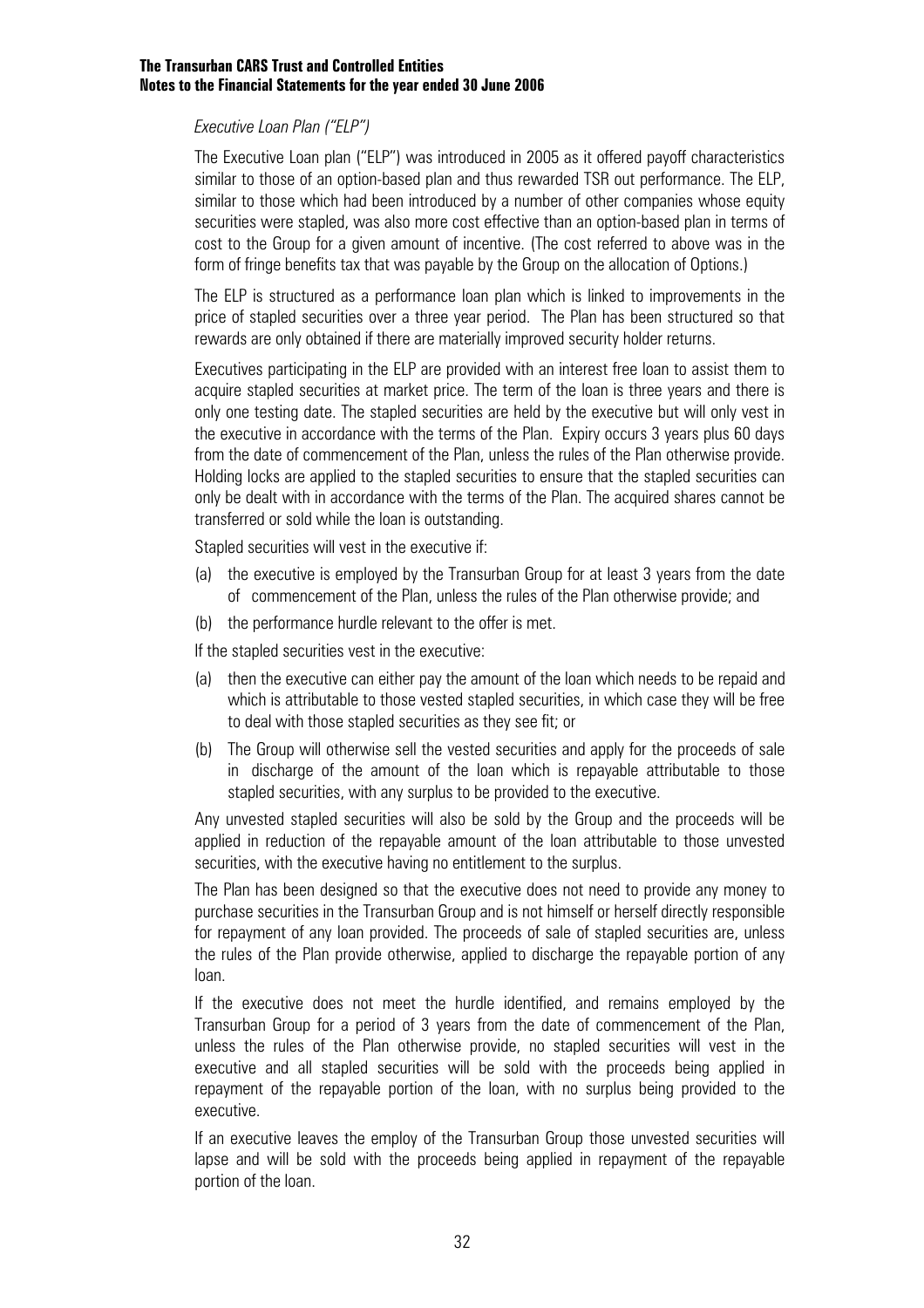All dividends and distributions payable in respect of the stapled securities subject of the Plan, net of deductions for tax, are to be applied in reduction of the outstanding loan balance.

The performance hurdle attached to stapled securities has been set to ensure that both executives and stapled security holders generally benefit from the allocation of stapled securities to executives under the Plan.

The performance hurdle involves a comparison of Total Shareholder Returns (TSR). The TSR of Transurban's listed stapled securities is compared with the TSR of each other company (Test Company) in the S&P / ASX 100 Industrials (or similar or replacement index) for the whole period of comparison. The period of comparison (Performance Hurdle Test Period) is the three years post the date of commencement of the Plan.

TSR measures total return on investment of a security. It takes into account both capital appreciation and distributed income. It assumes a notional reinvestment of distributions paid on the security (on a pre-tax basis) in additional securities, at the market price on the day before the securities begin trading ex the relevant distribution.

Transurban and each of the Test Companies will be ranked according to their respective TSRs over the Performance Hurdle Test Period.

This ranking determines the extent to which stapled securities will vest.

- If Transurban's TSR is ranked at or above the 75th percentile, 100 per cent of the stapled securities will vest.
- If Transurban's TSR is ranked above the 50th percentile but below the 75th percentile, the percentage of stapled securities ("P") that will vest will be that calculated according to the following formula:
- $P = 50 + 2 \times (RT$ ransurban 50)
- $\blacksquare$  Where: RTransurban  $=$  The percentile rank of Transurban's TSR.
- If Transurban's TSR is ranked at or below the 50th percentile, none of the stapled securities will vest.

#### *The allocation of ELP units is determined by the following:*

A remuneration value is determined for each participant relative to their total employment cost. These values are referenced to external market benchmarks.

- (i) The number of stapled securities an executive is entitled to is derived by using an option valuation methodology such as the Black Scholes with Monte Carlo simulations or other similar method of calculation. These valuation methods take into account the fact that the loan will need to be repaid along with performance and other conditions. By dividing the remuneration value or number by this adjusted valuation, the number of stapled securities is derived;
- (ii) the stapled securities are acquired and transferred to each participant;
- (iii) the purchase price per stapled security is the average market price of stapled securities weighted by reference to volume over the week leading up to and including the date of commencement of the Plan; and
- (iv) the amount of the loan provided to a participant is equal to the purchase price per stapled security multiplied by the participant's stapled securities entitlement.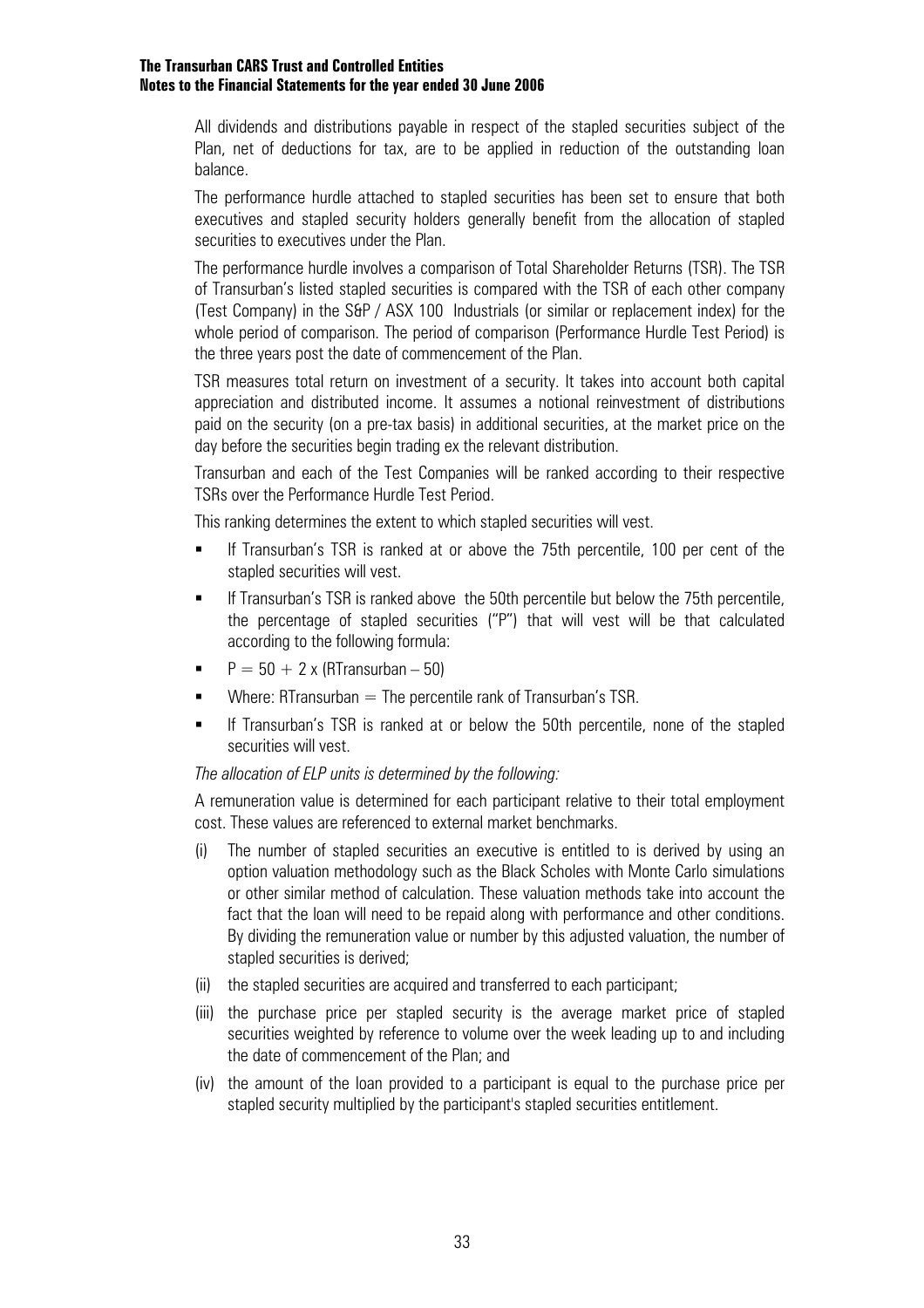| 2006<br><b>Name</b> | the start of<br>the year | <b>Balance at Granted during</b><br>the year as<br>remuneration | <b>Exercised</b><br>during the<br>vear | <b>Other</b><br>changes<br>during the<br>vear | <b>Balance at</b><br>the end of<br>the year | <b>Vested and</b><br>exercisable<br>at the end of<br>the year |
|---------------------|--------------------------|-----------------------------------------------------------------|----------------------------------------|-----------------------------------------------|---------------------------------------------|---------------------------------------------------------------|
| K Edwards           | -                        | 312,500                                                         |                                        |                                               | 312.500                                     |                                                               |

#### **Share holdings**

The number of Transurban Group Stapled Securities and Convertible Adjusting Rate Securities ("CARS") held during the financial year by each director of Transurban Infrastructure Management Limited, including their personally-related entities, are set out below.

*Stapled Securities* 

٦

**2006** 

| <b>Name</b>   | <b>Balance at the</b><br>start of the<br>year | <b>Received during</b><br>the year on the<br>exercise of<br>options | <b>Received during</b><br>the year via the<br><b>Executive Loan</b><br><b>Plan</b> | <b>Other</b><br>changes<br>during the<br>year | <b>Balance at the</b><br>end of the<br>year |
|---------------|-----------------------------------------------|---------------------------------------------------------------------|------------------------------------------------------------------------------------|-----------------------------------------------|---------------------------------------------|
| L G Cox       | 1,142,500                                     |                                                                     |                                                                                    |                                               | 1,142,500                                   |
| P C Byers     | 70,580                                        |                                                                     | -                                                                                  |                                               | 70,580                                      |
| G O Cosgriff  | 24,910                                        |                                                                     |                                                                                    | 6,200                                         | 31,110                                      |
| J G A Davis   | 50,000                                        |                                                                     |                                                                                    | 1,817                                         | 51,817                                      |
| S M Oliver    | 62,540                                        | ٠                                                                   | ٠                                                                                  | 5,469                                         | 68,009                                      |
| D J Ryan      | 21,577                                        |                                                                     |                                                                                    | 817                                           | 22,394                                      |
| C J S Renwick | $\overline{\phantom{a}}$                      |                                                                     | -                                                                                  |                                               |                                             |
| K Edwards     | 61,000                                        | 1,500,000                                                           | 312,500                                                                            |                                               | 1,873,500                                   |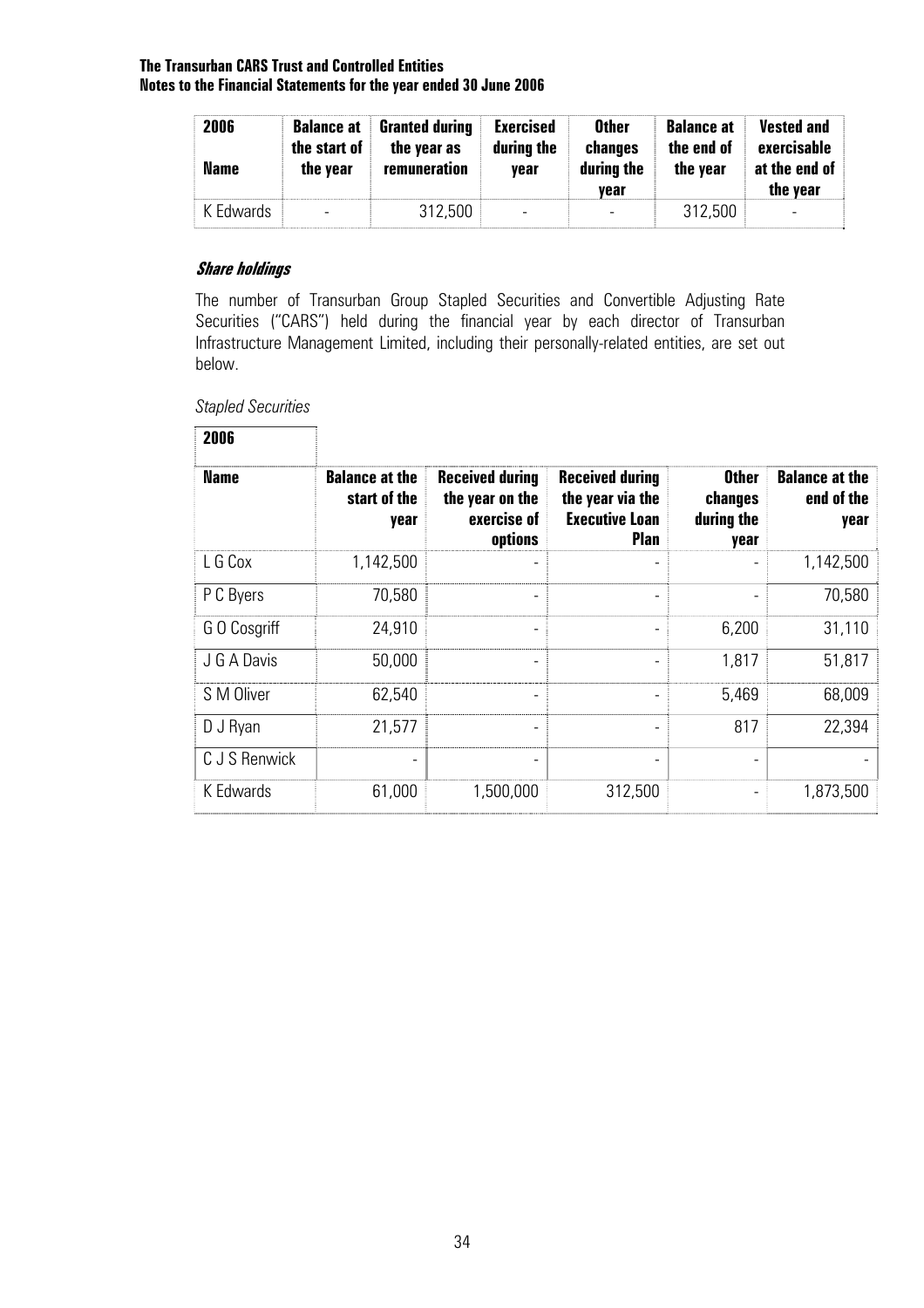| 2005         |                                               |                                                                     |                                                                                    |                                            |                                          |
|--------------|-----------------------------------------------|---------------------------------------------------------------------|------------------------------------------------------------------------------------|--------------------------------------------|------------------------------------------|
| <b>Name</b>  | <b>Balance at the</b><br>start of the<br>year | <b>Received during</b><br>the year on the<br>exercise of<br>options | <b>Received during</b><br>the year via the<br><b>Executive Loan</b><br><b>Plan</b> | <b>Other changes</b><br>during the<br>year | <b>Balance at the</b><br>end of the year |
| L G Cox      | 775,000                                       |                                                                     |                                                                                    | 367,500                                    | 1,142,500                                |
| P C Byers    | 50,000                                        | ٠                                                                   |                                                                                    | 20,580                                     | 70,580                                   |
| G O Cosgriff | 24,910                                        | -                                                                   |                                                                                    |                                            | 24,910                                   |
| J G A Davis  | 50,000                                        | -                                                                   | $\overline{\phantom{a}}$                                                           | -                                          | 50,000                                   |
| S M Oliver   | 60,993                                        | ٠                                                                   |                                                                                    | 1,547                                      | 62,540                                   |
| D J Ryan     | 21,043                                        | ٠                                                                   |                                                                                    | 534                                        | 21,577                                   |
| G R Phillips |                                               | 500,000                                                             |                                                                                    | 8,820                                      | 508,820                                  |
| K Edwards    | 61,000                                        |                                                                     |                                                                                    |                                            | 61,000                                   |

#### *CARS*

| 2006          |                                            |                                                                     |                                         |                                          |
|---------------|--------------------------------------------|---------------------------------------------------------------------|-----------------------------------------|------------------------------------------|
| <b>Name</b>   | <b>Balance at the</b><br>start of the year | <b>Received during</b><br>the year on the<br>exercise of<br>options | <b>Other changes</b><br>during the year | <b>Balance at the end</b><br>of the year |
| L G Cox       |                                            |                                                                     |                                         |                                          |
| P C Byers     |                                            |                                                                     | ۰                                       |                                          |
| GO Cosgriff   | 121                                        |                                                                     | ۰                                       | 121                                      |
| J G A Davis   |                                            |                                                                     |                                         |                                          |
| S M Oliver    |                                            |                                                                     |                                         |                                          |
| D J Ryan      |                                            | ٠                                                                   | -                                       |                                          |
| C J S Renwick |                                            |                                                                     | ۰                                       |                                          |
| K Edwards     |                                            |                                                                     |                                         |                                          |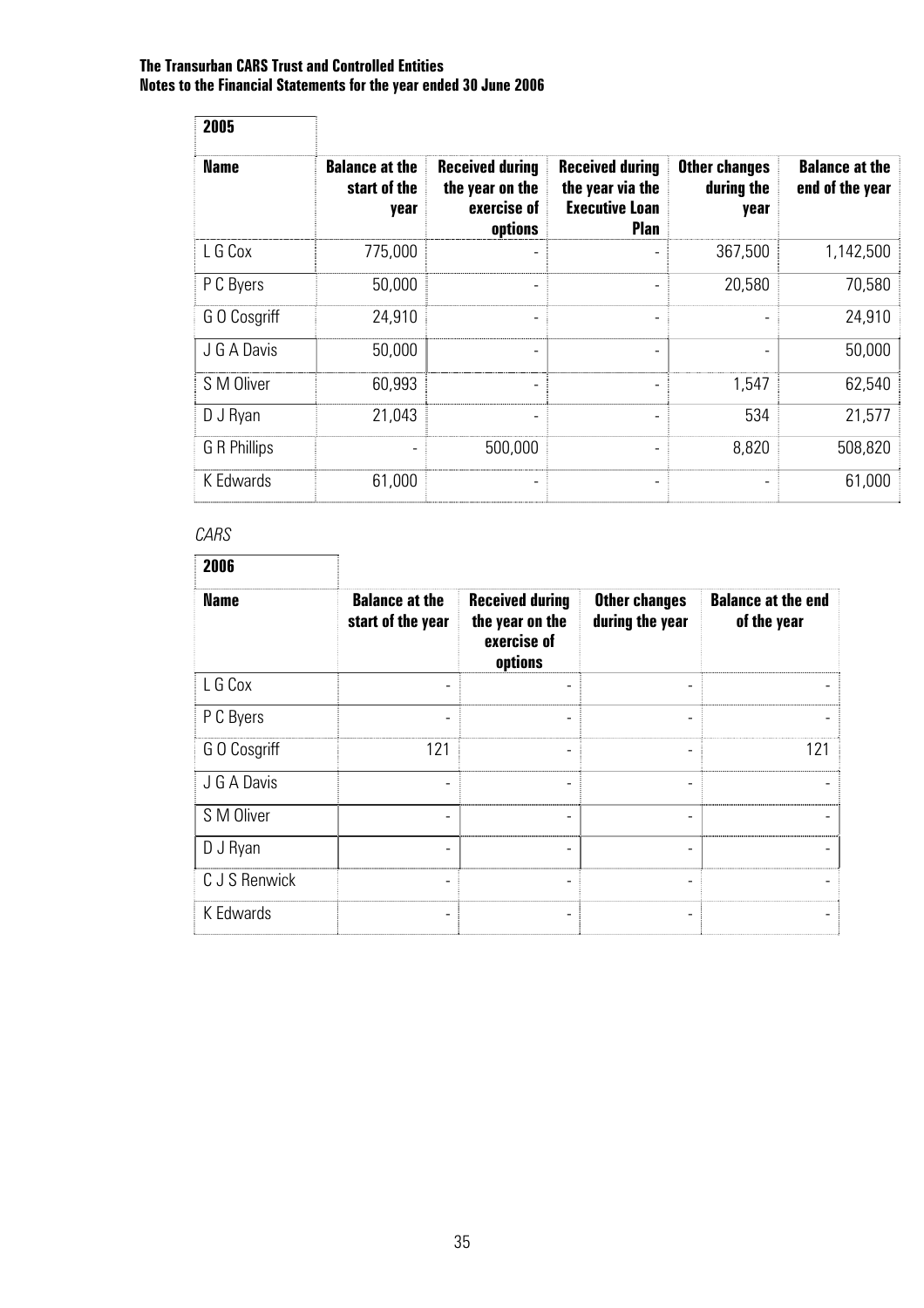| 2005         |                                            |                                                                     |                                         |                                          |
|--------------|--------------------------------------------|---------------------------------------------------------------------|-----------------------------------------|------------------------------------------|
| <b>Name</b>  | <b>Balance at the</b><br>start of the year | <b>Received during</b><br>the year on the<br>exercise of<br>options | <b>Other changes</b><br>during the year | <b>Balance at the end</b><br>of the year |
| L G Cox      | 1,000                                      |                                                                     | (1,000)                                 |                                          |
| P C Byers    |                                            |                                                                     |                                         |                                          |
| G O Cosgriff | 121                                        |                                                                     |                                         | 121                                      |
| J G A Davis  |                                            |                                                                     |                                         |                                          |
| S M Oliver   |                                            |                                                                     |                                         |                                          |
| D J Ryan     |                                            |                                                                     |                                         |                                          |
| G R Phillips |                                            |                                                                     |                                         |                                          |
| K Edwards    |                                            |                                                                     |                                         |                                          |

Company directors and their director-related entities received normal distributions on these securities. All transactions relating to securities were on the same basis as similar transactions with other security holders.

#### **24. CONTINGENT LIABILITIES**

As at the reporting date there are no contingent liabilities.

#### **25. RELATED PARTIES**

#### **(a) Parent Entity**

The ultimate parent entity within the Group is Transurban Holding Trust.

#### **(b) Subsidiaries**

Interests in subsidiaries are set out in note 27.

#### **(c) Directors**

Disclosures relating to directors are set out in note 23.

#### **(d) Other related parties**

Related party transactions have occurred with the following entities who are related parties of Transurban CARS Trust and controlled entities:

- Transurban Holding Trust;
- Transurban Ltd;
- ROAM Tolling Pty Ltd;
- Transurban Holdings Ltd;
- Transurban Finance Company;
- Transurban Asset Management Pty Ltd; and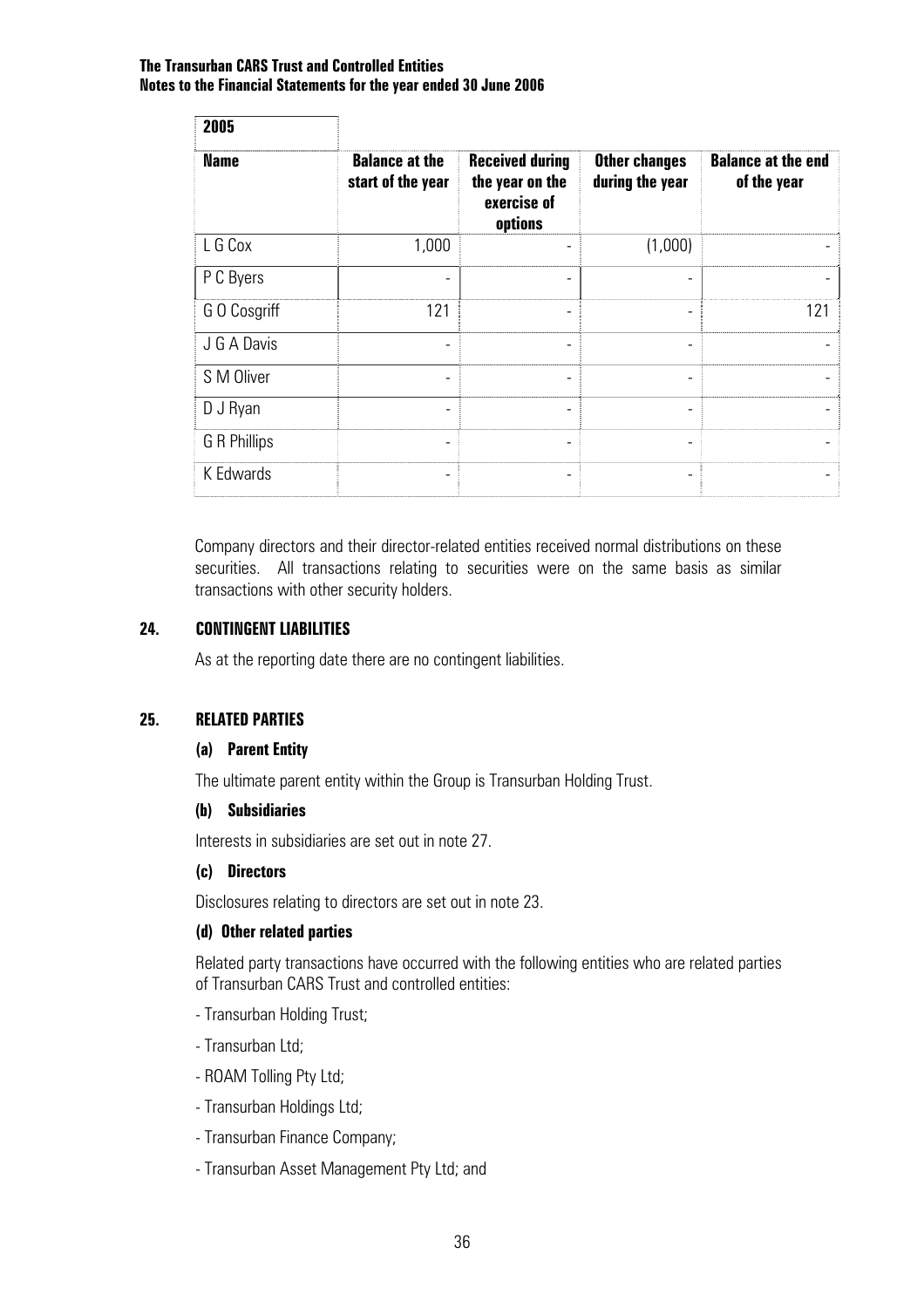- Transurban Infrastructure Management Ltd

Fees have been paid to Transurban Infrastructure Management Limited in its capacity as Responsible Entity of the Transurban CARS Trust.

The Responsible Entity is also the Responsible Entity for the Transurban Holding Trust which provides financial assistance and acts as guarantor to the consolidated entity.

Aggregate amounts of each of the above types of other transactions with directors of the consolidated entity and their director related entities:

|                                              | Consolidated |        | Parent |        |
|----------------------------------------------|--------------|--------|--------|--------|
|                                              | 2006         | 2005   | 2006   | 2005   |
|                                              | \$'000       | \$'000 | \$'000 | \$'000 |
| <b>Transactions with related parties</b>     |              |        |        |        |
| Distribution revenue                         |              |        |        |        |
| <b>Subsidiaries</b>                          |              |        | 36,941 | 24,578 |
| Share of net losses                          |              |        |        |        |
| Associates                                   | (8,634)      |        |        |        |
| Interest                                     |              | 685    |        | 685    |
| Responsible entity fees                      | 2,309        | 3,500  | 2,309  | 3,500  |
| Aggregate amounts payable at balance date    |              |        |        |        |
| Current liability                            | 4,812        | 2,178  | 4,808  | 2,178  |
| Aggregate amounts receivable at balance date |              |        |        |        |
| Current assets                               | 92           | 92     | 73,014 | 103    |

#### **(e) Responsible entity's fees**

Transurban Infrastructure Management Limited ("TIML") is the Responsible Entity of the Trust and is entitled to receive a fee calculated at the rate of up to 2.0 per cent per annum of the Gross Asset Value of the Trust. For the 2006 financial year, the responsible entity fee paid by the Trust was calculated at a rate of 0.5 per cent (2005: 0.8 per cent) of the value of the Trust's assets at 30 June 2006.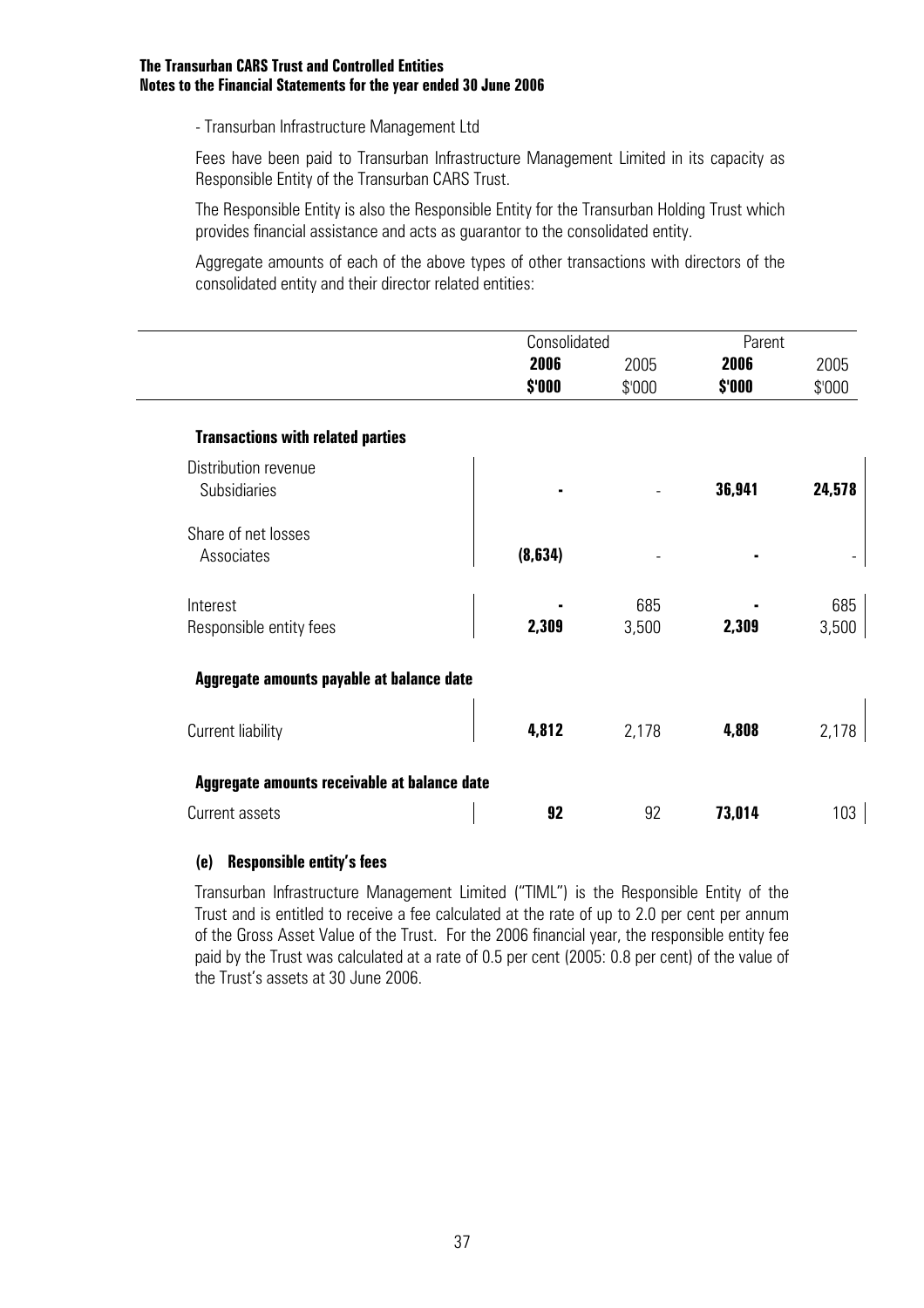|     |                                                                                                                                        |                | 2006<br>\$000                       |                | 2005<br>\$000  |
|-----|----------------------------------------------------------------------------------------------------------------------------------------|----------------|-------------------------------------|----------------|----------------|
|     |                                                                                                                                        |                | <b>Responsible</b><br><b>Entity</b> | Responsible    | Entity         |
|     | Fees for the year paid by the Trust                                                                                                    |                | 2,309                               |                | 3,500          |
|     | Fees earned by the responsible entity in respect<br>of its role as responsible entity of other entities<br>within the Transurban Group |                | 2,091                               |                | 2,009          |
|     | Management fees earned by the responsible<br>entity which are reimbursed in accordance with<br>the Constitution                        |                | 12,814                              |                | 25,949         |
|     | Aggregate amounts payable to the responsible<br>entity at reporting date                                                               |                | 1,935                               |                | 26,783         |
|     |                                                                                                                                        | Consolidated   |                                     | Parent         |                |
|     |                                                                                                                                        | 2006<br>\$'000 | 2005<br>\$'000                      | 2006<br>\$'000 | 2005<br>\$'000 |
| (f) | <b>Outstanding balances arising from</b><br>distributions                                                                              |                |                                     |                |                |
|     | Current receivables                                                                                                                    |                |                                     | 25,561         |                |
| (g) | <b>Loans to and from related parties</b>                                                                                               |                |                                     |                |                |
|     | Loans to subsidiaries                                                                                                                  |                |                                     |                |                |
|     | Beginning of the year<br>Loans advanced                                                                                                |                |                                     | 11<br>72,911   | 11             |
|     | Loan repayments received                                                                                                               |                |                                     |                |                |
|     | End of year                                                                                                                            |                |                                     | 72,922         | 11             |
|     | Loans to associate                                                                                                                     |                |                                     |                |                |
|     | Beginning of the year                                                                                                                  | 392,000        | 392,000                             |                |                |
|     | Loans advanced                                                                                                                         | 49,000         |                                     |                |                |
|     | Interest capitalised                                                                                                                   | 28,767         |                                     |                |                |
|     | End of year                                                                                                                            | 469,767        | 392,000                             |                |                |
|     | Loans from other related parties                                                                                                       |                |                                     |                |                |
|     | Beginning of the year                                                                                                                  | 19,785         | 21,516                              | 19,785         | 21,516         |
|     | Loans advanced                                                                                                                         | 106,245        | 448                                 | 106,237        | 448            |
|     | Loan repayments received                                                                                                               | (5, 270)       | (2, 179)                            | (5,270)        | (2, 179)       |
|     | End of year                                                                                                                            | 120,760        | 19,785                              | 120,752        | 19,785         |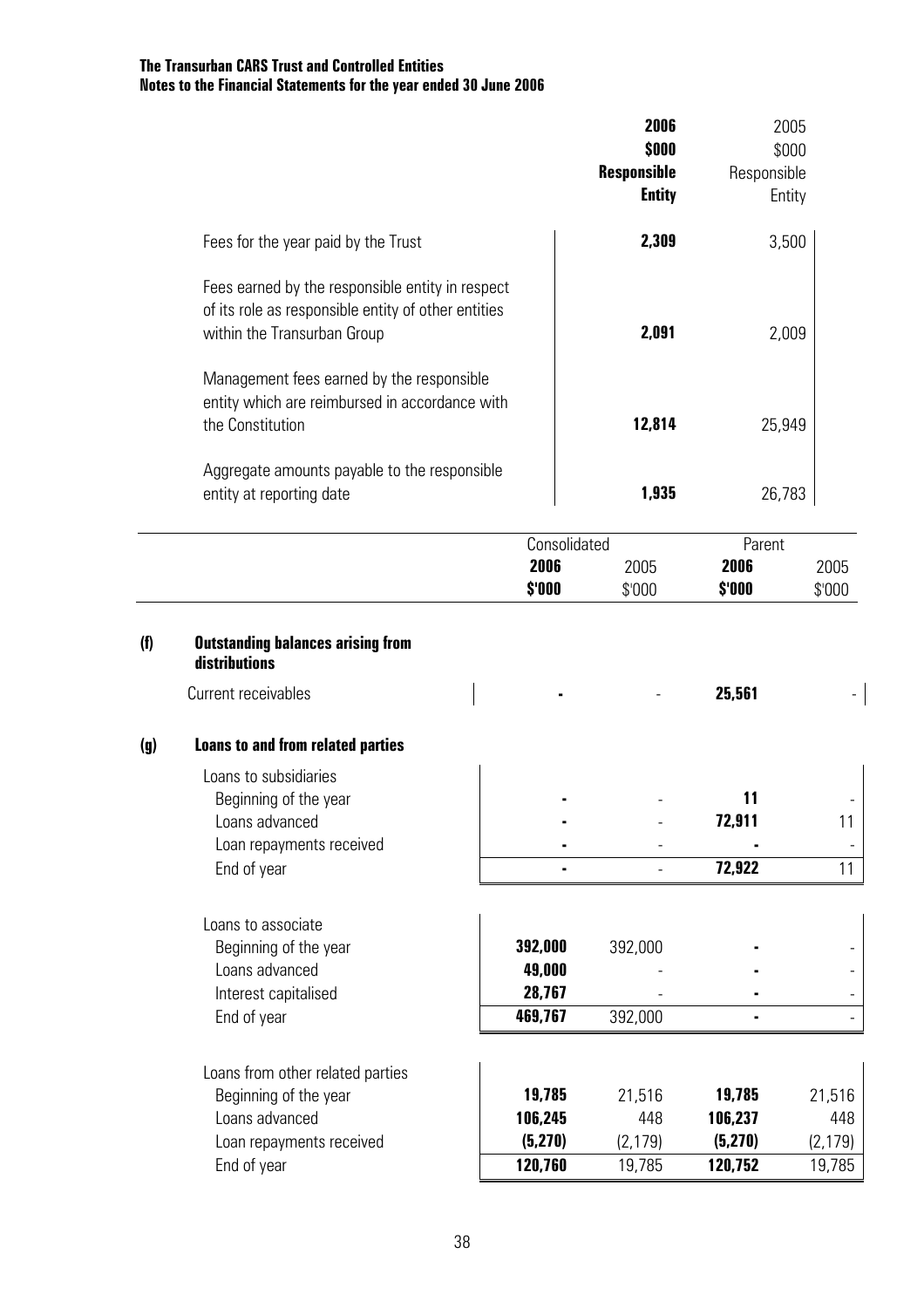No provision for doubtful debts have been raised in relation to any outstanding balances, and no expense has been recognised in respect of bad or doubtful debts from related parties.

#### **(h) Loan to associate**

The "loan to associate" is via Term Loan Notes ("TLN") (formerly Construction Phase Loan Notes ("CPLN")). The CPLN represent the Group's funding contribution to the Westlink Motorway Partnership and on completion of the Westlink M7 Motorway the CPLN converted to TLN. The TLN earn interest at a fixed rate of 11.93 per cent from 16 December 2005 (the completion date of Westlink M7) until the earlier of 34 years and the termination of the "Agreement to Lease" between the Roads and Traffic Authority of New South Wales and Westlink Motorway Limited.

Any unpaid interest is capitalised and deemed to subscribe for further loan notes with an aggregate principal amount equal to that unpaid interest.

The TLN have not been affected by equity accounting losses from the associate.

#### **26. BUSINESS COMBINATION**

 On 16 December 2005 Transurban AL Trust, a subsidiary of Transurban CARS Trust exercised an option which allowed it to acquire 100 per cent of the issued capital of the following entities:

 LMI Westlink Partner Holding No. 4 Pty Limited and its subsidiary LMI Westlink Partner No. 4 Pty Limited

 Abigroup Westlink Partner Holding No. 4 Pty Limited and its subsidiary Abigroup Westlink Partner No. 4 Pty Limited.

 The acquired entities contributed \$3,195,802 of net profit to the Group for the period 16 December 2005 to 30 June 2006.

At the date of acquisition, the acquired entities held a contingent asset which allowed them to subscribe for subordinated term loan notes. This was exercised by Transurban AL Trust and an additional \$49.0 million of term loan notes were issued.

Details of the fair value of assets and liabilities acquired are as follows:

#### **\$'000**

| Purchase consideration                         |                  |
|------------------------------------------------|------------------|
| Cash paid<br>Fair value of option exercised    | 47,350<br>19,780 |
| Total purchase consideration                   | 67,130           |
| Fair value of net identifiable assets acquired | 67,130           |
| Goodwill                                       |                  |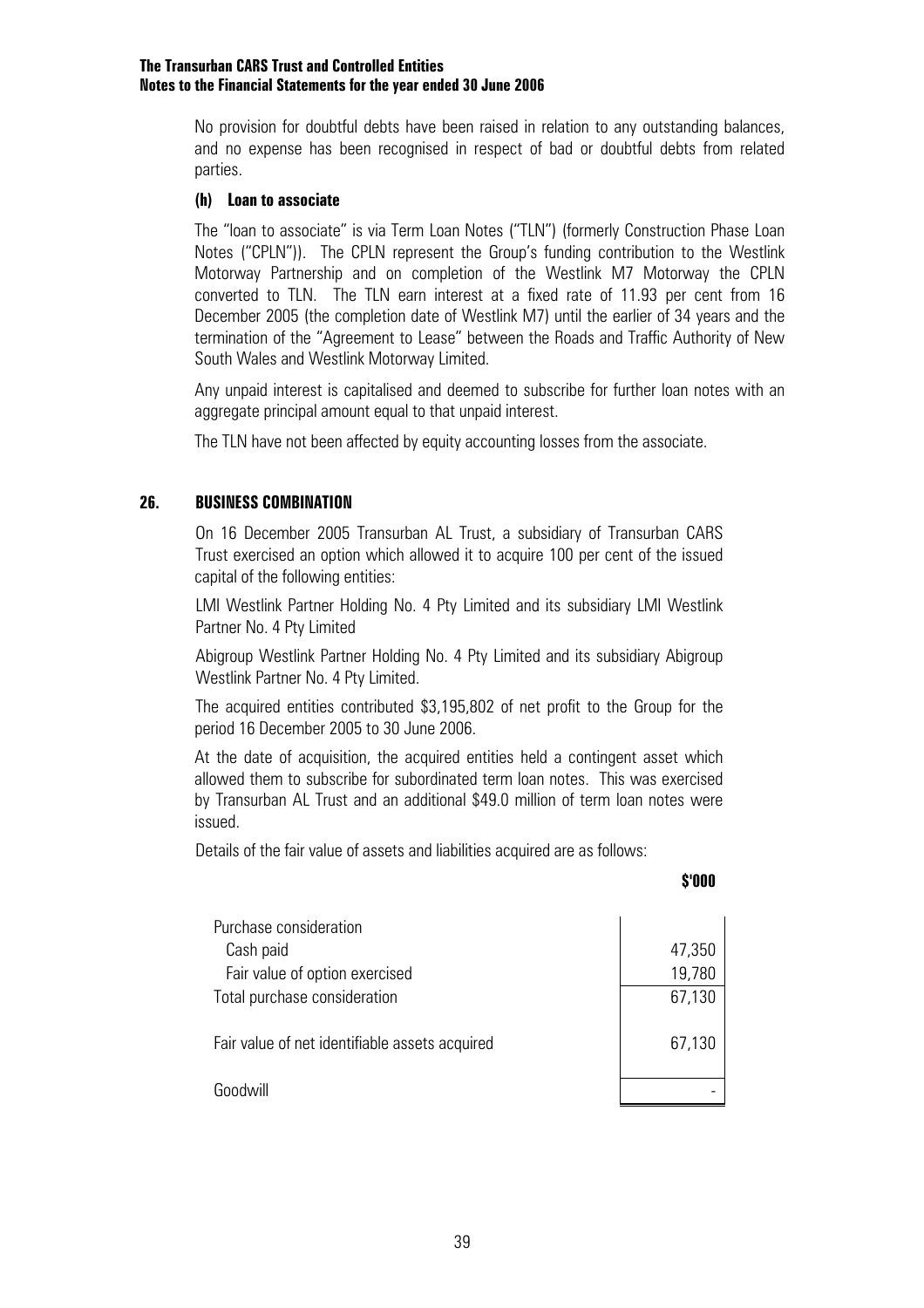The assets and liabilities arising from the acquisition are as follows:

|                                  | \$'000 |
|----------------------------------|--------|
| Term loan notes                  | 49,000 |
| Investment in associate entities | 18,130 |
|                                  | 67,130 |

#### **27. SUBSIDIARIES**

 The consolidated financial statements incorporate the assets, liabilities and results of the following subsidiaries in accordance with the accounting policy described in note 1(a).

| <b>Name of Entity</b>              | <b>Country of</b>    | <b>Class of</b> | <b>Equity Holding</b> |                          | <b>Date</b>     |
|------------------------------------|----------------------|-----------------|-----------------------|--------------------------|-----------------|
|                                    | <b>Incorporation</b> | <b>Security</b> | 2006                  | 2005                     | <b>Acquired</b> |
| Transurban WSO Trust               | Australia            | Ordinary        | 100%                  | 100%                     |                 |
| <b>Transurban AL Trust</b>         | Australia            | Ordinary        | 100%                  | 100%                     |                 |
| LMI WestLink Partner Holding No.4  |                      |                 |                       |                          |                 |
| Pty Limited                        | Australia            | Ordinary        | 100                   | $\overline{\phantom{a}}$ | 16/12/2005      |
| LMI WestLink Partner No.4 Pty      |                      |                 |                       |                          |                 |
| Limited                            | Australia            | Ordinary        | 100                   | $\overline{\phantom{a}}$ | 16/12/2005      |
| Abigroup WestLink Partner Holding  |                      |                 |                       |                          |                 |
| No.4 Pty Limited                   | Australia            | Ordinary        | 100                   | $\overline{\phantom{a}}$ | 16/12/2005      |
| Abigroup WestLink Partner No.4 Pty |                      |                 |                       |                          |                 |
| Limited                            | Australia            | Ordinary        | 100                   |                          | 16/12/2005      |

#### **28. INVESTMENT IN ASSOCIATES AND JOINT VENTURE**

#### **(a) Carrying amount**

|                                |      |                    |                | Consolidated    |        | Parent entity   |  |
|--------------------------------|------|--------------------|----------------|-----------------|--------|-----------------|--|
|                                |      | Ownership interest |                | carrying amount |        | carrying amount |  |
|                                | 2006 | 2005               |                | 2005            | 2006   | 2005            |  |
|                                | $\%$ | $\%$               | \$'000         | \$'000          | \$'000 | \$'000          |  |
| Westlink Motorway Limited      | 45   | 40                 | $\blacksquare$ |                 | ٠      |                 |  |
| <b>WSO Finance Pty Limited</b> | 45   | 40                 | $\blacksquare$ |                 | ٠      |                 |  |
| Westlink Motorway Partnership  | 45   | 40                 | 9,496          |                 |        |                 |  |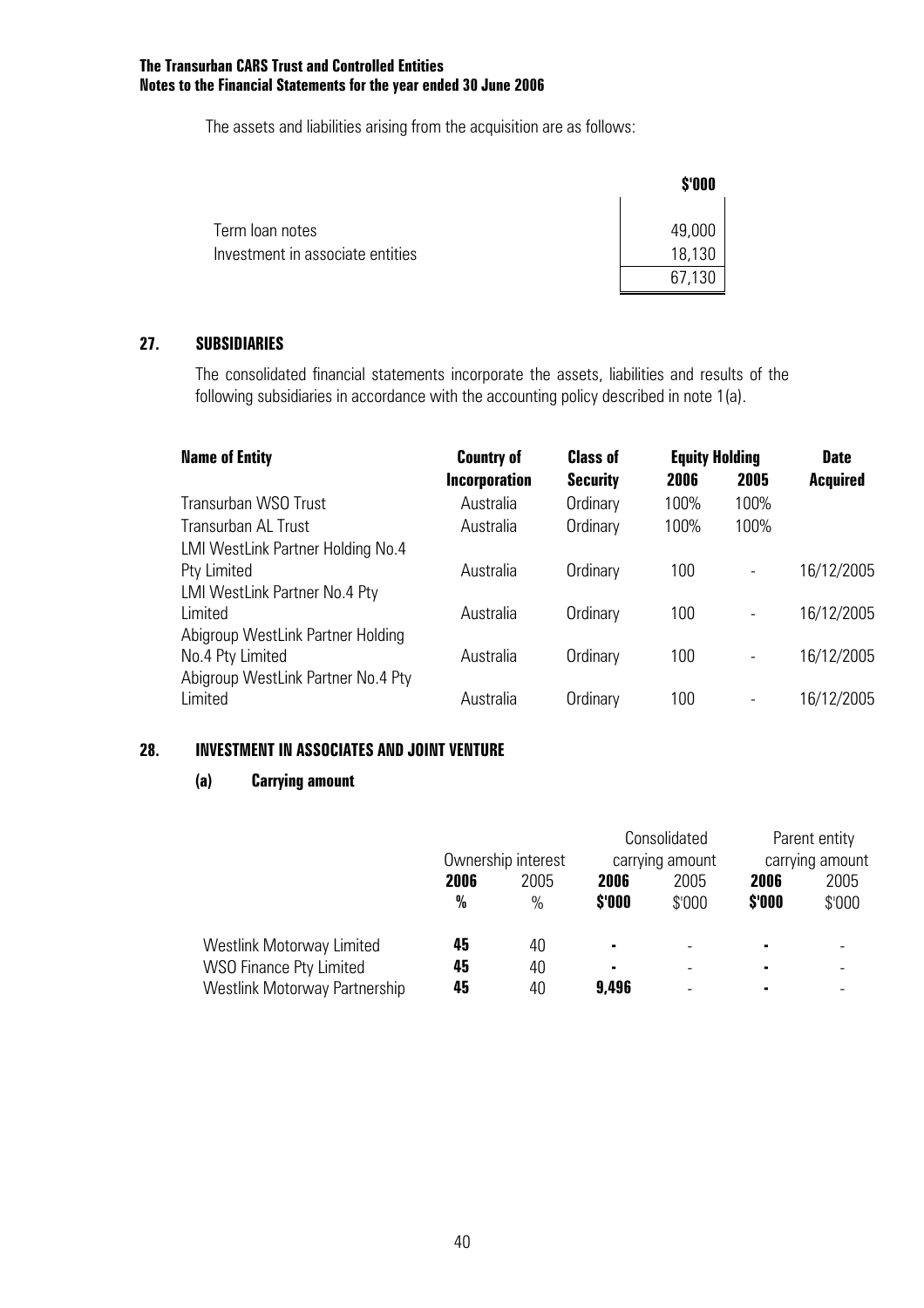Each of the above is a member of the Westlink Motorway Group, established to invest in, construct and operate the Westlink M7 toll road in Sydney. All were incorporated in Australia.

Westlink Motorway Limited is the nominee manager of the Westlink Motorway Partnership and is carried at cost of \$90.

WSO Finance Pty Limited is the financier of the Westlink M7 toll road and is carried at a cost of \$90.

Westlink Motorway Partnership was responsible for the construction of the Westlink M7 Motorway in Sydney. The M7 opened for operation on 16 December 2005.

|                                                                                   | Consolidated      |        |
|-----------------------------------------------------------------------------------|-------------------|--------|
|                                                                                   | 2006              | 2005   |
|                                                                                   | \$'000            | \$'000 |
| (b)<br><b>Movements in carrying amounts</b>                                       |                   |        |
| Carrying amount at the beginning of the financial year                            |                   |        |
| Additional investment acquired (refer to note 26)                                 | 18,130            |        |
| Share of loss after income tax                                                    | (8, 634)<br>9,496 |        |
| Carrying amount at the end of the financial year<br><b>Share of losses</b><br>(c) |                   |        |
| Loss before income tax                                                            | (8,634)           |        |
|                                                                                   |                   |        |
| Income tax expense                                                                |                   |        |

|                                                                                                                    | Assets<br>\$'000   | Liabilities<br>\$'000 | Revenue<br>\$'000 | Result<br>\$'000 |
|--------------------------------------------------------------------------------------------------------------------|--------------------|-----------------------|-------------------|------------------|
| 2006<br><b>Westlink Motorway Limited</b>                                                                           |                    |                       |                   |                  |
| <b>WSO Finance Pty Limited</b>                                                                                     | 6,810              | 6,810                 | 48,616            |                  |
| Westlink Motorway Partnership                                                                                      | 856,437            | 865,071               | 41,798            | (8,634)          |
|                                                                                                                    | 863,247            | 871,881               | 90,414            | (8, 634)         |
| 2005<br><b>Westlink Motorway Limited</b><br><b>WSO Finance Pty Limited</b><br><b>Westlink Motorway Partnership</b> | 272,400<br>585,934 | 272,400<br>585,934    | 10,800            |                  |
|                                                                                                                    | 858,334            | 858,334               | 10,800            |                  |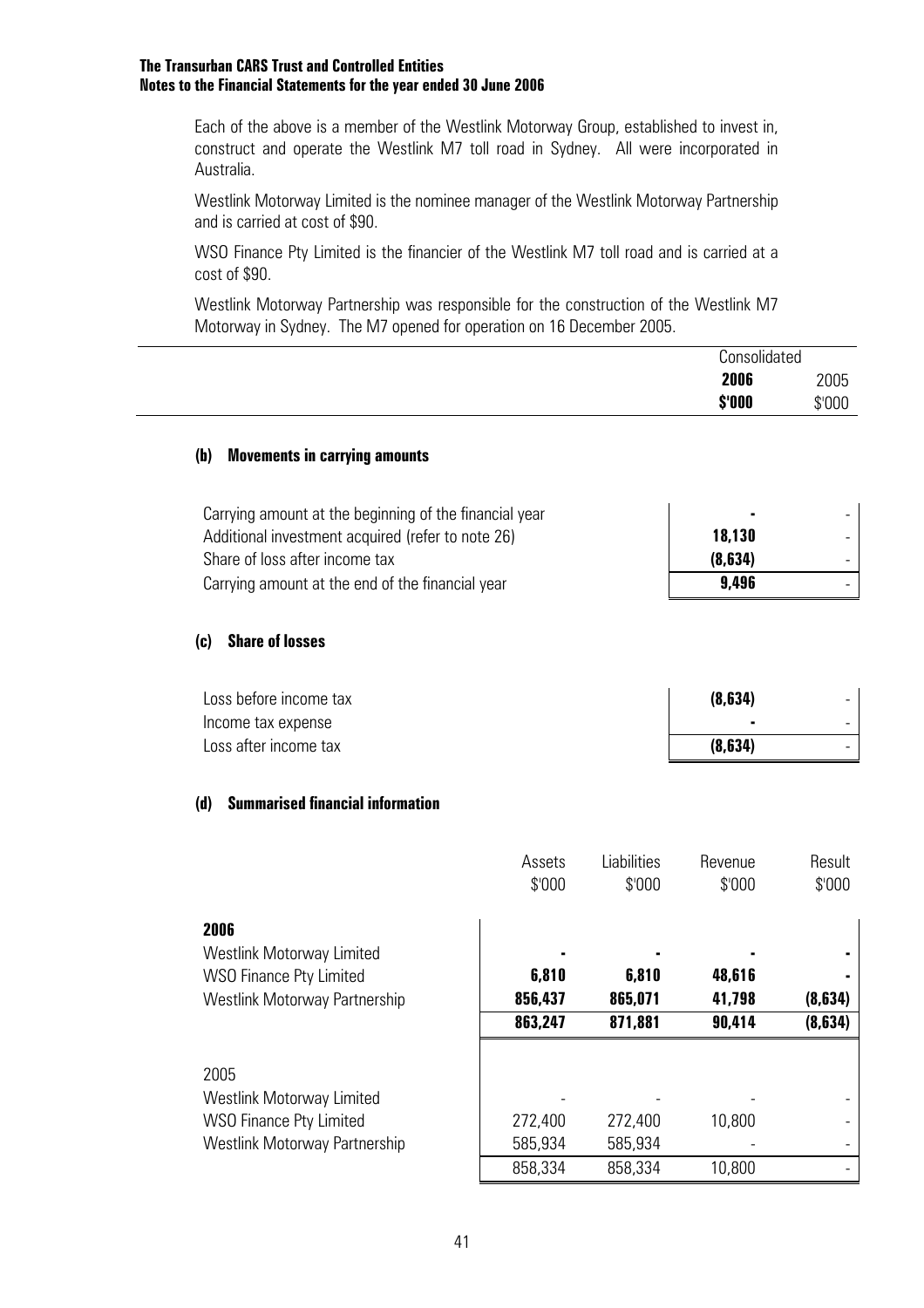|                                                | Consolidated |         |  |
|------------------------------------------------|--------------|---------|--|
|                                                | 2006         | 2005    |  |
|                                                | \$'000       | \$'000  |  |
| <b>Share of expenditure commitments</b><br>(e) |              |         |  |
|                                                | ۰            | 522,288 |  |
| Capital commitments                            |              |         |  |

#### **(f) Contingent liabilities of associates**

As at the reporting date there are no contingent liabilities.

|        | Consolidated |        | Parent |        |  |
|--------|--------------|--------|--------|--------|--|
| 2006   |              | 2005   | 2006   | 2005   |  |
| \$'000 |              | \$'000 | \$'000 | \$'000 |  |

### **29. RECONCILIATION OF LOSS TO NET CASH (OUTFLOW) FROM OPERATING ACTIVITIES**

| Net profit/(loss) from ordinary activities | 3,450     | (8,939)  | 5,948     | (8,928) |
|--------------------------------------------|-----------|----------|-----------|---------|
| Deferred borrowing costs                   | 394       | 388      | 394       | 388     |
| Related party loans                        | (92)      | 300      | (25, 653) | 300     |
| Fair value gains on other financial assets |           |          |           |         |
| at fair value through profit or loss       | (2,940)   |          |           |         |
| Share of loss of associates and joint      |           |          |           |         |
| venture partnership                        | 8,634     |          |           |         |
| Change in operating assets and liabilities |           |          |           |         |
| (Decrease)/increase in creditors           | (994)     | (85)     | (994)     | (85)    |
| Decrease in debtors                        | 153       | 104      | 153       | 104     |
| Increase in loan to joint venture          | (28, 767) |          |           |         |
| Net cash (outflow) from operating          |           |          |           |         |
| activities                                 | (20,162)  | (8, 232) | (20,152)  |         |

#### **30. NON-CASH INVESTING AND FINANCING ACTIVITIES**

| Conversion of CARS to Transurban |        |        |        |  |
|----------------------------------|--------|--------|--------|--|
| stapled securities               | 56,266 | $\sim$ | 56,266 |  |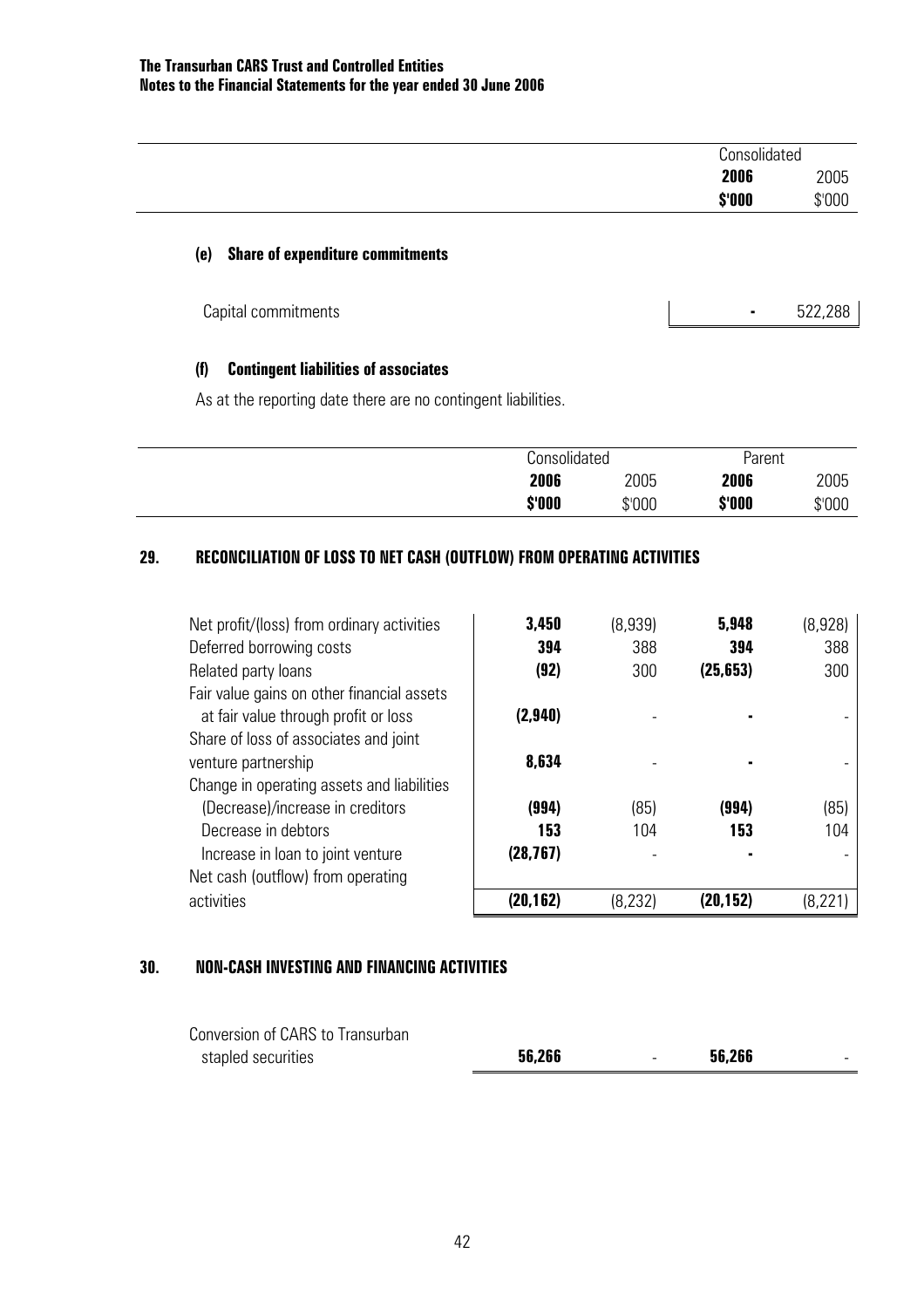#### **31. ECONOMIC DEPENDENCY**

Transurban CARS Trust is reliant on the receipt of distributions from Transurban WSO Trust for its ongoing viability. Transurban CARS Trust has \$12.4 million (2005: \$20.1 million) in reserve to fund future Convertible Adjusting Rate Securities ("CARS") coupon payments which is not available for general use. The CARS coupon payments are quaranteed by Transurban Holding Trust (parent entity) until the first reset date 14 April 2007.

#### **32. EARNINGS PER UNIT**

|                                                                                                                         | Consolidated<br>2006 | 2005          |
|-------------------------------------------------------------------------------------------------------------------------|----------------------|---------------|
| Net tangible asset backing per ordinary unit                                                                            | (S781,500)           | (\$2,472,333) |
| Basic earnings per unit                                                                                                 | \$287,500            | (\$744.917)   |
| Diluted earnings per unit                                                                                               | \$287,500            | (\$744.917)   |
| Weighted average number of units used as the denominator in<br>calculating basic earnings per unit                      | 12                   |               |
| Weighted average number of unit and potential units<br>used as the denominator in calculating diluted earnings per unit | 12                   |               |

#### **33. EVENTS OCCURRING AFTER BALANCE DATE**

Transurban has exercised its pre-emptive right to purchase an additional 2.5 per cent equity interest in the Westlink M7 for \$34.3 million. This will increase Transurban's holding in the Westlink M7 from 45 per cent to 47.5 per cent. Transurban and Macquarie Infrastructure Group have pre-emptive rights over the remaining 5 per cent held by Leighton Holdings Limited.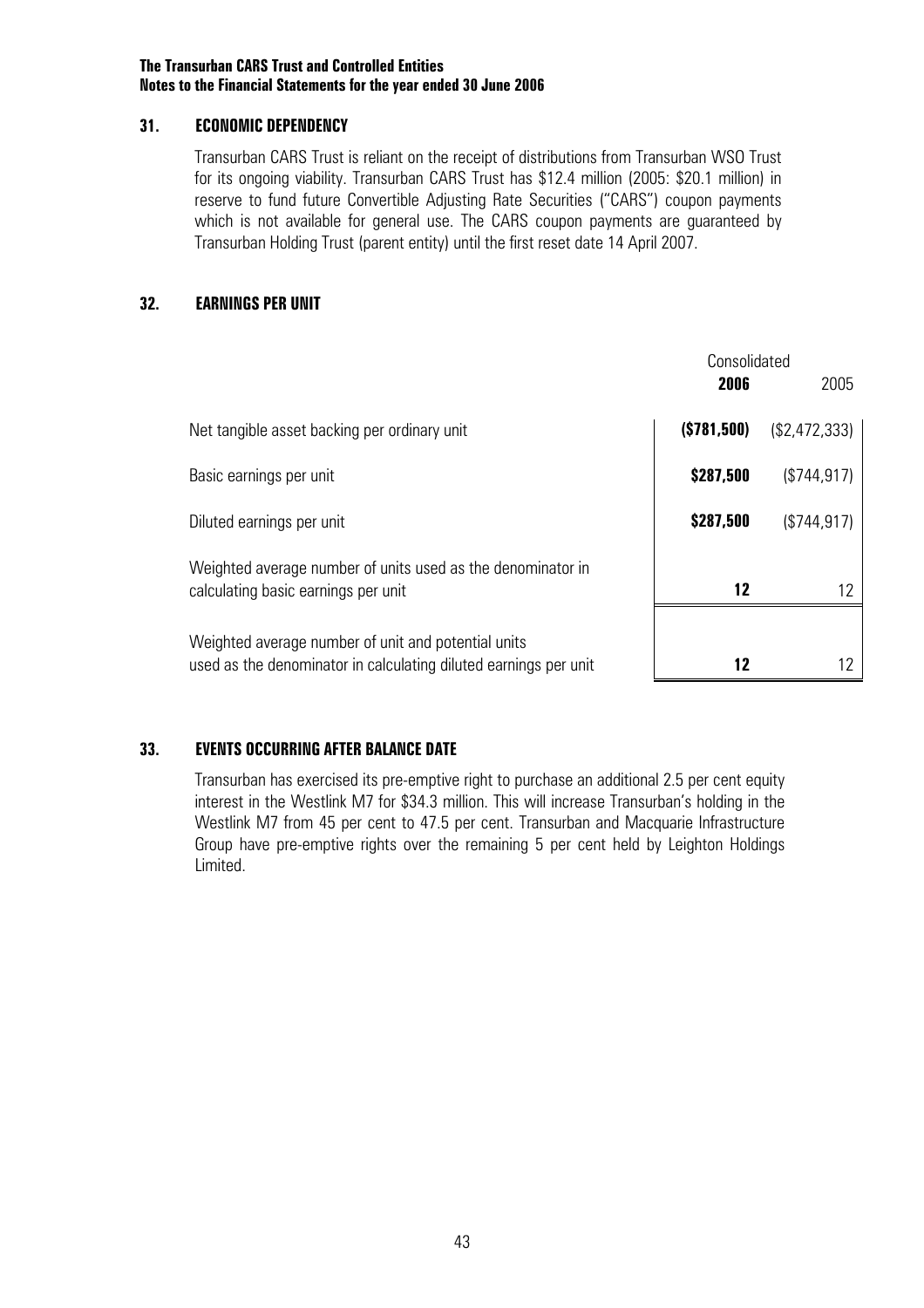#### **34. EXPLANATION OF TRANSITION TO AUSTRALIAN EQUIVALENT TO IFRSs**

- 1. Reconciliation of equity reported under previous Australian Generally Accepted Accounting Principles (AGAAP) to equity under Australian equivalents to IFRSs (AIFRS).
- *(a) At the date of transition to AIFRS: 1 July 2004*

|                                                        |              | Consolidated<br>Parent      |                               |                        |                             |                               |                        |
|--------------------------------------------------------|--------------|-----------------------------|-------------------------------|------------------------|-----------------------------|-------------------------------|------------------------|
|                                                        | <b>Notes</b> | Previous<br>AGAAP<br>\$'000 | Effect of<br>change<br>\$'000 | <b>AIFRS</b><br>\$'000 | Previous<br>AGAAP<br>\$'000 | Effect of<br>change<br>\$'000 | <b>AIFRS</b><br>\$'000 |
| <b>CURRENT ASSETS</b>                                  |              |                             |                               |                        |                             |                               |                        |
| Cash assets                                            |              | 40,707                      | $\qquad \qquad \blacksquare$  | 40,707                 | 40,707                      |                               | 40,707                 |
| Receivables                                            |              | 366                         | $\overline{\phantom{0}}$      | 366                    | 366                         |                               | 366                    |
| <b>Total Current Assets</b>                            |              | 41,073                      | $\frac{1}{2}$                 | 41,073                 | 41,073                      |                               | 41,073                 |
| <b>NON-CURRENT ASSETS</b>                              |              |                             |                               |                        |                             |                               |                        |
| <b>Financial assets</b>                                |              | 392,000                     |                               | 392,000                | 392,000                     |                               | 392,000                |
| <b>Other</b>                                           |              | 12,740                      |                               | 12,740                 | 12,740                      |                               | 12,740                 |
| <b>Total Non-Current Assets</b>                        |              | 404,740                     | $\blacksquare$                | 404,740                | 404,740                     | $\equiv$                      | 404,740                |
| <b>TOTAL ASSETS</b>                                    |              | 445,813                     | $\overline{a}$                | 445,813                | 445,813                     |                               | 445,813                |
| <b>CURRENT LIABILITIES</b>                             |              |                             |                               |                        |                             |                               |                        |
| Payables                                               |              | 15,026                      |                               | 15,026                 | 15,026                      |                               | 15,026                 |
| Non-interest bearing liabilities                       |              | 2,420                       | $\qquad \qquad -$             | 2,420                  | 2,420                       |                               | 2,420                  |
| <b>Total Current Liabilities</b>                       |              | 17,446                      | $\overline{a}$                | 17,446                 | 17,446                      |                               | 17,446                 |
| <b>NON-CURRENT LIABILITIES</b>                         |              |                             |                               |                        |                             |                               |                        |
| Borrowings                                             |              | 449,096                     |                               | 449,096                | 449,096                     |                               | 449,096                |
| <b>Total Non-Current Liabilities</b>                   |              | 449,096                     | $\blacksquare$                | 449,096                | 449,096                     |                               | 449,096                |
| <b>TOTAL LIABILITIES</b>                               |              | 466,542                     | $\blacksquare$                | 466,542                | 466,542                     | $\overline{\phantom{0}}$      | 466,542                |
|                                                        |              |                             |                               |                        |                             |                               |                        |
| <b>NET ASSETS</b>                                      |              | (20, 729)                   | $\overline{a}$                | (20, 729)              | (20, 729)                   | $\overline{\phantom{0}}$      | (20, 729)              |
|                                                        |              |                             |                               |                        |                             |                               |                        |
| <b>UNITHOLDERS' FUNDS</b><br><b>Accumulated losses</b> |              | (20, 729)                   | $\frac{1}{2}$                 | (20, 729)              | (20, 729)                   |                               | (20, 729)              |
| <b>TOTAL UNITHOLDERS' FUNDS</b>                        |              | (20, 729)                   | $\frac{1}{2}$                 | (20, 729)              | (20, 729)                   | $\overline{\phantom{0}}$      | (20, 729)              |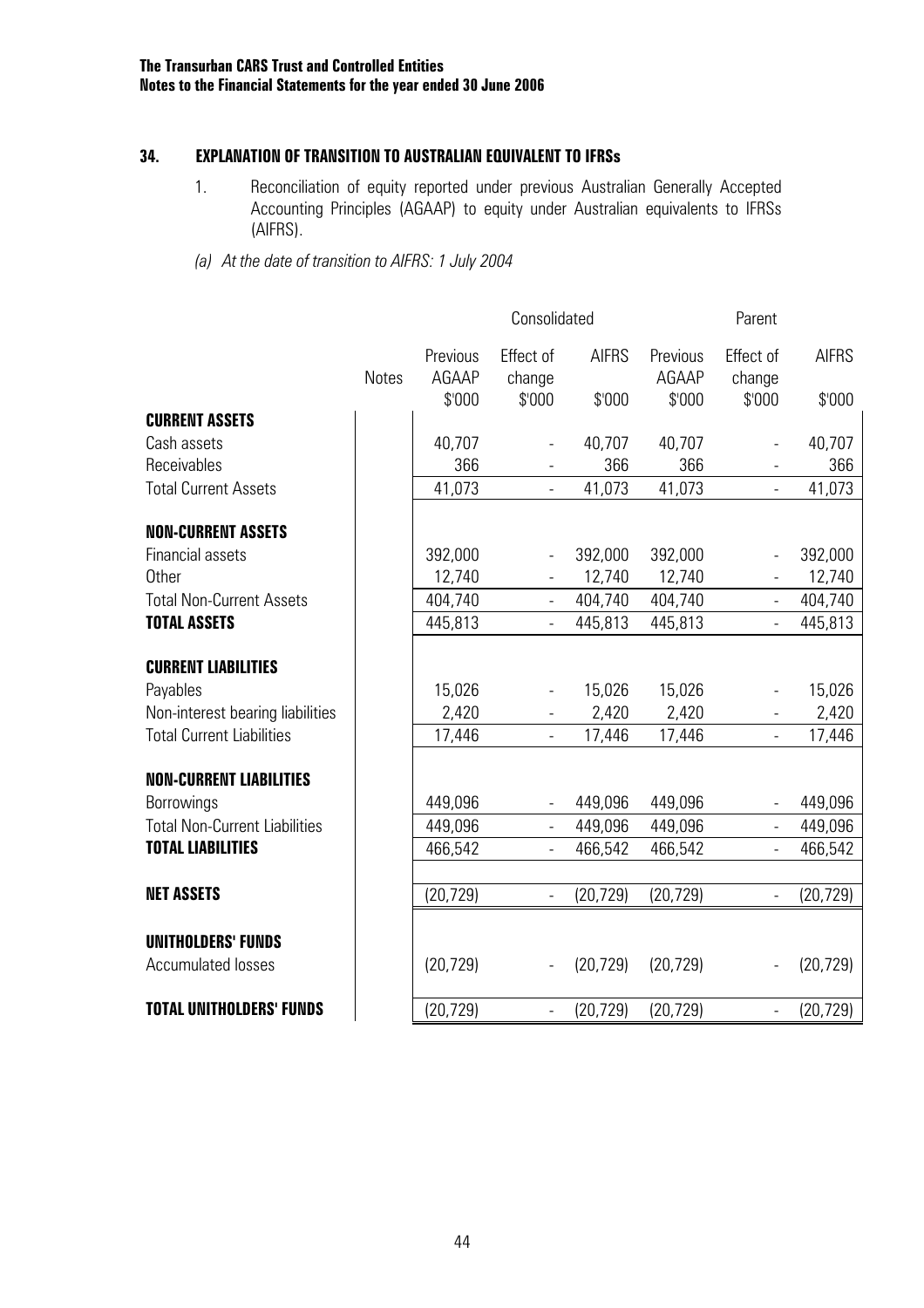#### *(b) At the end of the last reporting period under previous AGAAP: 30 June 2005*

|                                      |              | Consolidated<br>Parent      |                               |                        |                             |                               |                        |
|--------------------------------------|--------------|-----------------------------|-------------------------------|------------------------|-----------------------------|-------------------------------|------------------------|
|                                      | <b>Notes</b> | Previous<br>AGAAP<br>\$'000 | Effect of<br>change<br>\$'000 | <b>AIFRS</b><br>\$'000 | Previous<br>AGAAP<br>\$'000 | Effect of<br>change<br>\$'000 | <b>AIFRS</b><br>\$'000 |
| <b>CURRENT ASSETS</b>                |              |                             |                               |                        |                             |                               |                        |
| Cash assets                          |              | 32,531                      | $\overline{\phantom{a}}$      | 32,531                 | 32,531                      | $\overline{\phantom{a}}$      | 32,531                 |
| Receivables                          |              | 354                         |                               | 354                    | 365                         |                               | 365                    |
| <b>Total Current Assets</b>          |              | 32,885                      |                               | 32,885                 | 32,896                      |                               | 32,896                 |
| <b>NON-CURRENT ASSETS</b>            |              |                             |                               |                        |                             |                               |                        |
| <b>Financial assets</b>              |              | 392,000                     | $\blacksquare$                | 392,000                | 392,000                     | $\overline{\phantom{a}}$      | 392,000                |
| <b>Other</b>                         |              | 12,351                      |                               | 12,351                 | 12,351                      |                               | 12,351                 |
| <b>Total Non-Current Assets</b>      |              | 404,351                     | $\Box$                        | 404,351                | 404,351                     | $\frac{1}{2}$                 | 404,351                |
| <b>TOTAL ASSETS</b>                  |              | 437,236                     | $\Box$                        | 437,236                | 437,247                     | $\overline{a}$                | 437,247                |
| <b>CURRENT LIABILITIES</b>           |              |                             |                               |                        |                             |                               |                        |
| Payables                             |              | 17,119                      |                               | 17,119                 | 17,119                      |                               | 17,119                 |
| <b>Total Current Liabilities</b>     |              | 17,119                      | $\Box$                        | 17,119                 | 17,119                      | $\overline{\phantom{a}}$      | 17,119                 |
| <b>NON-CURRENT LIABILITIES</b>       |              |                             |                               |                        |                             |                               |                        |
| Borrowings                           |              | 449,785                     |                               | 449,785                | 449,785                     |                               | 449,785                |
| <b>Total Non-Current Liabilities</b> |              | 449,785                     | $\blacksquare$                | 449,785                | 449,785                     | $\blacksquare$                | 449,785                |
| <b>TOTAL LIABILITIES</b>             |              | 466,904                     | $\frac{1}{2}$                 | 466,904                | 466,904                     | $\overline{a}$                | 466,904                |
|                                      |              |                             |                               |                        |                             |                               |                        |
| <b>NET ASSETS</b>                    |              | (29, 668)                   |                               | (29, 668)              | (29, 657)                   |                               | (29, 657)              |
| <b>UNITHOLDERS' FUNDS</b>            |              |                             |                               |                        |                             |                               |                        |
| <b>Accumulated losses</b>            |              | (29,668)                    | $\blacksquare$                | (29,668)               | (29, 657)                   |                               | (29, 657)              |
| <b>TOTAL UNITHOLDERS' FUNDS</b>      |              | (29, 668)                   | $\overline{\phantom{a}}$      | (29, 668)              | (29, 657)                   | $\qquad \qquad \blacksquare$  | (29, 657)              |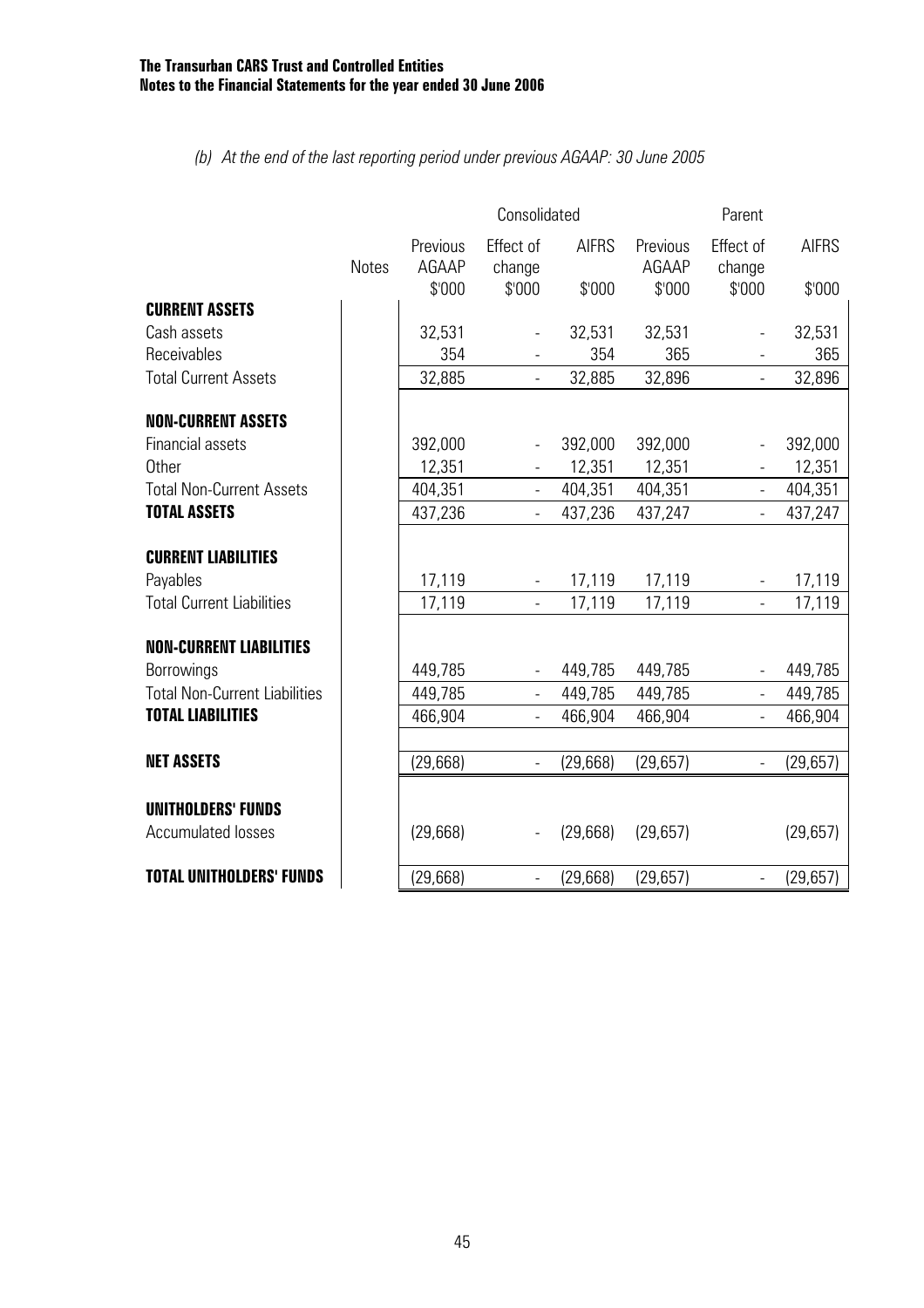#### *2. Reconciliation of profit for the year ended 30 June 2005*

|                                          |              |                   | Consolidated             |              | Parent            |                     |              |
|------------------------------------------|--------------|-------------------|--------------------------|--------------|-------------------|---------------------|--------------|
|                                          | <b>Notes</b> | Previous<br>AGAAP | Effect of<br>change      | <b>AIFRS</b> | Previous<br>AGAAP | Effect of<br>change | <b>AIFRS</b> |
|                                          |              | \$'000            | \$'000                   | \$000        | \$'000            | \$'000              | \$'000       |
| <b>Revenue from ordinary activities</b>  |              | 26,030            | $\overline{\phantom{a}}$ | 26,030       | 26,030            |                     | 26,030       |
| Expenses from ordinary activities        |              |                   |                          |              |                   |                     |              |
| Administration                           |              | (3, 843)          | $\overline{\phantom{a}}$ | (3, 843)     | (3,832)           |                     | (3,832)      |
| Borrowing costs                          |              | (31,126)          | $\overline{\phantom{a}}$ | (31, 126)    | (31, 126)         |                     | (31, 126)    |
| <b>Net loss from ordinary activities</b> |              | (8,939)           |                          | (8,939)      | (8,928)           |                     | (8,928)      |

*3. Reconciliation of cash flow statement for the year ended 30 June 2005* 

The adoption of AIFRS has not resulted in any material adjustments to the cash flow statement.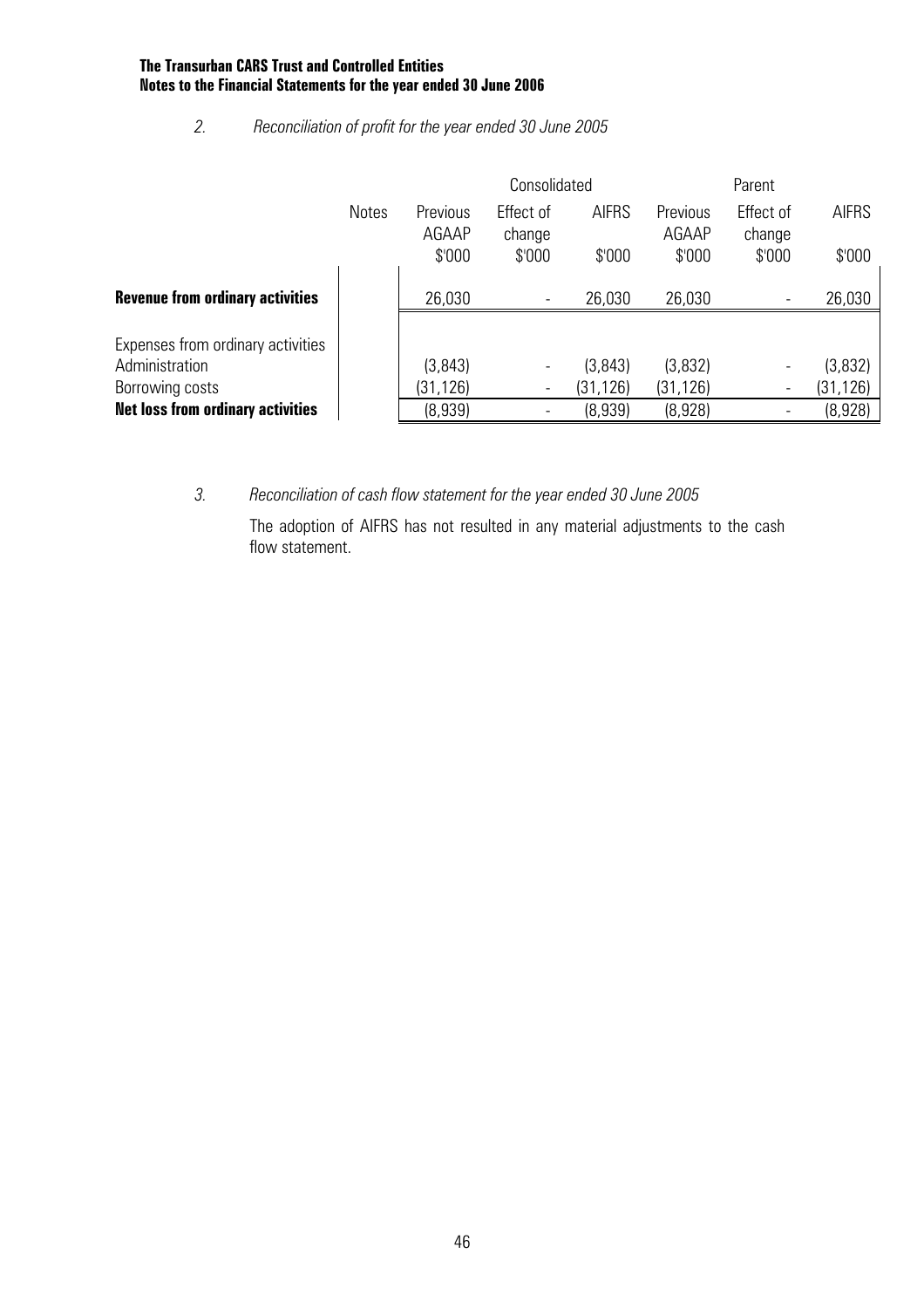*4. Adjustments on transition to AASB 132 Financial Instruments: Disclosure and Presentation and AASB 139 Financial Instruments: Recognition and Measurement: 1 July 2005* 

|                                                                  |              |                            | Consolidated                  |                        | Parent                     |                               |                        |
|------------------------------------------------------------------|--------------|----------------------------|-------------------------------|------------------------|----------------------------|-------------------------------|------------------------|
|                                                                  | <b>Notes</b> | Existing<br>GAAP<br>\$'000 | Effect of<br>change<br>\$'000 | <b>AIFRS</b><br>\$'000 | Existing<br>GAAP<br>\$'000 | Effect of<br>change<br>\$'000 | <b>AIFRS</b><br>\$'000 |
| <b>CURRENT ASSETS</b>                                            |              |                            |                               |                        |                            |                               |                        |
| Cash assets<br>Receivables<br>Other financial assets at fair     |              | 32,531<br>354              |                               | 32,531<br>354          | 32,531<br>365              |                               | 32,531<br>365          |
| value through profit and loss                                    | a            |                            | 16,840                        | 16,840                 |                            |                               |                        |
| <b>Total Current Assets</b>                                      |              | 32,885                     | 16,840                        | 49,725                 | 32,896                     |                               | 32,896                 |
|                                                                  |              |                            |                               |                        |                            |                               |                        |
| <b>NON-CURRENT ASSETS</b>                                        |              |                            |                               |                        |                            |                               |                        |
| Held-to-maturity investments                                     |              | 392,000                    |                               | 392,000                |                            |                               |                        |
| Other financial assets                                           |              |                            |                               |                        | 392,000                    |                               | 392,000                |
| <b>Other</b><br><b>Total Non-Current Assets</b>                  | $\mathsf{b}$ | 12,351<br>404,351          | (12, 351)<br>(12, 351)        | 392,000                | 12,351<br>404,351          | (12, 351)<br>(12, 351)        | 392,000                |
| <b>TOTAL ASSETS</b>                                              |              | 437,236                    | 4,489                         | 441,725                | 437,247                    | (12, 351)                     | 424,896                |
|                                                                  |              |                            |                               |                        |                            |                               |                        |
| <b>CURRENT LIABILITIES</b>                                       |              |                            |                               |                        |                            |                               |                        |
| Payables                                                         |              | 14,941                     | $\overline{a}$                | 14,941                 | 14,941                     |                               | 14,941                 |
| Non-interest bearing liabilities                                 |              | 2,178                      |                               | 2,178                  | 2,178                      |                               | 2,178                  |
| <b>Total Current Liabilities</b>                                 |              | 17,119                     | $\frac{1}{2}$                 | 17,119                 | 17,119                     |                               | 17,119                 |
|                                                                  |              |                            |                               |                        |                            |                               |                        |
| <b>NON-CURRENT LIABILITIES</b>                                   |              |                            |                               |                        |                            |                               |                        |
| Borrowings                                                       | $\mathbf b$  | 449,785                    | (12, 351)                     | 437,434                | 449,785                    | (12, 351)                     | 437,434                |
| <b>Total Non-Current Liabilities</b><br><b>TOTAL LIABILITIES</b> |              | 449,785<br>466,904         | (12, 351)<br>(12, 351)        | 437,434<br>454,553     | 449,785<br>466,904         | (12, 351)<br>(12, 351)        | 437,434<br>454,553     |
|                                                                  |              |                            |                               |                        |                            |                               |                        |
| <b>NET ASSETS</b>                                                |              | (29, 668)                  | 16,840                        | (12, 828)              | (29, 657)                  | $\blacksquare$                | (29, 657)              |
|                                                                  |              |                            |                               |                        |                            |                               |                        |
| <b>UNITHOLDERS' FUNDS</b><br><b>Accumulated losses</b>           | a            | (29, 668)                  | 16,840                        | (12, 828)              | (29,657)                   |                               | (29,657)               |
| <b>TOTAL UNITHOLDERS' FUNDS</b>                                  |              | (29, 668)                  | 16,840                        | (12, 828)              | (29, 657)                  | $\blacksquare$                | (29, 657)              |
|                                                                  |              |                            |                               |                        |                            |                               |                        |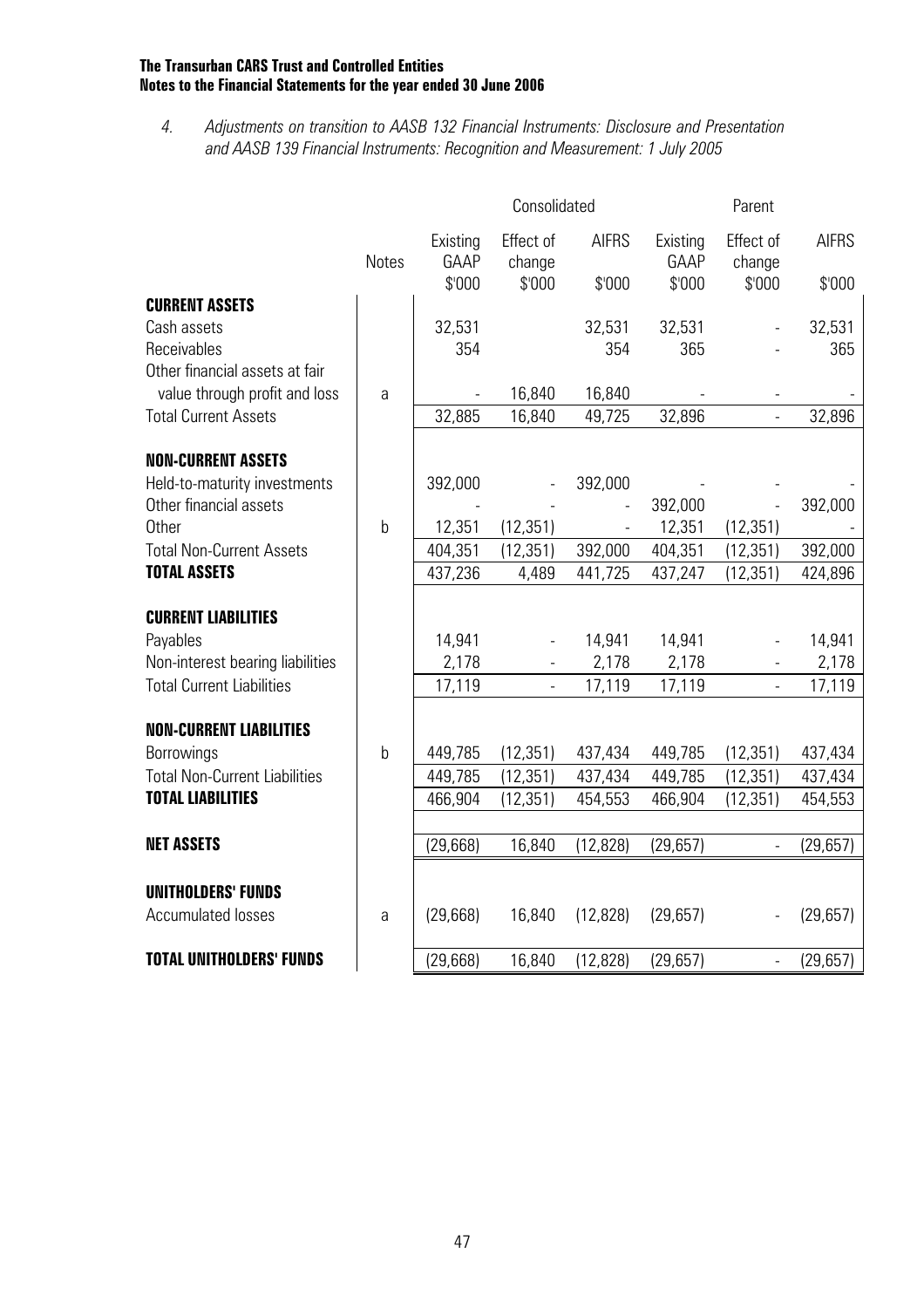*5. Notes to the reconciliations* 

#### *(a) Financial Assets*

 Options held to acquire an additional 5 per cent interest in the Westlink M7 project have been recognised and recorded at fair value on the adoption of AASB 139. The effect on the consolidated entity is:

#### 1 July 2005

 The recognition of a financial asset of \$16,840,000 and an increase in retained earnings of the same amount.

#### *(b) Re-classification of capitalised borrowing costs*

Costs incurred with the issue of CARS has been re-classified as a reduction in interest bearing liabilities as required by AASB 139, rather than a non-current asset. The effect on both the parent and consolidated entity is:

#### 1 July 2005

 A reduction in non-current assets of \$12,351,000 and a reduction of non-current interest bearing liabilities of the same amount.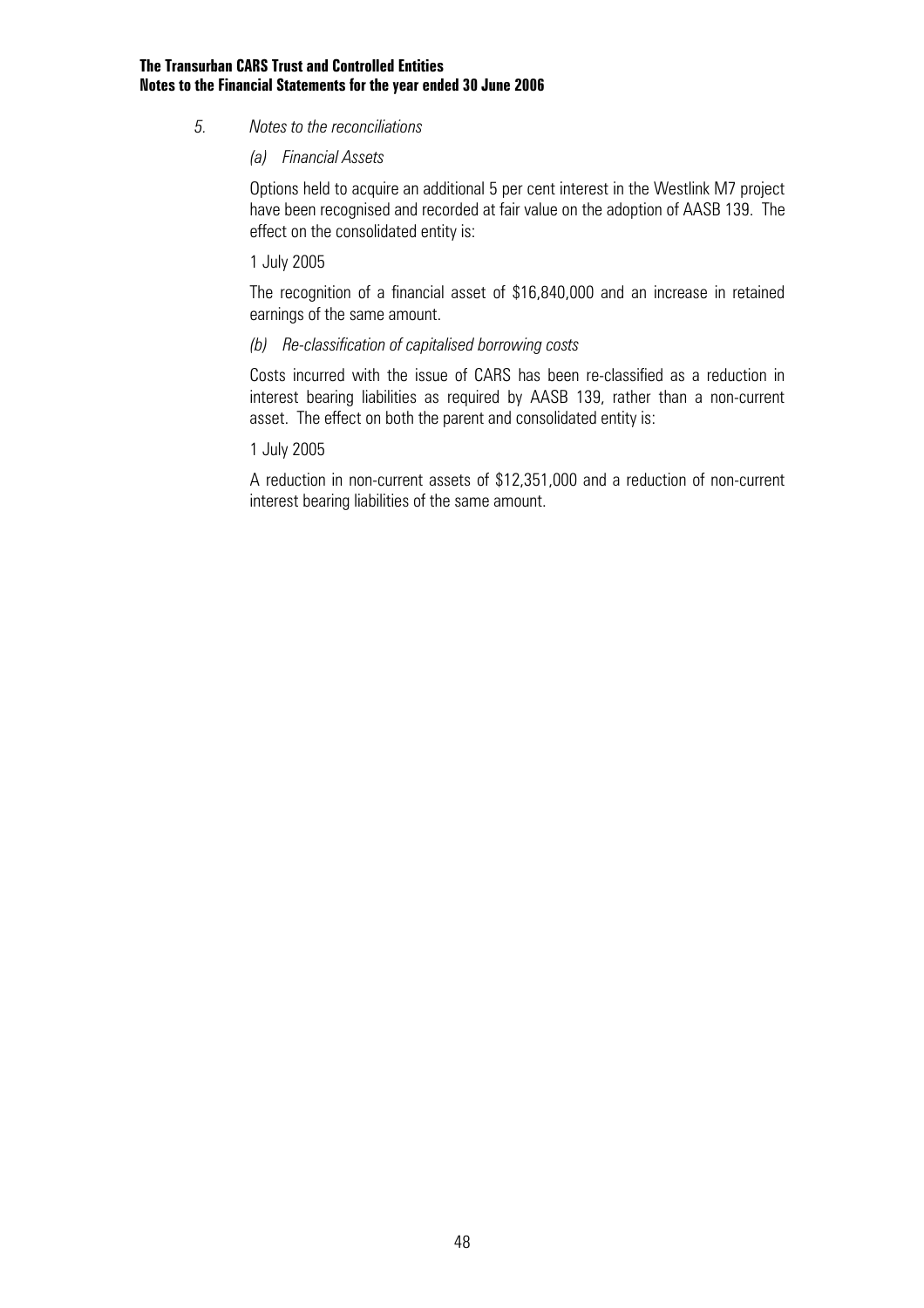#### **The Transurban CARS Trust and Controlled Entities Directors' Declaration**

In the directors' opinion:

- a) The financial statements and notes set out on pages 8 to 48 are in accordance with the *Corporations Act 2001*, including:
	- (i) complying with Accounting Standards the *Corporations Regulations 2001* and other mandatory professional reporting requirements; and
	- (ii) giving a true and fair view of the Trust's and consolidated Trust's financial position as at 30 June 2006 and of their performance, as represented by the results of their operations and their cash flows, for the financial year ended on that date; and
- b) There are reasonable grounds to believe that the Trust will be able to pay its debts as and when they become due and payable.

The directors have been given the declarations by the chief executive officer and chief financial officer required by section 295A of the Corporations Act 2001,

This declaration is made in accordance with a resolution of the directors of Transurban Infrastructure Management Limited.

Vanneure Pbx

**Laurence G Cox**  Chairman

Zavards

**\_\_\_\_\_\_\_\_\_\_\_\_\_\_\_\_\_\_\_\_\_\_\_\_\_\_** 

**Kimberley Edwards**  Managing Director

Melbourne 22 August 2006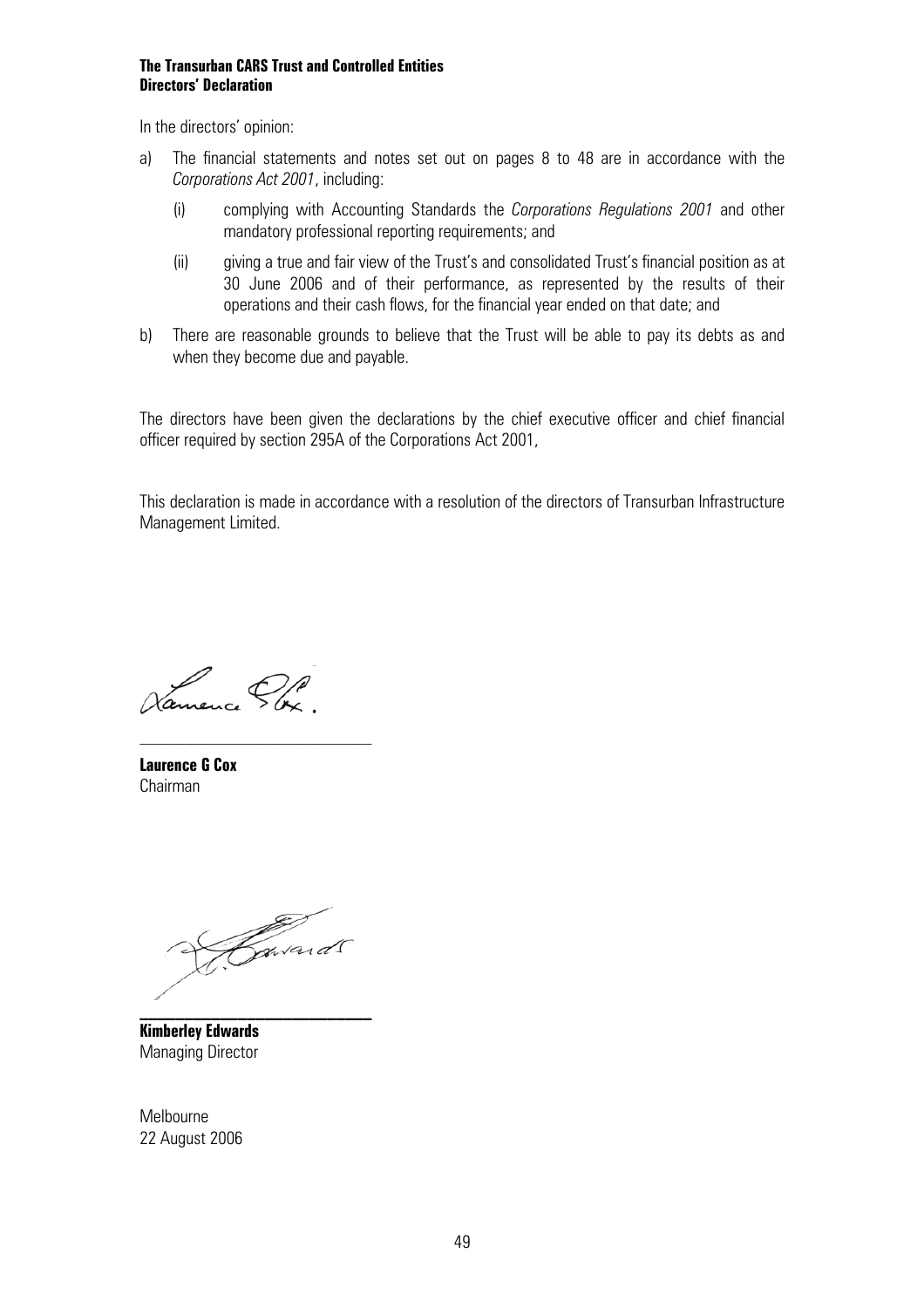# **PRICEWATERHOUSE COPERS**

#### **PricewaterhouseCoopers** ABN 52 780 433 757

**Freshwater Place** 2 Southbank Boulevard SOUTHBANK VIC 3006 GPO Box 1331L MELBOURNE VIC 3001 **DX 77** Website:www.pwc.com/au Telephone 61 3 8603 1000 Facsimile 61 3 8603 1999

## Independent audit report to the members of **Transurban CARS Trust**

#### Matters relating to the electronic presentation of the audited financial report

This audit report relates to the concise financial report of Transurban CARS Trust (the Trust) for the financial year ended 30 June 2006 included on Transurban CARS Trust's web site. The Trust's directors are responsible for the integrity of the Transurban CARS Trust's website. We have not been engaged to report on the integrity of this web site. The audit report refers only to the concise financial report identified below. It does not provide an opinion on any other information which may have been hyperlinked to/from the concise financial report. If users of this report are concerned with the inherent risks arising from electronic data communications they are advised to refer to the hard copy of the audited concise financial report to confirm the information included in the audited concise financial report presented on this web site.

#### **Audit opinion**

In our opinion, the concise financial report of Transurban CARS Trust for the year ended 30 June 2006 complies with Australian Accounting Standard AASB 1039: Concise Financial Reports,

This opinion must be read in conjunction with the rest of our audit report.

#### **Scope**

#### The concise financial report and directors' responsibility

The concise financial report comprises the consolidated balance sheet, consolidated income statement, consolidated cash flow statement, consolidated statement of changes in equity, notes to the financial statements, and the directors' declaration for Transurban CARS Trust for the year ended 30 June 2006.

The directors of Transurban Infrastructure Management Limited, the Responsible Entity of the Trust, are responsible for the preparation and presentation of the financial report in accordance with Australian Accounting Standard AASB 1039: Concise Financial Reports.